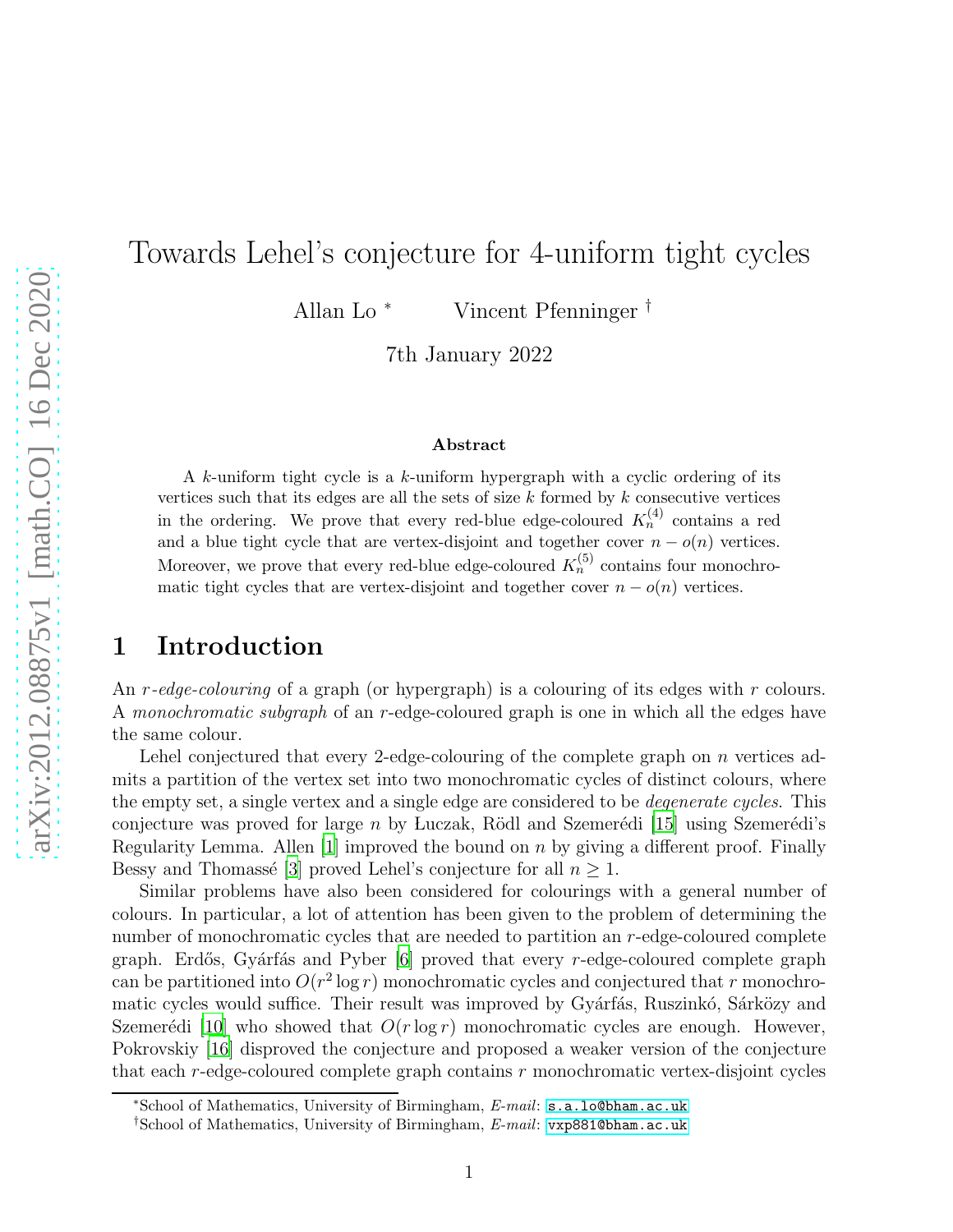that together cover all but at most  $c_r$  of the vertices, where  $c_r$  is a constant depending only on r. Pokrovsky [\[17\]](#page-35-3) subsequently proved that we can take  $c_3 \leq 43000$  for large enough n.

Recently, generalisations of Lehel's conjecture to hypergraphs have also been considered. For any positive integer k, a k-uniform hypergraph, or k-graph, H is an ordered pair of sets  $(V(H), E(H))$  such that  $E(H) \subseteq {V(H) \choose k}$  $\binom{[H]}{k}$ , where  $\binom{S}{k}$  $\binom{S}{k}$  is the set of all subsets of S of size k. We abuse notation by identifying the k-graph H with its edge set  $E(H)$ . Hence by |H| we mean the number of edges of H. Let  $K_n^{(k)}$  be the complete k-graph on n vertices.

In k-graphs there are several notions of cycle. For integers  $1 \leq \ell \leq k \leq n$ , a k-graph C on *n* vertices is called an  $\ell$ -cycle if there is an ordering of its vertices  $V(C) = \{v_0, \ldots, v_{n-1}\}\$ such that  $E(C) = \{ \{v_{i(k-\ell)}, \ldots, v_{i(k-\ell)+k-1}\} : 0 \le i \le n/(k-\ell)-1 \}$ , where the indices are taken modulo n. That is, an  $\ell$ -cycle is a k-graph with a cyclic ordering of its vertices such that its edges are sets of k consecutive vertices and consecutive edges share exactly  $\ell$ vertices. (Note that  $k - \ell$  divides n.) A single edge or any set of fewer than k vertices is considered to be a *degenerate* ℓ*-cycle*. Further, 1-cycles and (k − 1)-cycles are called *loose cycles* and *tight cycles*, respectively.

For loose cycles, Gyárfás and Sárközy [\[8](#page-34-3)] showed that every r-edge-coloured complete kgraph on n vertices can be partitioned into  $c(k, r)$  monochromatic loose cycles. Sárközy [\[18\]](#page-35-4) showed that, for n sufficiently large,  $50kr \log(kr)$  loose cycles are enough. For tight cycles, Bustamante, Corsten, Frankl, Pokrovskiy and Skokan [\[4\]](#page-34-4) showed that every r-edge-coloured complete k-graph can be partitioned into  $C(k, r)$  monochromatic tight cycles. See [\[9\]](#page-35-5) for a survey on other results about monochromatic cycle partitions and related problems.

In this paper, we investigate monochromatic tight cycle partitions in 2-edge-coloured complete k-graphs on n vertices. When  $k = 3$ , Bustamante, Hàn and Stein [\[5](#page-34-5)] showed that there exist two vertex-disjoint monochromatic tight cycles of distinct colours covering all but at most  $o(n)$  of the vertices. Recently, Garbe, Mycroft, Lang, Lo and Sanhueza-Matamala [\[7\]](#page-34-6) proved that two monochromatic tight cycles are sufficient to cover all vertices. However, these cycles may not be of distinct colours. First we show that for all  $k \geq 3$ , there are arbitrarily large 2-edge-coloured complete k-graphs that cannot be partitioned into two monochromatic tight cycles of distinct colours.

<span id="page-1-2"></span> $\bf{Proposition 1.1.}$  *For all*  $k \geq 3$  *and*  $m \geq k+1$ *, there exists a* 2-edge-colouring of  $K_{k(n)}^{(k)}$  $k(m+1)+1$ *that does not admit a partition into two tight cycles of distinct colours.*

It is natural to ask whether we can cover almost all vertices of a 2-edge-coloured complete k-graphs with two vertex-disjoint monochromatic tight cycles of distinct colours. The case when  $k = 3$  is affirmed in [\[5](#page-34-5)]. Here, we show that this is true when  $k = 4$ .

<span id="page-1-0"></span>**Theorem 1.2.** For every  $\varepsilon > 0$ , there exists an integer  $n_1$  such that, for all  $n \geq n_1$ , every 2*-edge-coloured complete* 4*-graph on* n *vertices contains two vertex-disjoint monochromatic tight cycles of distinct colours covering all but at most* εn *of the vertices.*

<span id="page-1-1"></span>When  $k = 5$ , we prove a weaker result that four monochromatic tight cycles are sufficient to cover almost all vertices.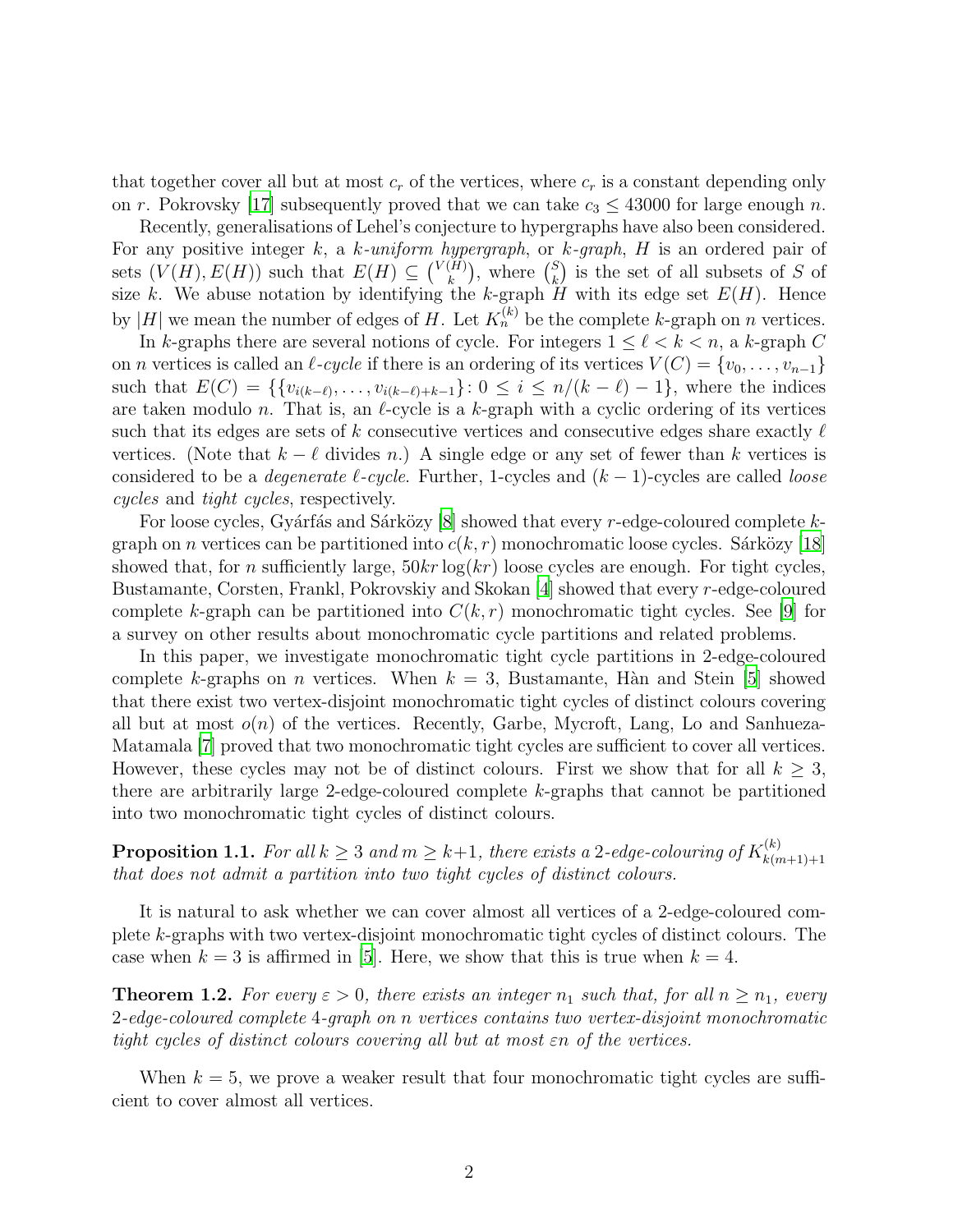**Theorem 1.3.** For every  $\varepsilon > 0$ , there exists an integer  $n_1$  such that, for all  $n \geq n_1$ , every 2*-edge-coloured complete* 5*-graph on* n *vertices contains four vertex-disjoint monochromatic tight cycles covering all but at most* εn *of the vertices.*

To prove Theorems [1.2](#page-1-0) and [1.3,](#page-1-1) we use the *connected matching method* that has often been credited to Luczak [\[14\]](#page-35-6). We now present a sketch-proof for Theorem [1.2.](#page-1-0) Consider a 2-edge-coloured complete 4-graph  $K_n^{(4)}$  on n vertices. We start by applying the Hypergraph Regularity Lemma to the 2-edge-coloured complete 4-graph  $K_n^{(4)}$ . More precisely the Reg-ular Slice Lemma of Allen, Böttcher, Cooley and Mycroft [\[2\]](#page-34-7), see Lemma [4.3.](#page-10-0) We obtain a 2-edge-coloured reduced graph  $\mathcal R$  that is almost complete. A monochromatic matching in a  $k$ -graph is a set of vertex-disjoint edges of the same colour. We say that it is tightly connected if, for any two edges f and f', there exists a sequence of edges  $e_1, \ldots, e_t$  of the same colour such that  $e_1 = f$ ,  $e_t = f'$  and  $|e_i \cap e_{i+1}| = k - 1$  for all  $i \in [t-1]$ . Using Corollary [4.12,](#page-14-0) it suffices to find two vertex-disjoint monochromatic tightly connected matchings of distinct colours in the reduced graph  $\mathcal R$ . The main challenge is to identify the 'tightly connected components' (see Section [2](#page-2-0) for the formal definition) in which we will find the matchings. To do so, we introduce the concept of 'blueprint', which is a 2-edge-coloured 2-graph with the same vertex set as  $\mathcal{R}$ . The key property is that connected components in the blueprint correspond to tightly connected components in  $\mathcal{R}$ .

We conclude the introduction by outlining the structure of the paper. In Section [2,](#page-2-0) we introduce some basic notation and definitions. In Section [3,](#page-6-0) we prove Proposition [1.1.](#page-1-2) In Section [4,](#page-8-0) we introduce the statements about hypergraph regularity and prove the crucial Corollary [4.12](#page-14-0) that allows us to reduce our problem of finding cycles in the complete graph to one about finding tightly connected matchings in the reduced graph. In Section [5,](#page-16-0) we give the definition of blueprint and setup some useful results. In Sections [6](#page-23-0) and [7,](#page-28-0) we prove Theorems [1.2](#page-1-0) and [1.3,](#page-1-1) respectively. Finally, we make some concluding remarks in Section [8.](#page-33-0)

### <span id="page-2-0"></span>2 Preliminaries

If we say that a statement holds for  $0 < a \ll b \leq 1$ , then we mean that there exists a non-decreasing function  $f: (0,1] \to (0,1]$  such that the statement holds for all  $a, b \in (0,1]$ with  $a \leq f(b)$ . Similar expressions with more variables are defined analogously. If  $1/n$ appears in one of these expressions, then we implicitly assume that  $n$  is a positive integer.

We often write  $x_1 \ldots x_j$  for the set  $\{x_1, \ldots, x_j\}$ . Moreover, for each positive integer n, we let  $[n] = \{1, ..., n\}.$ 

Throughout this paper, any 2-edge-colouring uses the colours red and blue. Let H be a 2-edge-coloured k-graph. We denote by  $H^{\text{red}}$  (and  $H^{\text{blue}}$ ) the subgraph of H on  $V(H)$ induced by the red (and blue) edges of H. Two edges f and f ′ in H are *tightly connected* if there exists a sequence of edges  $e_1, \ldots, e_t$  such that  $e_1 = f$ ,  $e_t = f'$  and  $|e_i \cap e_{i+1}| = k - 1$ for all  $i \in [t-1]$ . A subgraph H' of H is *tightly connected* if every pair of edges in H' is tightly connected in H. A maximal tightly connected subgraph of H is called a *tight*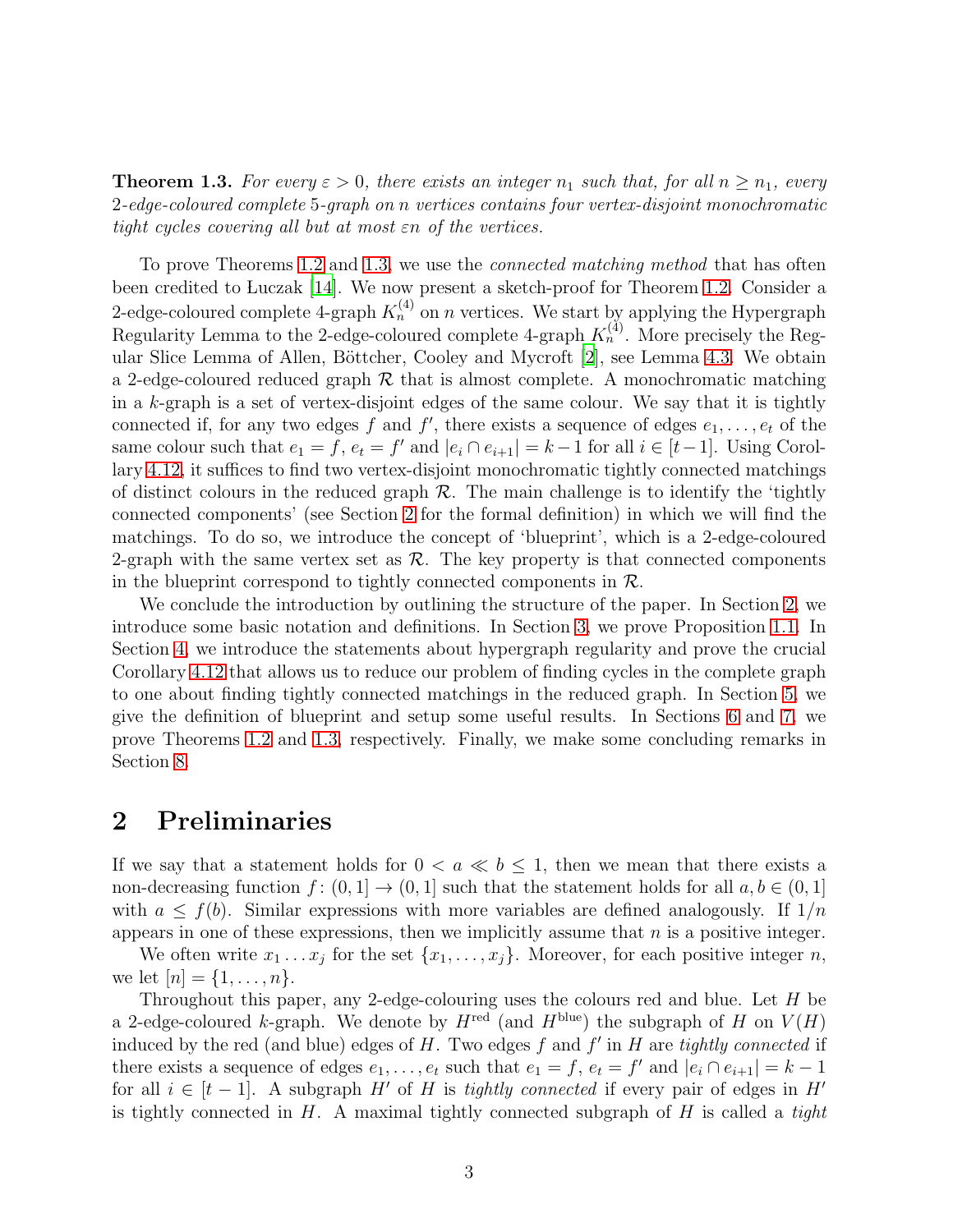*component* of H. Note that a tight component is a subgraph rather than a vertex subset as in the traditional graph case. A *red tight component* and a *red tightly connected matching* are a tight component and a tightly connected matching in  $H^{\text{red}}$ , respectively. We define these terms similarly for *blue*.

Let H be a k-graph and  $S, W \subseteq V(H)$ . We denote by  $H - W$  the k-graph with  $V(H - W) = V(H) \setminus W$  and  $E(H - W) = \{e \in E(H): e \cap W = \emptyset\}$ . We call  $H - W$ the k-graph obtained from H by deleting W. Further we let  $H[W] = H - (V(H) \setminus W)$ . Let F be a k-graph or a set of k-element sets. We denote by  $H - F$  the subgraph of H obtained by deleting the edges in F. We define  $N_H(S, W)$  to be the set  $\{e \in$  $\binom{W}{y}$  $k-\lfloor S\rfloor$ ):  $e \cup S \in H$ } and we define  $d_H(S, W)$  to be its cardinality. Further we write  $N_H(S)$ and  $d_H(S)$  for  $N_H(S, V(H))$  and  $d_H(S, V(H))$ , respectively. If H is 2-edge-coloured, then we write  $N^{\text{red}}_H(S, W)$ ,  $d^{\text{red}}_H(S, W)$ ,  $N^{\text{blue}}_H(S, W)$ ,  $d^{\text{blue}}_H(S, W)$  for  $N_{H^{\text{red}}}(S, W)$ ,  $d_{H^{\text{red}}}(S, W)$ ,  $N_{H^{blue}}(S, W)$ ,  $d_{H^{blue}}(S, W)$ , respectively. The *link graph of* H with respect to S, denoted by  $H_S$ , is the  $(k - |S|)$ -graph satisfying  $V(H_S) = V(H) \setminus S$  and  $E(H_S) = N_H(S)$ .

For  $j \in [k-1]$ , the j-th shadow of H, denoted by  $\partial^j H$ , is the  $(k - j)$ -graph with vertex set  $V(\partial^j H) = V(H)$  and edge set

$$
E(\partial^j H) = \left\{ e \in \binom{V(H)}{k-j} : e \subseteq f \text{ for some } f \in E(H) \right\}.
$$

For  $\mu, \alpha > 0$ , we say that a k-graph H on n vertices is  $(\mu, \alpha)$ -dense if, for each  $i \in [k-1]$ , we have  $d_H(S) \geq \mu {n \choose k}$ k−i ) for all but at most  $\alpha \binom{n}{i}$  $\binom{n}{i}$  sets  $S \in \binom{V(H)}{i}$  $\binom{H}{i}$  and  $d_H(S) = 0$  for all other  $S \in \binom{V(H)}{i}$  $\binom{H}{i}$ .

<span id="page-3-0"></span>**Proposition 2.1.** *Let*  $0 \le \alpha, \mu \le 1$  *and let* H *be a*  $(\mu, \alpha)$ *-dense k-graph on n vertices. Then*  $|H| \geq (\mu - \alpha) {n \choose k}$  $\binom{n}{k}$ . Moreover, if  $\mu > 1/2$ , then H is tightly connected.

*Proof.* Note that

$$
|H|=\frac{1}{k}\sum_{S\in \binom{V(H)}{k-1}}d_H(S)\geq \frac{1}{k}(1-\alpha)\binom{n}{k-1}\mu n\geq (\mu-\alpha)\binom{n}{k}.
$$

Now suppose that  $\mu > 1/2$ . We show that H is tightly connected. Note that, for  $S, S' \in$  $\binom{V(H)}{V(H)}$  $k-1$ ) with  $d_H(S)$ ,  $d_H(S') > 0$ , we have  $d_H(S)$ ,  $d_H(S') \ge \mu n > n/2$  and thus

$$
N_H(S) \cap N_H(S') \neq \varnothing.
$$

Let  $f = x_1 \dots x_k$  and  $f' = y_1 \dots y_k$  be two edges of H. Inductively choose vertices  $z_1, \ldots, z_{k-1} \in V(H)$  such that

$$
z_i \in N_H(z_1 \ldots z_{i-1} x_{i+1} \ldots x_k) \cap N_H(z_1 \ldots z_{i-1} y_{i+1} \ldots y_k)
$$

for all  $i \in [k-1]$ . It follows that f and f' are tightly connected.

 $\Box$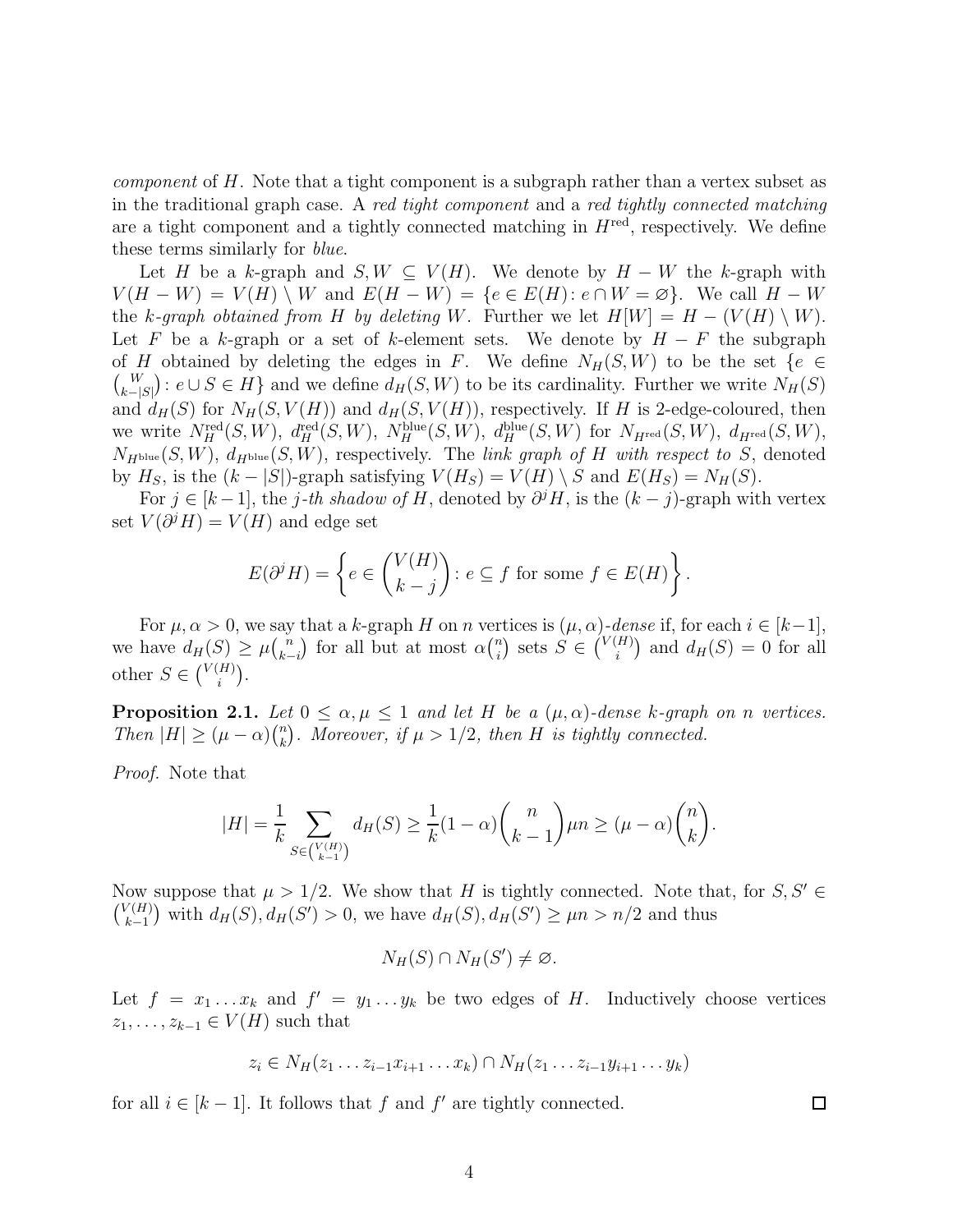The following proposition shows that any k-graph that has all but a small fraction of the possible edges contains a  $(1 - \varepsilon, \alpha)$ -dense subgraph. The proof was inspired by the proof of Lemma 8.8 in [\[11](#page-35-7)]. A different generalisation of this lemma can also be found as Lemma 2.3 in [\[13](#page-35-8)].

<span id="page-4-1"></span>**Proposition 2.2.** Let  $1/n \ll \alpha \ll 1/k \leq 1/2$ . Let H be a k-graph on n vertices with  $|H| \geq (1-\alpha)\binom{n}{k}$  $\binom{n}{k}$ . Then there exists a subgraph H' of H such that  $V(H') = V(H)$  and H' *is*  $(1 - 2\alpha^{1/4k^2}, 2\alpha^{1/4k^2})$ -dense.

*Proof.* We call a set  $S \subseteq V(H)$  with  $|S| \in [k-1]$  *bad* if  $d_H(S) < (1 - \alpha^{1/2}) {n \choose k-1}$  $k-|S|$  . For  $i \in [k-1]$ , let  $\mathcal{B}_i$  be the set of all bad *i*-sets. For each  $i \in [k-1]$ , we have

$$
(1-\alpha)\binom{k}{i}\binom{n}{k} \leq \binom{k}{i} |H| = \sum_{S \in \binom{V(H)}{i}} d_H(S) \leq \binom{n}{i}\binom{n}{k-i} - \alpha^{1/2}\binom{n}{k-i} |\mathcal{B}_i|.
$$

This implies

$$
|\mathcal{B}_i| \leq \frac{1}{\alpha^{1/2}} \left( \binom{n}{i} - \frac{(1-\alpha)\binom{k}{i}\binom{n}{k}}{\binom{n}{k-i}} \right) \leq 2\alpha^{1/2} \binom{n}{i}.
$$

Let  $\beta = \alpha^{1/2k}$ . For all  $j \in \{k-1, k-2, \ldots, 1\}$  in turn, we construct  $\mathcal{A}_j \subseteq \binom{V(H)}{j}$  $\binom{H}{j}$  inductively as follows. We set  $\mathcal{A}_{k-1} = \mathcal{B}_{k-1}$ . Given  $2 \le j \le k-1$  and  $\mathcal{A}_j$ , we define  $\mathcal{A}_{j-1} \subseteq {V(H) \choose j-1}$  $j-1$  $\int$  to be the set of all  $X \in \binom{V(H)}{j-1}$  $j-1$ ) such that  $X \in \mathcal{B}_{j-1}$  or  $d_{\mathcal{A}_j}(X) \geq \beta^{1/2} n$ .

<span id="page-4-0"></span>Claim 2.3. For all  $i \in [k-1]$ ,  $|\mathcal{A}_i| \leq \beta^i {n \choose i}$ *a*). Moreover, if  $1 \leq i < j \leq k-1$  and a set  $S \in \binom{V(H)}{i}$ <sup>(H)</sup>) satisfies  $d_{\mathcal{A}_j}(S) \geq \beta^{1/2(j-i)} {n \choose j-i}$ j−i  $\big)$ *, then*  $S \in \mathcal{A}_i$ *.* 

*Proof of Claim.* We first prove the first part by induction on  $k - i$ . For  $i = k - 1$ , we have  $|\mathcal{A}_{k-1}| = |\mathcal{B}_{k-1}| \leq 2\alpha^{1/2} {n \choose k-1}$  $k-1$  $\left(\right) \leq \beta^{k-1} \binom{n}{k}$  $\frac{k-1}{2}$ .

Now suppose  $2 \leq i \leq k-1$  and  $|\mathcal{A}_i| \leq \beta^i {n \choose i}$  $\binom{n}{i}$ . By double counting tuples  $(X, w)$  with  $X \in \mathcal{A}_{i-1} \setminus \mathcal{B}_{i-1}$  and  $X \cup w \in \mathcal{A}_i$ , we have  $(|\mathcal{A}_{i-1}| - |\mathcal{B}_{i-1}|) \beta^{1/2} n \leq i |\mathcal{A}_i|$ . Hence

$$
|\mathcal{A}_{i-1}| \leq \frac{i}{\beta^{1/2}n} |\mathcal{A}_i| + |\mathcal{B}_{i-1}| \leq \frac{i}{\beta^{1/2}n} \beta^i \binom{n}{i} + 2\alpha^{1/2} \binom{n}{i-1}
$$
  
=  $\beta^{i-1/2} \binom{n-1}{i-1} + 2\alpha^{1/2} \binom{n}{i-1} \leq \beta^{i-1} \binom{n}{i-1}.$ 

This proves the first part of the claim.

We now prove the second part of the claim. Fix  $i \in [k-1]$ . We proceed by induction on j – i. For  $j = i + 1$ , the statement holds by the definition of  $A_i$ . Now let  $S \in \binom{V(H)}{i}$  $\binom{H}{i}$ and  $j \geq i+2$  be such that  $d_{\mathcal{A}_j}(S) \geq \beta^{1/2(j-i)} {n \choose j-i}$ j−i ). If  $S \in \mathcal{B}_i$ , then  $S \in \mathcal{A}_i$ . Recall that if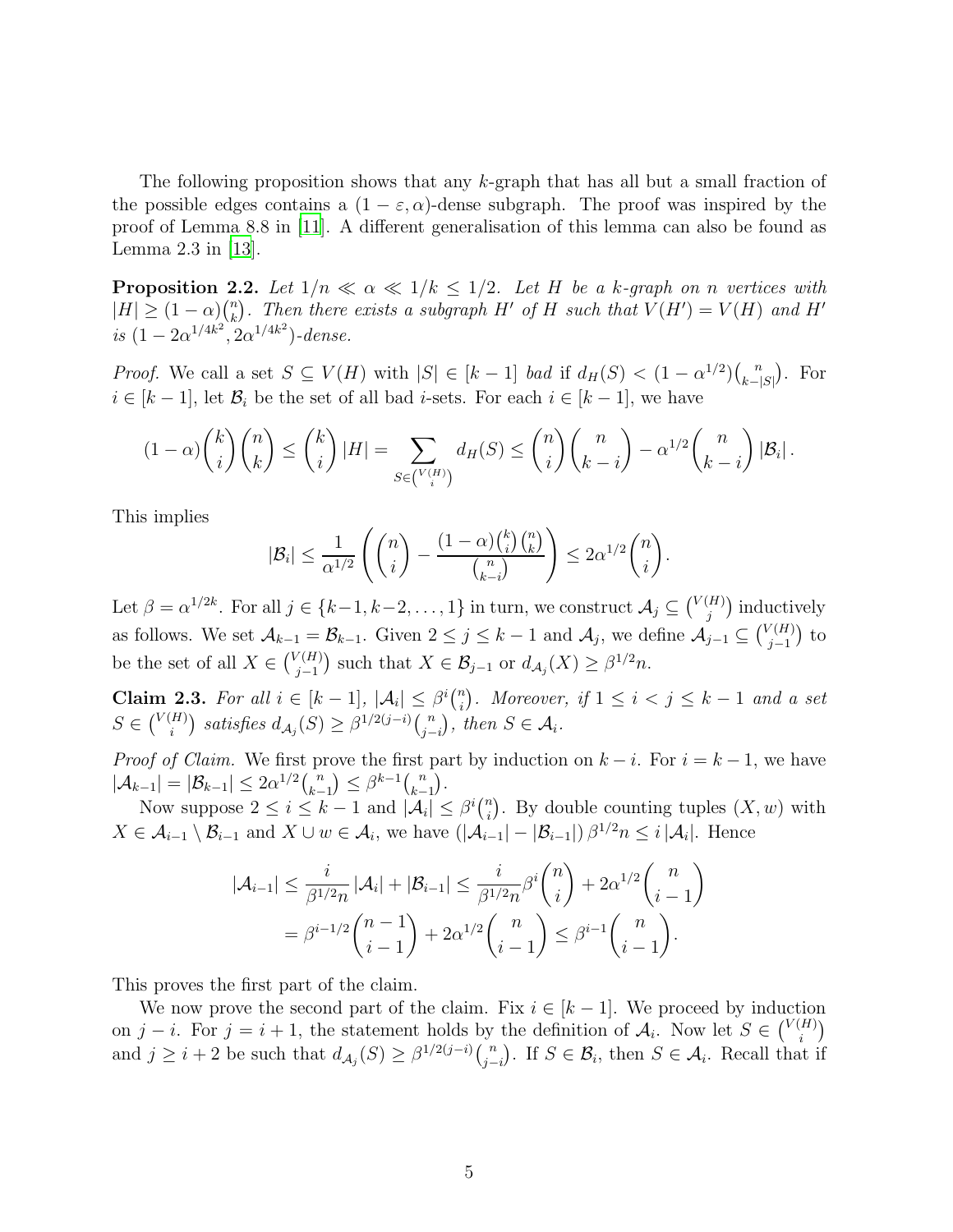$T \in \binom{V(H)}{j-1}$  $j-1$  $\big) \setminus \mathcal{A}_{j-1}$ , then  $d_{\mathcal{A}_{j}}(T) < \beta^{1/2}n$ . We have

$$
\beta^{1/2(j-i)}\binom{n}{j-i} \le d_{\mathcal{A}_j}(S) \le \sum_{\substack{T \in \mathcal{A}_{j-1} \\ S \subseteq T}} d_{\mathcal{A}_j}(T) + \sum_{\substack{T \in \binom{V(H)}{j-1} \\ S \subseteq T}} d_{\mathcal{A}_j}(T)
$$
  

$$
\le nd_{\mathcal{A}_{j-1}}(S) + \beta^{1/2} nd_{\binom{V(H)}{j-1} \setminus \mathcal{A}_{j-1}}(S)
$$
  

$$
\le nd_{\mathcal{A}_{j-1}}(S) + \beta^{1/2} n \binom{n}{j-i-1},
$$

and thus

$$
d_{\mathcal{A}_{j-1}}(S) \ge \beta^{1/2(j-i-1)} \binom{n}{j-i-1}.
$$
  
othersis we have  $S \in \mathcal{A}_i$ .

Hence by the induction hypothesis we have  $S \in \mathcal{A}_i$ .

For each  $j \in [k-1]$ , let  $F_j$  be the set of edges  $e \in H$  for which there exists some  $S \in \mathcal{A}_j$ with  $S \subseteq e$ . Let  $F = \bigcup_{j \in [k-1]} F_j$  and let  $H' = H - F$ . We will show that H' is the desired *k*-graph. For  $i \in [k-1]$ , let  $S_i$  be the set of all  $S \in \binom{V(H)}{i}$  $\binom{H}{i}$  such that  $d_F(S) \geq \beta^{1/2k} \binom{n}{k}$ k−i  $\big).$ 

Claim 2.4. *For*  $i \in [k-1]$ ,  $|\mathcal{S}_i| \leq \beta^{1/2} {n \choose i}$  $\binom{n}{i}$ .

*Proof of Claim.* For  $j \in [k-1]$ , we have

$$
|F_j| \leq |\mathcal{A}_j| \binom{n-j}{k-j} \stackrel{\text{Claim 2.3}}{\leq} \beta^j \binom{n}{j} \binom{n-j}{k-j} = \beta^j \binom{k}{j} \binom{n}{k}.
$$

Thus

$$
|F| \leq \sum_{j \in [k-1]} |F_j| \leq \sum_{j \in [k-1]} \beta^j \binom{k}{j} \binom{n}{k} \leq 2^k \beta \binom{n}{k}.
$$

Now, for  $i \in [k-1]$ , we have

$$
\frac{|\mathcal{S}_i| \beta^{1/2k} \binom{n}{k-i}}{\binom{k}{i}} \le |F| \le 2^k \beta \binom{n}{k}
$$

and thus  $|\mathcal{S}_i| \leq \beta^{1/2} \binom{n}{i}$  $\binom{n}{i}$ .

Consider  $i \in [k-1]$ . Note that  $|\mathcal{S}_i \cup \mathcal{B}_i| \leq 2\alpha^{1/4k^2} \binom{n}{i}$  $\binom{n}{i}$ . Now let  $S \in \binom{V(H)}{i}$  $\binom{[H]}{i} \setminus (\mathcal{S}_i \cup \mathcal{B}_i).$ As  $S \notin \mathcal{B}_i$ , we have  $d_H(S) \geq (1 - \alpha^{1/2})\binom{n}{k}$ k−i ). As  $S \notin \mathcal{S}_i$ , we have

$$
d_{H'}(S) = d_H(S) - d_F(S) \ge d_H(S) - \beta^{1/2k} {n \choose k-i}
$$
  
 
$$
\ge (1 - \alpha^{1/2} - \beta^{1/2k}) {n \choose k-i} \ge (1 - 2\alpha^{1/4k^2}) {n \choose k-i}.
$$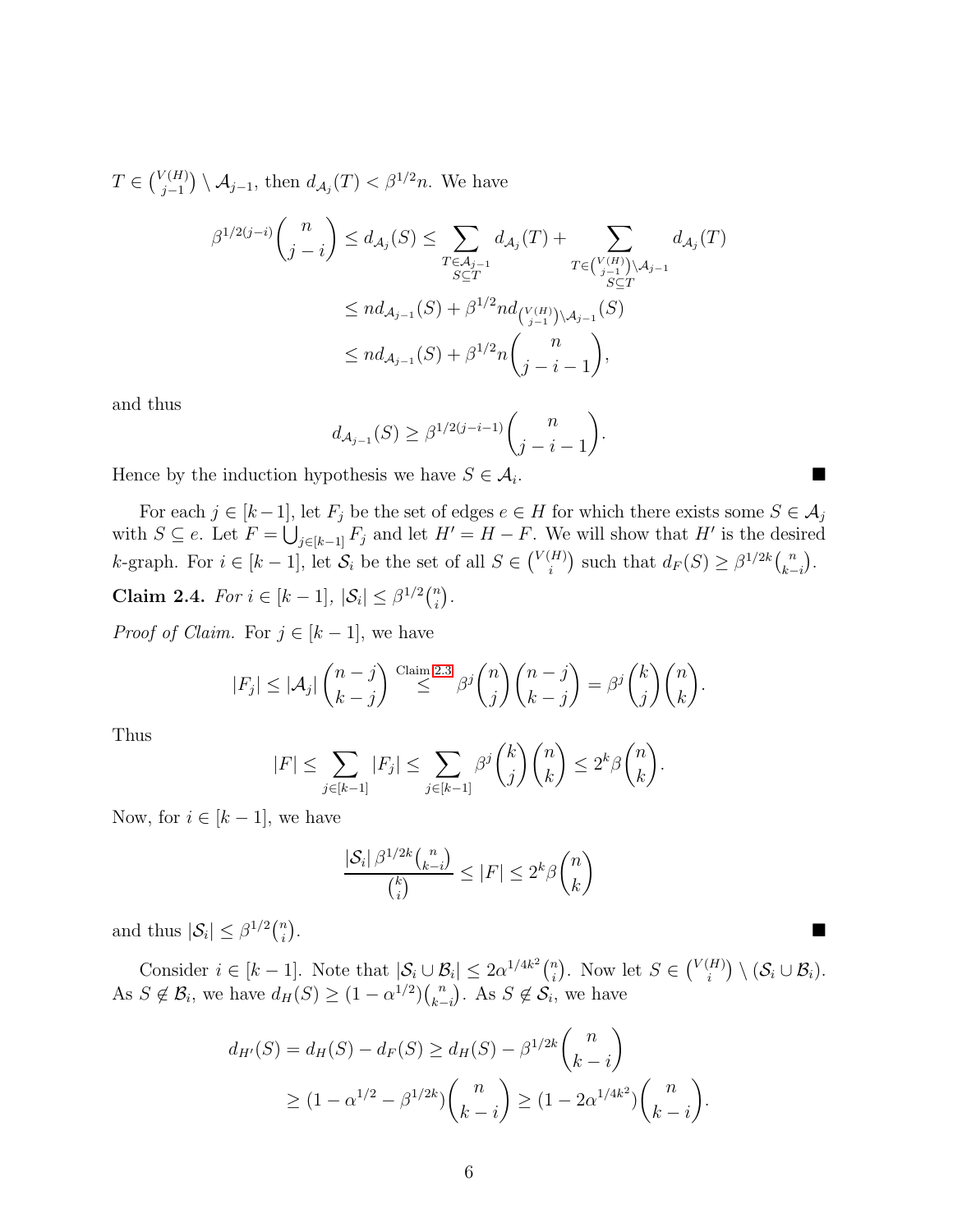Consider  $X \in \binom{V(H)}{i}$  $\binom{H}{i}$  with  $d_{H'}(X) \neq 0$ . We want to show that  $d_{H'}(X) \geq (1 - 2\alpha^{1/4k^2})\binom{n}{k-1}$  $\frac{k-i}{l}$  . By the above, it suffices to show that  $X \notin \mathcal{B}_i \cup \mathcal{S}_i$ . Let  $e \in H'$  with  $X \subseteq e$ . Since  $e \notin F_i$ ,  $X \notin \mathcal{A}_i$  and thus  $X \notin \mathcal{B}_i$ . It remains for us to show that  $X \notin \mathcal{S}_i$ . Assume the contrary that X is contained in more that  $\beta^{1/2k}$   $\binom{n}{k}$ k−i ) edges of F. Let  $\mathcal{Y} = N_F(X)$ , so  $|\mathcal{Y}| \geq \beta^{1/2k} {n \choose k-1}$  $\frac{k-i}{4}$  . For each  $Y \in \mathcal{Y}$ , fix a set  $A_Y \in \bigcup_{j\in[k-1]}^{\infty} A_j$  such that  $A_Y \subseteq X \cup Y$  and let  $T_Y = X \cap A_Y$ and  $S_Y = Y \setminus A_Y$ . If  $A_Y \subseteq X$ , then  $A_Y \subseteq e \in H'$ , a contradiction. Hence  $A_Y \cap Y \neq \emptyset$ for all  $Y \in \mathcal{Y}$ . For  $Y \in \mathcal{Y}$ , we have  $X \cap Y = \varnothing$ , and thus  $|T_Y| \leq |A_Y| - 1 \leq k - 2$ . By an averaging argument, there exist  $t \in \{0, 1, \ldots, k-2\}, T \in {X \choose t}, a \in [k-1], S \in {V(H) \choose k-i-a}$  $k-i-a+t$  $\overline{ }$ and  $\widetilde{\mathcal{Y}} \subseteq \mathcal{Y}$  such that, for all  $Y \in \widetilde{\mathcal{Y}}$ , we have  $T_Y = T$ ,  $|A_Y| = a$ ,  $S_Y = S$  and

$$
\left|\widetilde{\mathcal{Y}}\right| \ge \frac{|\mathcal{Y}|}{2^i(k-1)\binom{n}{k-i-a+t}} \ge \beta^{1/2(k-1)}\binom{n}{a-t}.
$$

Since  $Y \setminus A_Y = S_Y = S$  and  $|A_Y| = a$  for all  $Y \in \tilde{Y}$ , the  $A_Y$  are distinct for all  $Y \in \tilde{Y}$ . Recall that  $T \subseteq A_Y \in \mathcal{A}_a$  for each  $Y \in \widetilde{\mathcal{Y}}$ . If  $T = \varnothing$ , then  $t = 0$  and so  $|\mathcal{A}_a| \geq \left| \widetilde{\mathcal{Y}} \right|$  $\Big| > \beta^a \big( \begin{smallmatrix} n \\ a \end{smallmatrix} \Big|$  $\binom{n}{a}$ contradicting Claim [2.3.](#page-4-0) If  $T \neq \emptyset$ , then we have  $d_{\mathcal{A}_a}(T) \geq \left| \widetilde{\mathcal{Y}} \right|$  $\Big| \geq \beta^{1/2(k-1)} {n \choose a-1}$  . Claim [2.3](#page-4-0)  $a-t$ implies that  $T \in \mathcal{A}_t$ . Since  $T \subseteq X \subseteq e$ , we have  $e \in F_t$  contradicting the fact that  $e \in H' = H - \bigcup_{j \in [k-1]} F_j.$  $\Box$ 

## <span id="page-6-0"></span>3 Extremal example

In this section, we prove Proposition [1.1,](#page-1-2) that is, we prove that, for  $k \geq 3$ , there exist arbitrarily large 2-edge-coloured complete k-graphs that do not admit a partition into two tight cycles of distinct colours.

<span id="page-6-3"></span>A k*-uniform tight path* is a k-graph obtained by deleting a vertex from a tight cycle. First we need the following proposition.

<span id="page-6-1"></span>**Proposition 3.1.** Let  $k > 3$ , let P and C be a k-uniform tight path and tight cycle, *respectively. We have the following.*

- (i) *If* X and Y partition  $V(P)$  such that  $|e \cap Y| \geq 2$  for all  $e \in P$ , then  $2(|X|-(k-1)) \leq$  $(k-2)|Y|$ .
- <span id="page-6-2"></span>(ii) *If* X and Y partition  $V(C)$  such that  $|e \cap Y| \geq 2$  for all  $e \in C$ , then  $2|X| \leq$  $(k-2)|Y|$ .

*Proof.* We first prove [\(i\).](#page-6-1) Let M be a matching of maximum size in P. Since each edge of  $P$  contains at least 2 vertices of  $Y$ ,

$$
|X| \le |X \cap V(M)| + |V(P) \setminus V(M)| \le (k-2)|M| + k - 1 \le \frac{(k-2)|Y|}{2} + k - 1.
$$

Now we prove [\(ii\).](#page-6-2) Since  $|e \cap Y| \geq 2$  and  $|e \cap X| \leq k-2$  for each edge  $e \in C$ , we have

$$
|X| = \frac{1}{k} \sum_{e \in C} |e \cap X| = \frac{1}{k} \sum_{e \in C} \frac{|e \cap X|}{|e \cap Y|} |e \cap Y| \le \frac{1}{k} \sum_{e \in C} \frac{k-2}{2} |e \cap Y| = \frac{k-2}{2} |Y|.
$$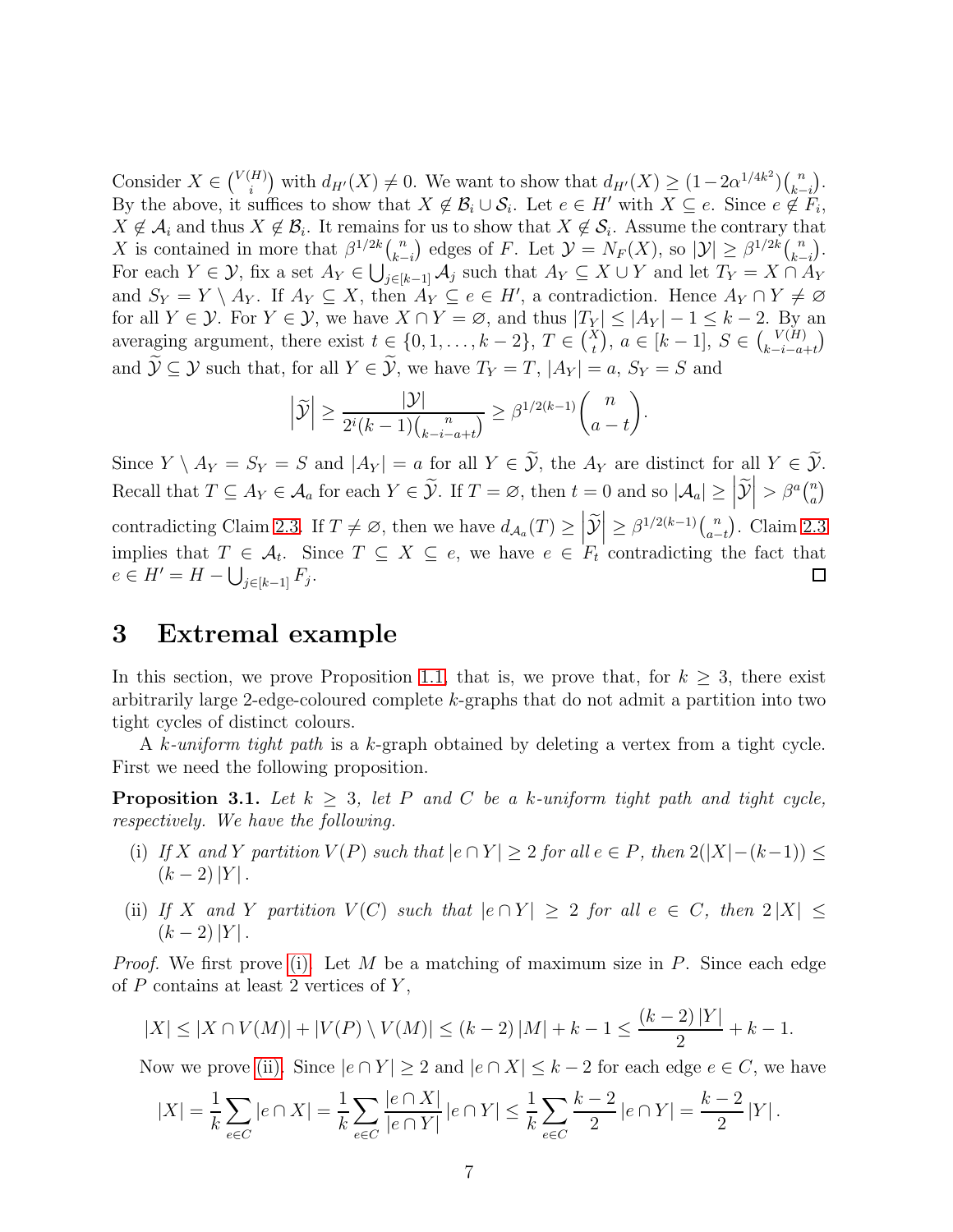$\Box$ 

We are now ready to give our extremal example. Note that the case  $k = 3$  of the extremal example is already given in  $|7|$ . Recall that, in a k-graph, we consider a single edge and any set of fewer than  $k$  vertices to be degenerate cycles.

*Proof of Proposition [1.1.](#page-1-2)* Let  $k \geq 3$ ,  $m \geq k+1$  and  $n = k(m+1)+1$ . Let X, Y and  $\{z\}$ be three disjoint vertex sets of  $K_n^{(k)}$  of sizes  $(k-1)m+k-2$ ,  $m+2$  and 1, respectively. We colour an edge e in  $K_n^{(k)}$  red if  $z \in e$  and  $|e \cap Y| \ge 2$  or  $z \notin e$  and  $|e \cap Y| = 1$ . Otherwise we colour it blue. Note that  $K_n^{(k)} - z$  has the following 3 monochromatic tight components:

$$
B_1 = \binom{X}{k}, \ B_2 = \left\{ e \in \binom{X \cup Y}{k} : |e \cap Y| \ge 2 \right\}, \ R = \left\{ e \in \binom{X \cup Y}{k} : |e \cap Y| = 1 \right\}.
$$

Note that  $B_1$  and  $B_2$  are blue and R is red. Suppose for a contradiction that  $K_n^{(k)}$  can be partitioned into a red tight cycle  $C_R$  and a blue tight cycle  $C_B$ .

First assume  $z \in V(C_R)$ . Since all the red edges containing z are in a red tight component disjoint from R, we have  $|V(C_R)| \leq k$ . Hence  $|V(C_B)| = n - |V(C_R)| \geq n - k \geq$  $km > k$  and  $|V(C_B) \cap Y| = |Y \setminus V(C_R)| \ge m + 2 - (k - 1) \ge 1$ . So  $C_B$  is not degenerate and  $C_B \subseteq B_2$ . Any edge  $e \in C_B$  contains at least 2 vertices in Y. By Proposition [3.1](#page-6-3)[\(ii\),](#page-6-2)  $2|V(C_B) \cap X| \leq (k-2)|V(C_B) \cap Y|$ . It follows that

$$
2(k-1)m - 2 = 2(|X| - (k-1)) \le 2|V(C_B) \cap X|
$$
  
\n
$$
\le (k-2)|V(C_B) \cap Y| \le (k-2)|Y| = (k-2)(m+2).
$$

This implies that  $m \leq 2$ , a contradiction.

Hence, we may assume that  $z \in V(C_B)$ . This implies that  $C_R \subseteq R$  or  $|V(C_R)| \leq k-1$ . Let  $x_R = |V(C_R) \cap X|$ ,  $y_R = |V(C_R) \cap Y|$ ,  $x_B = |V(C_B) \cap X|$  and  $y_B = |V(C_B) \cap Y|$ . Let  $P_B$  be the tight path  $C_B - z$ . Clearly  $|V(P_B) \cap X| = x_B$  and  $|V(P_B) \cap Y| = y_B$ . Since  $C_R \subseteq R$  or  $|V(C_R)| \leq k-1$ ,

$$
|V(C_R) \cap Y| \le \max\left\{ \left\lfloor \frac{|X|}{k-1} \right\rfloor, k-1 \right\} = m < |Y|.
$$

Hence,  $V(P_B) \cap Y \neq \emptyset$  and  $|V(P_B)| \geq (n-1) - km \geq k$ . We must have  $P_B \subseteq B_2$ . By Proposition [3.1](#page-6-3)[\(i\),](#page-6-1) we have that

<span id="page-7-0"></span>
$$
2(x_B - (k-1)) \le (k-2)y_B.
$$
\n(3.1)

Thus

$$
|V(P_B)| = x_B + y_B \le \frac{k}{2}y_B + k - 1 \le \frac{k}{2}|Y| + k - 1 = \frac{k}{2}(m+2) + k - 1
$$
  

$$
\le mk = n - 1 - k.
$$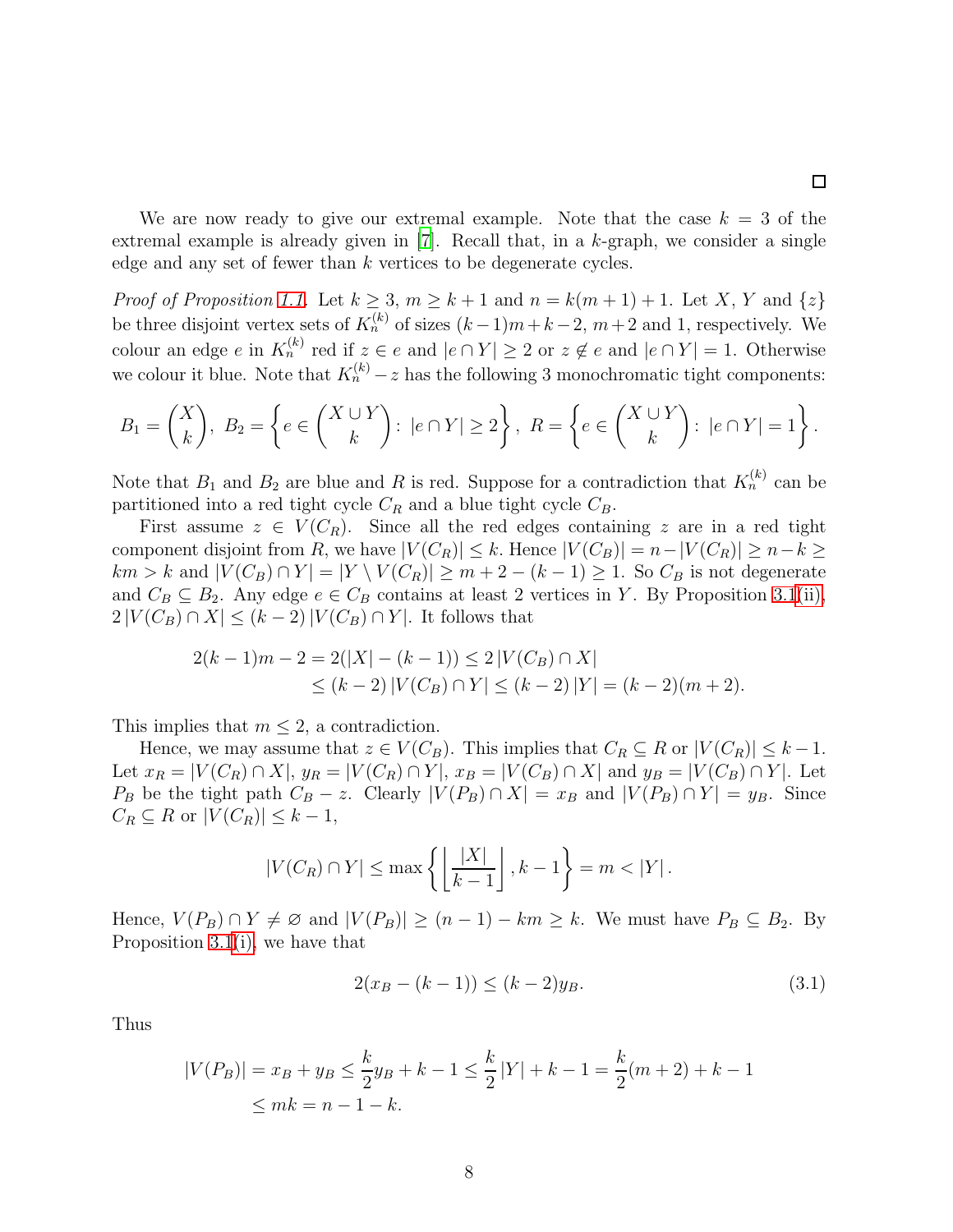This implies that  $|V(C_R)| \geq k$ . Hence  $C_R \subseteq R$  and thus

<span id="page-8-1"></span>
$$
x_R = (k-1)y_R. \tag{3.2}
$$

Since  $x_R + x_B = |X| = (k-1)m + k-2$  and  $y_R + y_B = |Y| = m+2$ , [\(3.1\)](#page-7-0) implies

$$
(k-2)(m+2-y_R) \ge 2(|X|-x_R-(k-1))
$$
  
= 2((k-1)m+k-2-(k-1)y\_R-(k-1)),

which implies  $y_R \geq m-1$ . If  $y_R = m-1$ , then [\(3.2\)](#page-8-1) implies that  $x_R = (k-1)(m-1)$  and thus  $x_B = 2k - 3$  and  $y_B = 3$ . Let  $P_B = v_1 \dots v_{2k}$ . Either the edge  $v_1 \dots v_k$  or the edge  $v_{k+1} \dots v_{2k}$  contains at most one vertex of Y, a contradiction to  $P_B \subseteq B_2$ . Thus we may assume  $y_R \geq m$ . Note that by [\(3.2\)](#page-8-1),

$$
(k-1)y_R = x_R \le |X| = (k-1)m + k - 2
$$

and so  $y_R = m$ . Hence  $x_R = (k-1)m$  and thus  $x_B = k-2$  and  $y_B = 2$ . Moreover,  $C_B$ is a copy of  $K_{k+1}^{(k)}$  that has a blue edge containing z and at least two vertices of Y, a contradiction.  $\Box$ 

## <span id="page-8-0"></span>4 Hypergraph regularity

In this section, we follow the notation of Allen, Böttcher, Cooley and Mycroft  $[2]$ . A *hypergraph*  $H$  is an ordered pair  $(V(H), E(H))$ , where  $E(H) \subseteq 2^{V(H)}$ . Again, we identify the hypergraph H with its edge set  $E(\mathcal{H})$ . A subgraph  $\mathcal{H}'$  of H is a hypergraph with  $V(\mathcal{H}') \subseteq V(\mathcal{H})$  and  $E(\mathcal{H}') \subseteq E(\mathcal{H})$ . It is *spanning* if  $V(\mathcal{H}') = V(\mathcal{H})$ . For  $U \subseteq V(\mathcal{H})$ , we define  $\mathcal{H}[U]$  to be the subgraph of H with  $V(\mathcal{H}[U]) = U$  and  $E(\mathcal{H}[U]) = \{e \in E(\mathcal{H}) : e \subseteq$ U}. We call H a *complex* if H is down-closed, that is if  $e \in H$  and  $f \subseteq e$ , then  $f \in H$ . A k-complex is a complex with only edges of size at most k. We denote by  $\mathcal{H}^{(i)}$  the spanning subgraph of H containing only the edges of size i. Let  $P$  be a partition of  $V(H)$  into parts  $V_1, \ldots, V_s$ . Then we say that a set  $S \subseteq V(H)$  is  $\mathcal{P}\text{-}partite$  if  $|S \cap V_i| \leq 1$  for all  $i \in [s]$ . For  $\mathcal{P}' = \{V_{i_1}, \ldots, V_{i_r}\} \subseteq \mathcal{P}$ , we define the subgraph of H induced by  $\mathcal{P}'$ , denoted by  $\mathcal{H}[\mathcal{P}']$  or  $\mathcal{H}[V_{i_1},\ldots,V_{i_r}],$  to be the subgraph of  $\mathcal{H}[\bigcup \mathcal{P}']$  containing only the edges that are  $\mathcal{P}'$ -partite. The hypergraph  $\mathcal{H}$  is  $\mathcal{P}$ -partite if all of its edges are  $\mathcal{P}$ -partite. In this case we call the parts of  $\mathcal P$  the *vertex classes* of  $\mathcal H$ . We say that  $\mathcal H$  is *s-partite* if it is  $\mathcal P$ -partite for some partition  $P$  of  $V(H)$  into s parts. Let  $H$  be a  $P$ -partite hypergraph. If X is a k-set of vertex classes of  $\mathcal{H}$ , then we write  $\mathcal{H}_X$  for the k-partite subgraph of  $\mathcal{H}^{(k)}$  induced by  $\bigcup X$ , whose vertex classes are the elements of X. Moreover, we denote by  $\mathcal{H}_{X<}$  the k-partite hypergraph with  $V(\mathcal{H}_{X<}) = \bigcup X$  and  $E(\mathcal{H}_{X<}) = \bigcup_{X'\subsetneq X} \mathcal{H}_{X'}$ . In particular, if H is a complex, then  $\mathcal{H}_{X<}$  is a  $(k-1)$ -complex because X is a set of size k.

Let  $i \geq 2$ , and let  $\mathcal{P}_i$  be a partition of a vertex set V into i parts. Let  $H_i$  and  $H_{i-1}$  be a  $\mathcal{P}_i$ -partite *i*-graph and a  $\mathcal{P}_i$ -partite  $(i-1)$ -graph on a common vertex set V, respectively. We say that a  $\mathcal{P}_i$ -partite *i*-set in V is *supported on*  $H_{i-1}$  if it induces a copy of the complete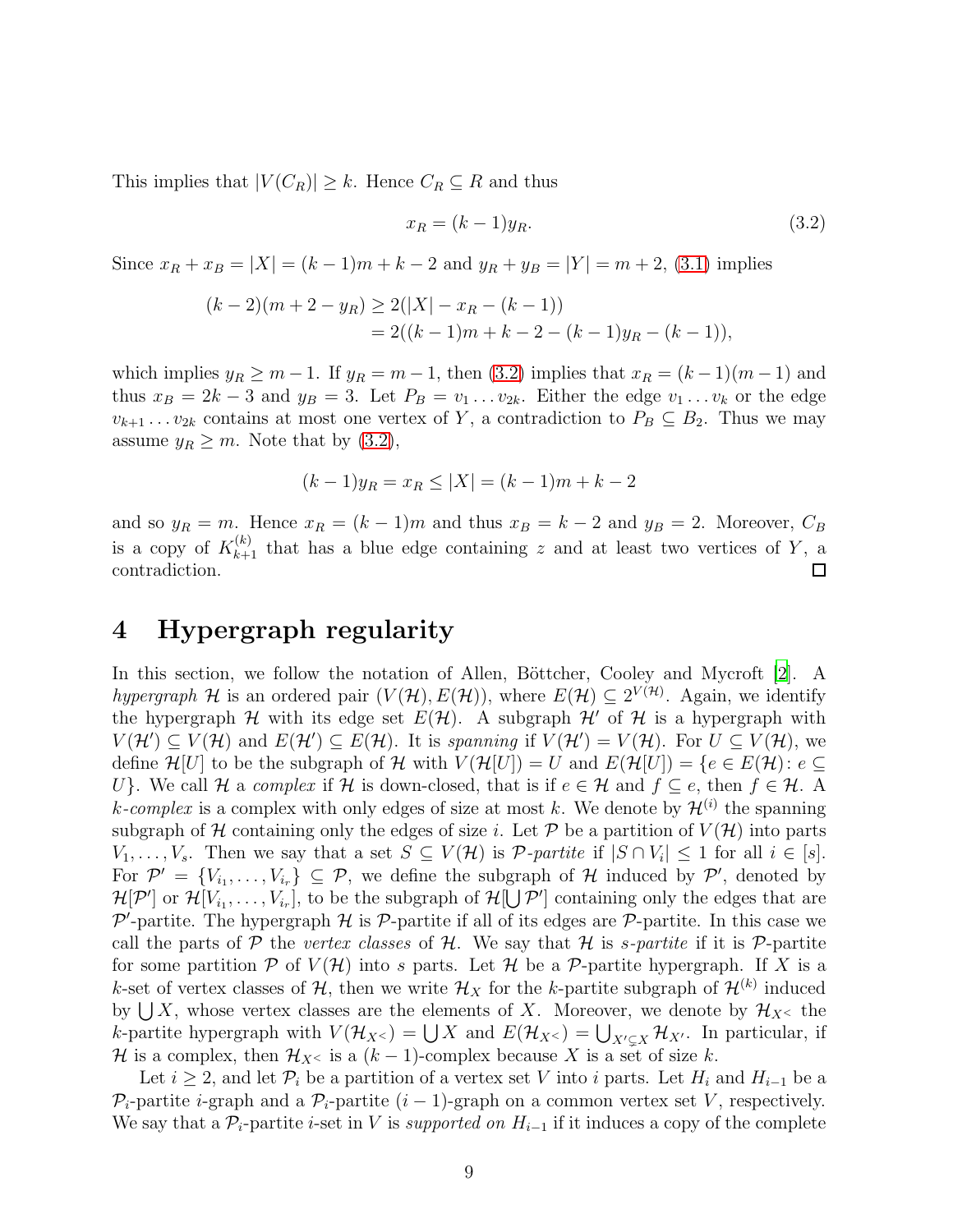$(i-1)$ -graph  $K_i^{(i-1)}$  on i vertices in  $H_{i-1}$ . We denote by  $K_i(H_{i-1})$  the  $\mathcal{P}_i$ -partite i-graph on V whose edges are all  $\mathcal{P}_i$ -partite i-sets contained in V which are supported on  $H_{i-1}$ . Now we define the *density of*  $H_i$  *with respect to*  $H_{i-1}$  to be

$$
d(H_i \mid H_{i-1}) = \frac{|K_i(H_{i-1}) \cap H_i|}{|K_i(H_{i-1})|}
$$

if  $|K_i(H_{i-1})| > 0$  and  $d(H_i | H_{i-1}) = 0$  if  $|K_i(H_{i-1})| = 0$ . So  $d(H_i | H_{i-1})$  is the proportion of  $\mathcal{P}_i$ -partite copies of  $K_i^{i-1}$  in  $H_{i-1}$  which are also edges of  $H_i$ . More generally, if  $\mathbf{Q} =$  $(Q_1, Q_2, \ldots, Q_r)$  is a collection of r (not necessarily disjoint) subgraphs of  $H_{i-1}$ , we define  $K_i(\mathbf{Q}) = \bigcup_{j=1}^r K_i(Q_j)$  and

$$
d(H_i \mid \mathbf{Q}) = \frac{|K_i(\mathbf{Q}) \cap H_i|}{|K_i(\mathbf{Q})|}
$$

if  $|K_i(\mathbf{Q})| > 0$  and  $d(H_i \mid \mathbf{Q}) = 0$  if  $|K_i(\mathbf{Q})| = 0$ . We say that  $H_i$  is  $(d_i, \varepsilon, r)$ -regular with *respect to*  $H_{i-1}$ , if we have  $d(H_i | \mathbf{Q}) = d_i \pm \varepsilon$  for every r-set **Q** of subgraphs of  $H_{i-1}$ with  $|K_i(\mathbf{Q})| > \varepsilon |K_i(H_{i-1})|$ . We say that  $H_i$  is  $(\varepsilon, r)$ *-regular with respect to*  $H_{i-1}$  if there exists some  $d_i$  for which  $H_i$  is  $(d_i, \varepsilon, r)$ -regular with respect to  $H_{i-1}$ . Finally, given an i-graph G whose vertex set contains that of  $H_{i-1}$ , we say that G is  $(d_i, \varepsilon, r)$ *-regular with respect to*  $H_{i-1}$  if the *i*-partite subgraph of G induced by the vertex classes of  $H_{i-1}$  is  $(d_i, \varepsilon, r)$ -regular with respect to  $H_{i-1}$ . We refer to the density of this *i*-partite subgraph of G with respect to H<sup>i</sup>−<sup>1</sup> as the *relative density of* G *with respect to* H<sup>i</sup>−<sup>1</sup>.

Now let  $s \ge k \ge 3$  and let  $\mathcal H$  be an s-partite k-complex on vertex classes  $V_1, \ldots, V_s$ . For any set  $A \subseteq [s]$ , we write  $V_A$  for  $\bigcup_{i \in A} V_i$ . Note that, if  $e \in \mathcal{H}^{(i)}$  for some  $2 \leq i \leq k$ , then the vertices of e induce a copy of  $K_i^{i-1}$  in  $\mathcal{H}^{(i-1)}$ . Therefore, for any set  $A \in \binom{[s]}{i}$  $_{i}^{s]}$ ), the density  $d(\mathcal{H}^{(i)}[V_A] | \mathcal{H}^{(i-1)}[V_A])$  is the proportion of 'possible edges' of  $\mathcal{H}^{(i)}[V_A]$ , which are indeed edges. We say that H is  $(d_k, \ldots, d_2, \varepsilon_k, \varepsilon, r)$ *-regular* if

- (a) for any  $2 \leq i \leq k-1$  and any  $A \in \binom{[s]}{i}$ <sup>s</sup><sup>[1]</sup>, the induced subgraph  $\mathcal{H}^{(i)}[V_A]$  is  $(d_i, \varepsilon, 1)$ regular with respect to  $\mathcal{H}^{(i-1)}[V_A]$ , and
- (b) for any  $A \in \binom{[s]}{k}$ <sup>[s]</sup>, the induced subgraph  $\mathcal{H}^{(k)}[V_A]$  is  $(d_k, \varepsilon, r)$ -regular with respect to  $\mathcal{H}^{(k-1)}[V_A].$

For a  $(k-1)$ -tuple  $\mathbf{d} = (d_k, \ldots, d_2)$ , we write  $(\mathbf{d}, \varepsilon_k, \varepsilon, r)$ -regular to mean  $(d_k, \ldots, d_2, \varepsilon_k, \varepsilon, r)$ regular. We say that a  $(k-1)$ -complex  $\mathcal J$  is  $(t_0, t_1, \varepsilon)$ -equitable if it has the following properties.

- (a)  $\mathcal J$  is P-partite for some P which partitions  $V(\mathcal J)$  in to t parts, where  $t_0 \le t \le t_1$ , of equal size. We refer to  $P$  as the *ground partition* of  $J$ , and to the parts of  $P$  as the *clusters* of  $J$ .
- (b) There exists a *density vector*  $\mathbf{d} = (d_{k-1}, \ldots, d_2)$  such that, for each  $2 \leq i \leq k-1$ , we have  $d_i \geq 1/t_1$  and  $1/d_i \in \mathbb{N}$ , and  $\mathcal J$  is  $(\mathbf{d}, \varepsilon, \varepsilon, 1)$ -regular.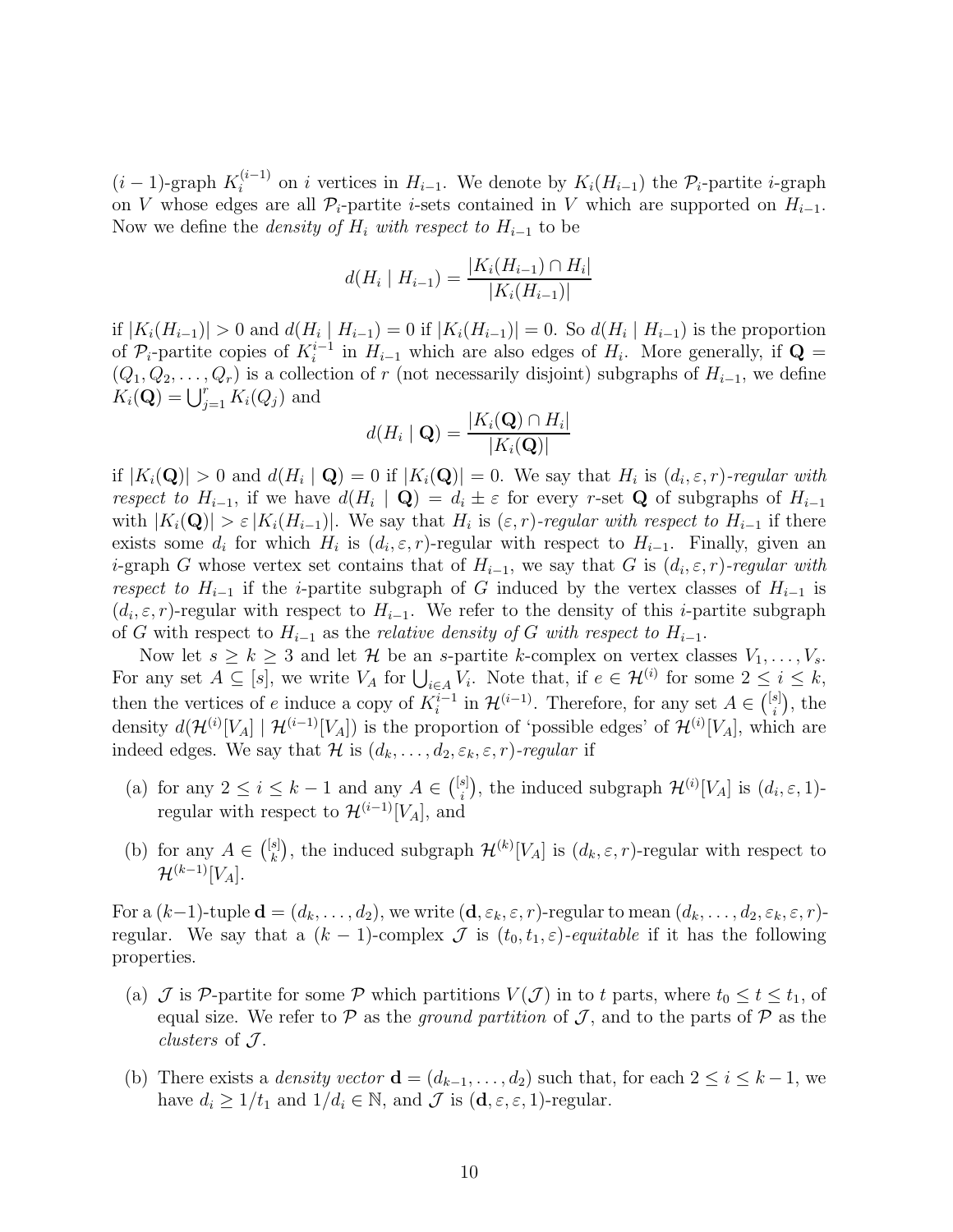For any k-set X of clusters of J, we denote by  $\hat{\mathcal{J}}_X$  the k-partite  $(k-1)$ -graph  $(\mathcal{J}_X)^{(k-1)}$ and call  $\hat{J}_X$  a *polyad*. Given a  $(t_0, t_1, \varepsilon)$ -equitable  $(k-1)$ -complex  $\mathcal J$  and a k-graph  $G$  on  $V(\mathcal{J})$ , we say that G is  $(\varepsilon_k, r)$ -regular with respect to a k-set X of clusters of  $\mathcal J$  if there exists some d such that G is  $(d, \varepsilon_k, r)$ -regular with respect to the polyad  $\mathcal{J}_X$ . Moreover, we write  $d_{G,\mathcal{J}}^*(X)$  for the relative density of G with respect to  $\mathcal{J}_X$ ; we may drop either subscript if it is clear from context.

We can now give the crucial definition of a regular slice.

**Definition 4.1** (Regular slice). Given  $\varepsilon, \varepsilon_k > 0, r, t_0, t_1 \in \mathbb{N}$ , a graph G and a  $(k-1)$ complex  $\mathcal J$  on  $V(G)$ , we call  $\mathcal J$  a  $(t_0, t_1, \varepsilon, \varepsilon_k, r)$ *-regular slice* for G if  $\mathcal J$  is  $(t_0, t_1, \varepsilon)$ *-equitable* and G is  $(\varepsilon_k, r)$ -regular with respect to all but at most  $\varepsilon_k$  $\binom{t}{k}$  $\binom{t}{k}$  of the k-sets of clusters of  $\mathcal{J},$ where t is the number of clusters of  $\mathcal{J}$ .

If we specify the density vector **d** and the number of clusters  $t$  of an equitable complex or a regular slice, then it is not necessary to specify  $t_0$  and  $t_1$  (since the only role of these is to bound **d** and t). In this situation we write that  $\mathcal{J}$  is  $(\cdot, \cdot, \varepsilon)$ -equitable, or is a  $(\cdot, \cdot, \varepsilon, \varepsilon_k, r)$ -regular slice for G.

Given a regular slice  $\mathcal J$  for a k-graph  $G$ , we define the d-reduced k-graph  $\mathcal R_d^{\mathcal J}(G)$  as follows.

**Definition 4.2** (The d-reduced k-graph). Let  $k \geq 3$ . Let G be a k-graph and let  $\mathcal{J}$  be a  $(t_0, t_1, \varepsilon, \varepsilon_k, r)$ -regular slice for G. Then, for  $d > 0$ , we define the *d*-reduced k-graph  $\mathcal{R}_d^{\mathcal{J}}(G)$ to be the k-graph whose vertices are the clusters of  $\mathcal J$  and whose edges are all k-sets X of clusters of  $\mathcal J$  such that G is  $(\varepsilon_k, r)$ -regular with respect to X and  $d^*(X) \geq d$ .

<span id="page-10-0"></span>We now state the version of the Regular Slice Lemma that we need, which is a special case of [\[2](#page-34-7), Lemma 10].

**Lemma 4.3** (Regular Slice Lemma [\[2,](#page-34-7) Lemma 10]). Let  $k \geq 3$ . For all positive integers  $t_0$ *and* s, positive  $\varepsilon_k$  and all functions  $r: \mathbb{N} \to \mathbb{N}$  and  $\varepsilon: \mathbb{N} \to (0,1]$ , there are integers  $t_1$ and  $n_0$  *such that the following holds for all*  $n \geq n_0$  *which are divisible by*  $t_1!$ *. Let* K *be a* 2*-edge-coloured complete* k*-graph on* n *vertices. Then there exists a* (k − 1)*-complex* J *on*  $V(K)$  *which is a*  $(t_0, t_1, \varepsilon(t_1), \varepsilon_k, r(t_1))$ *-regular slice for both*  $K^{\text{red}}$  *and*  $K^{\text{blue}}$ *.* 

Given a 2-edge-coloured complete  $k$ -graph  $H$  we want to apply the Regular Slice Lemma to  $H^{\text{red}}$  and  $H^{\text{blue}}$ . The following lemma shows that in this setting the union of the corresponding reduced graphs  $\mathcal{R}_d^{\mathcal{J}}(H^{\text{red}}) \cup \mathcal{R}_d^{\mathcal{J}}(H^{\text{blue}})$  is almost complete.

<span id="page-10-1"></span>**Lemma 4.4** ([\[7,](#page-34-6) Lemma 8.5]). Let  $k \geq 3$ . Let K be a 2-edge-coloured complete k-graph and *let*  $J$  *be a*  $(\cdot, \cdot, \varepsilon, \varepsilon_k, r)$ *-regular slice for both*  $K^{\text{red}}$  *and*  $K^{\text{blue}}$ *. Let t be the number of clusters of* J. Then, provided that  $d \leq 1/2$ , we have  $\left| \mathcal{R}_d^{\mathcal{J}}(K^{\text{red}}) \cup \mathcal{R}_d^{\mathcal{J}}(K^{\text{blue}}) \right| \geq (1 - 2\varepsilon_k) {t \choose k}$  $\binom{t}{k}$ .

*Proof.* Since  $\mathcal J$  is a  $(\cdot, \cdot, \varepsilon, \varepsilon_k, r)$ -regular slice for both  $K^{\text{red}}$  and  $K^{\text{blue}}$  there are at least  $(1-2\varepsilon_k)\binom{t}{k}$  k-sets X of clusters of J such that both  $K^{\text{red}}$  and  $K^{\text{blue}}$  are  $(\varepsilon_k, r)$ -regular with respect to X. Let X be such a k-set. Since  $K^{\text{red}}$  and  $K^{\text{blue}}$  are complements of each other, we have  $d^*_{K^{\text{red}},\mathcal{J}}(X) + d^*_{K^{\text{blue}},\mathcal{J}}(X) = 1$ . Hence  $d^*_{K^{\text{red}},\mathcal{J}}(X) \geq 1/2$  or  $d^*_{K^{\text{blue}},\mathcal{J}}(X) \geq 1/2$ and thus, since  $d \leq 1/2$ , we have  $X \in \mathcal{R}_d^{\mathcal{J}}(K^{\text{red}}) \cup \mathcal{R}_d^{\mathcal{J}}(K^{\text{blue}})$ .  $\Box$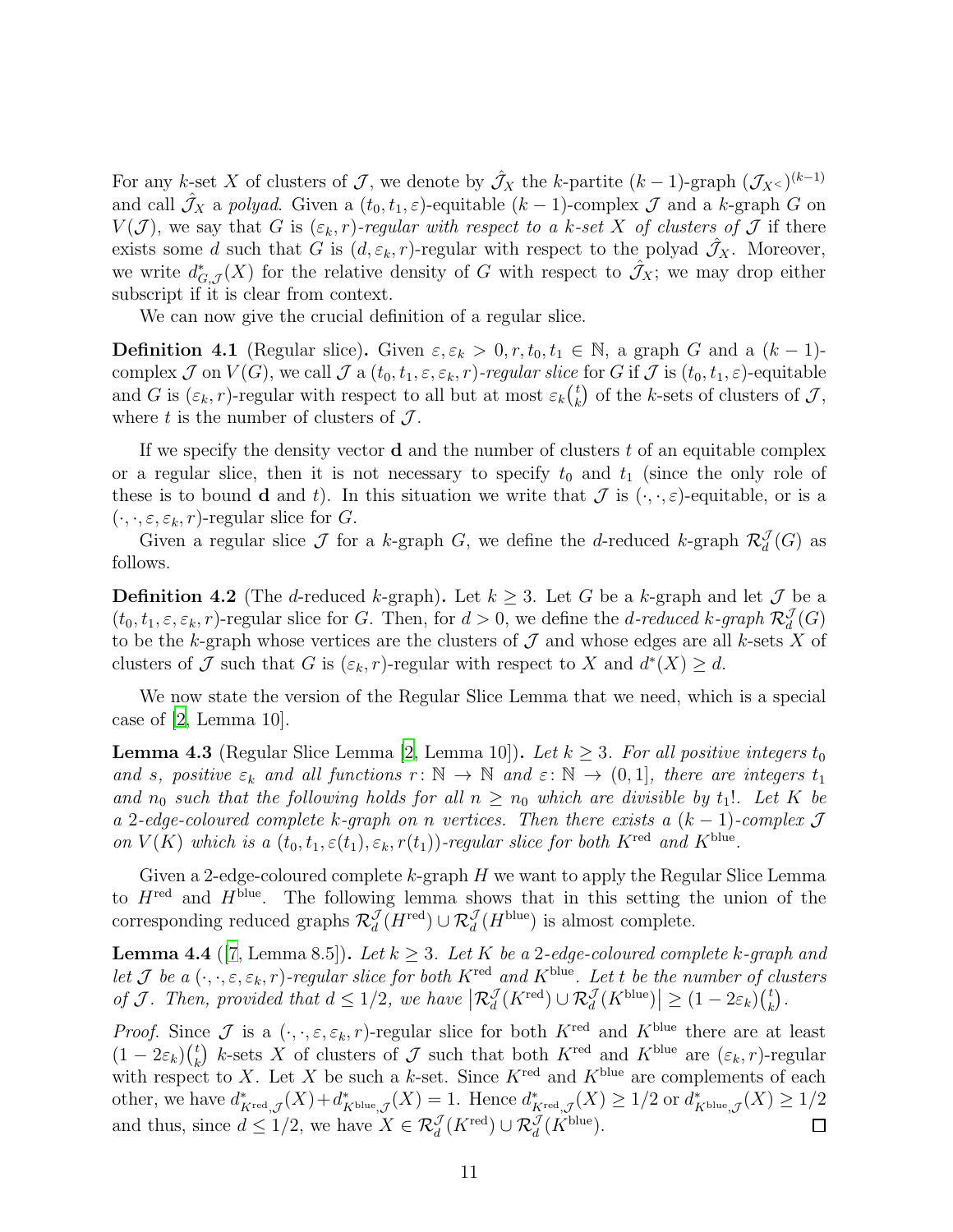Let H be a k-graph. A *fractional matching* of H is a function  $\omega : E(H) \to [0, 1]$  such that for all  $v \in V(H)$ ,  $\sum_{e \in H: v \in e} \omega(e) \leq 1$ . The *weight* of the fractional matching is defined to be  $\sum_{e \in H} \omega(e)$ . A fractional matching is *tightly connected* if the subgraph induced by the edges e with  $\omega(e) > 0$  is tightly connected in H. The following result from [\[2\]](#page-34-7) converts a tightly connected fractional matching in the reduced graph into a tight cycle in the original graph.

<span id="page-11-0"></span>**Lemma 4.5** ([\[2](#page-34-7), Lemma 13]). Let  $k, r, n_0, t$  be positive integers, and let  $\psi, \varepsilon, \varepsilon_k, d_k, \ldots, d_2$ *be positive constants such that*  $1/d_i \in \mathbb{N}$  *for each*  $2 \leq i \leq k-1$ *, and such that*  $1/n_0 \ll 1/t$ *,* 

$$
\frac{1}{n_0} \ll \frac{1}{r}, \varepsilon \ll \varepsilon_k, d_{k-1}, \dots, d_2 \quad and \quad \varepsilon_k \ll \psi, d_k, \frac{1}{k}.
$$

*Then the following holds for all integers*  $n \geq n_0$ . Let G be a k-graph on n vertices, and J *be a*  $(\cdot, \cdot, \varepsilon, \varepsilon_k, r)$ *-regular slice for* G *with* t *clusters and density vector*  $(d_{k-1}, \ldots, d_2)$ *. Sup*pose that  $\mathcal{R}_{d_k}^{\mathcal{J}}(G)$  *contains a tightly connected fractional matching with weight*  $\mu$ *. Then*  $G$ *contains a tight cycle of length*  $\ell$  *for every*  $\ell \leq (1 - \psi)k\mu n/t$  *that is divisible by* k.

<span id="page-11-2"></span>We use the following fact, lemma and proposition to prove a stronger version of Lemma [4.5,](#page-11-0) Lemma [4.10,](#page-13-0) that allows us to control the location of the tight cycle.

**Fact 4.6** ([\[2](#page-34-7), Fact 7]). Suppose that  $1/m_0 \ll \varepsilon \ll 1/t_1$ ,  $1/t_0$ ,  $\beta$ ,  $1/k \leq 1/3$  and that  $\mathcal{J}$  is *a*  $(t_0, t_1, \varepsilon)$ *-equitable*  $(k-1)$ *-complex with density vector*  $(d_{k-1}, \ldots, d_2)$  *whose clusters each have size*  $m \geq m_0$ *. Let* X *be a set of* k *clusters of* J. Then

$$
|K_k((\mathcal{J}_{X^<})^{(k-1)})| = (1 \pm \beta)m^k \prod_{i=2}^{k-1} d_i^{k \choose i}.
$$

<span id="page-11-1"></span>Lemma 4.7 (Regular Restriction Lemma [\[2,](#page-34-7) Lemma 28]). *Suppose integers* k, m *and reals*  $\alpha, \varepsilon, \varepsilon_k, d_k, \ldots, d_2 > 0$  *are such that* 

$$
\frac{1}{m} \ll \varepsilon \ll \varepsilon_k, d_{k-1}, \dots, d_2 \quad and \quad \varepsilon_k \ll \alpha, \frac{1}{k}.
$$

*For any*  $r, s \in \mathbb{N}$  and  $d_k > 0$ , set  $\mathbf{d} = (d_k, \ldots, d_2)$ , and let G be an s-partite k-complex *whose vertex classes*  $V_1, \ldots, V_s$  *each have size* m *and which is*  $(\mathbf{d}, \varepsilon_k, \varepsilon, r)$ *-regular. Choose*  $\lim_{N \to \infty} V_i' \subseteq V_i$  with  $|V_i'| \ge \alpha m$  for each  $i \in [s]$ . Then the induced subcomplex  $\mathcal{G}[V_1' \cup \cdots \cup V_s']$ *is*  $(d, \sqrt{\varepsilon_k}, \sqrt{\varepsilon}, r)$ *-regular.* 

<span id="page-11-3"></span>The following proposition shows that a refinement of a regular slice is also a regular slice.

**Proposition 4.8.** Let  $1/m \ll \varepsilon \ll 1/N$ ,  $1/t_0$ ,  $1/t_1$ ,  $1/k \leq 1/3$ . Let  $\mathcal{J}$  be a  $(t_0, t_1, \varepsilon)$ *equitable*  $(k - 1)$ *-complex with density vector*  $(d_{k-1}, \ldots, d_2)$  *and clusters*  $V_1, \ldots, V_t$  *each of size* m. Let  $V_{i,1}, \ldots, V_{i,N}$  be an equipartition of  $V_i$  for each  $i \in [t]$ . Then there exists *a*  $(Nt_0, Nt_1, \sqrt{\varepsilon})$ *-equitable*  $(k-1)$ *-complex*  $\widetilde{\mathcal{J}}$  *with density vector*  $(d_{k-1},...,d_2)$ *, ground* partition  $\{V_{i,j}: i \in [t], j \in [N]\}$  and  $\mathcal{J}[V_1, \ldots, V_t] = \mathcal{J}$ .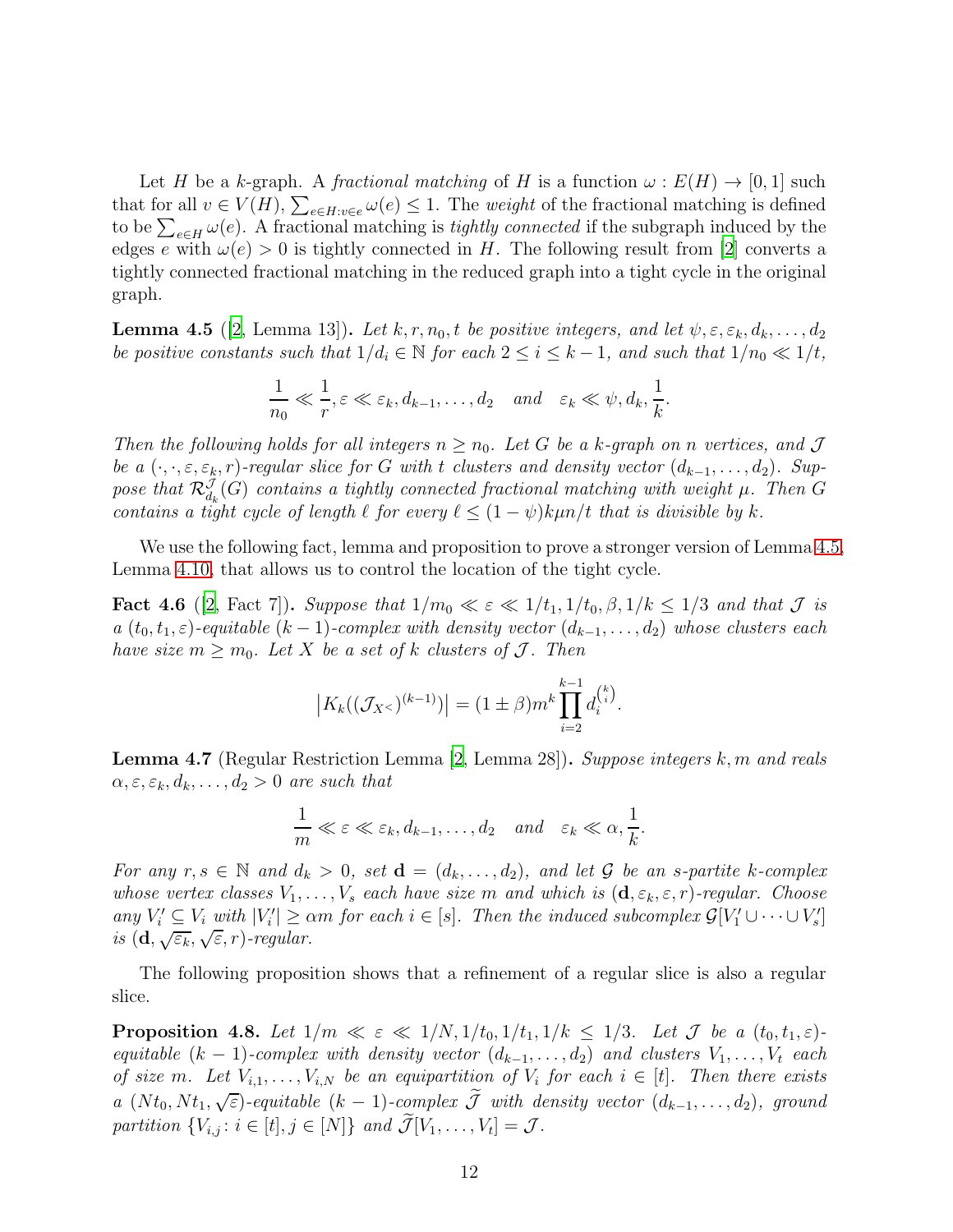*Proof.* We construct  $\widetilde{\mathcal{J}}$  from  $\mathcal{J}$  as follows. Let the ground partition of  $\widetilde{\mathcal{J}}$  be  $\{V_{i,j}: i \in$  $[t], j \in [N]$ . Starting with the edges of  $\mathcal J$  we iteratively add additional edges at random as follows. For each  $2 \leq i \leq k-1$ , beginning with  $i = 2$ , we add each *i*-edge that contains two vertices that are in vertex classes with the same first index and is supported on the  $(i-1)$ -edges independently with probability  $d_i$ .

We now show that with high probability  $\widetilde{\mathcal{J}}$  is the desired  $(k-1)$ -complex. Note that it suffices to show that with high probability  $\widetilde{\mathcal{J}}$  is  $(\mathbf{d}, \sqrt{\varepsilon}, \sqrt{\varepsilon}, 1)$ -regular.

Let  $\widetilde{\mathcal{J}}^{\leq i} = \bigcup_{j \in [i]} \widetilde{\mathcal{J}}^{(j)}$  and  $\mathbf{d}^{\leq i} = (d_i, \ldots, d_2)$ . For  $i \in [k-1]$ , let  $B_i$  be the event that  $\widetilde{\mathcal{J}}^{\leq i}$  is not  $(\mathbf{d}^{\leq i}, \sqrt{\varepsilon}, 1)$ -regular. Note that  $B_1 = \varnothing$ . Consider  $2 \leq i \leq k-1$  and  $A \in {^{[t]\times[N]} \choose i}$ . Let  $B_{i,A}$  be the event that  $\widetilde{\mathcal{J}}^{(i)}[V_A]$  is not  $(d_i, \sqrt{\varepsilon}, 1)$ -regular with respect to  $\widetilde{\mathcal{J}}^{(i-1)}[V_A].$ 

<span id="page-12-0"></span>Claim 4.9. *For*  $i \in [k-1]$  and  $A \in \binom{[t] \times [N]}{i}$ , we have  $\mathbb{P}\left[B_{i,A} \mid \overline{B_{i-1}}\right] = e^{-\Omega(m^i)}$  as  $m \to \infty$ .

*Proof of Claim.* Assume  $\overline{B_{i-1}}$  holds. Let  $A = \{(r_j, s_j) : j \in [i]\}$ . Define  $A = \{r_j : j \in [i]\}$ . If the  $r_j$  are distinct, then the claim holds by Lemma [4.7](#page-11-1) with  $\mathcal{G} = \mathcal{J}[V_{\tilde{A}}]$  and  $\alpha = 1/N$ . If not all the  $r_j$  are distinct, then  $\left| K_i(\widetilde{\mathcal{J}}^{(i-1)}[V_A]) \right| \geq \frac{1}{2}$  $\frac{1}{2} \left( \prod_{j=2}^{i-1} d_j^{i_j} \right)$ j  $\overline{ }$  $(m/N)^i$ , by Fact [4.6.](#page-11-2) Thus for each subgraph Q of  $\widetilde{\mathcal{J}}^{(i-1)}[V_A]$  such that  $|K_i(Q)| > \sqrt{\varepsilon} \left| K_i(\widetilde{\mathcal{J}}^{(i-1)}[V_A]) \right|$ , a Chernoff bound implies that

$$
\mathbb{P}\left[d(\widetilde{\mathcal{J}}^{(i)}[V_A] \mid Q) \neq d_i \pm \sqrt{\varepsilon} \Big| \overline{B_{i-1}}\right]
$$
\n
$$
= \mathbb{P}\left[\left|\Big|\widetilde{\mathcal{J}}^{(i)}[V_A] \cap K_i(Q)\Big| - d_i |K_i(Q)|\Big| > \frac{\sqrt{\varepsilon}}{d_i} d_i |K_i(Q)| \Big|\overline{B_{i-1}}\right]
$$
\n
$$
\leq 2 \exp\left(-\frac{1}{3} \left(\frac{\sqrt{\varepsilon}}{d_i}\right)^2 d_i |K_i(Q)|\right) \leq 2 \exp\left(-\frac{1}{3} \frac{\varepsilon^{3/2}}{d_i} \Big| K_i(\widetilde{\mathcal{J}}^{(i-1)}[V_A]\Big|\right)
$$
\n
$$
\leq 2 \exp\left(-\frac{1}{6} \frac{\varepsilon^{3/2}}{d_i} \left(\prod_{j=2}^{i-1} d_j^{(i)}\right) \left(\frac{m}{N}\right)^i\right) \leq e^{-\Omega(m^i)}.
$$

Since there are at most  $2^{(im)^{i-1}}$  choices for Q, the claim follows by a union bound.  $\blacksquare$ 

Note that if  $\widetilde{\mathcal{J}}$  is not  $(\mathbf{d}, \sqrt{\varepsilon}, \sqrt{\varepsilon}, 1)$ -regular, then there exists some  $i \in [k-1]$  and  $A \in \binom{[t] \times [N]}{i}$  such that  $B_{i,A}$  holds. Further by choosing i minimal we can ensure that  $\overline{B_{i-1}}$ holds. Thus, by a union bound and Claim [4.9,](#page-12-0) we have

$$
\mathbb{P}\left[\widetilde{\mathcal{J}} \text{ is not } (\mathbf{d}, \sqrt{\varepsilon}, \sqrt{\varepsilon}, 1)\text{-regular}\right] \leq \sum_{i=1}^{k-1} \sum_{A \in \binom{[t] \times [N]}{i}} \mathbb{P}\left[B_{i,A} \cap \overline{B_{i-1}}\right]
$$

$$
\leq \sum_{i=1}^{k-1} \sum_{A \in \binom{[t] \times [N]}{i}} \mathbb{P}\left[B_{i,A} \mid \overline{B_{i-1}}\right] = o(1).
$$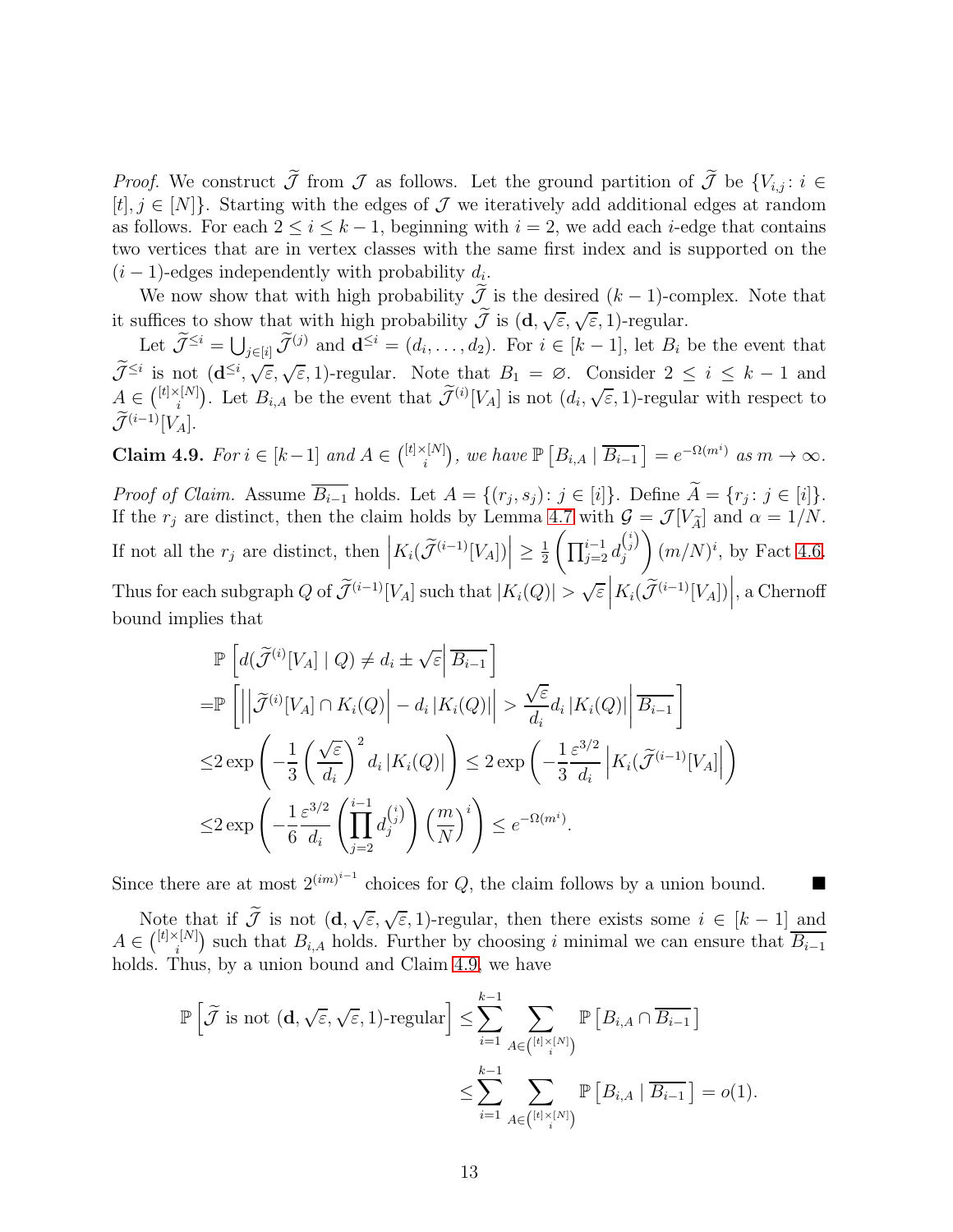The following lemma is a strengthening of Lemma [4.5.](#page-11-0) We believe the constant  $\beta$ and the corresponding condition could be removed if one were to go through the proof of Lemma [4.5](#page-11-0) to prove a stronger result.

 $\Box$ 

<span id="page-13-0"></span>**Lemma 4.10.** *Let*  $1/n \ll 1/r$ ,  $\varepsilon \ll \varepsilon_k$ ,  $d_{k-1}, \ldots, d_2$  *and*  $\varepsilon_k \ll \varepsilon' \ll \psi$ ,  $d_k$ ,  $\beta$ ,  $1/k \le 1/3$  *and*  $1/n \ll 1/t$  *such that* t *divides* n and  $1/d_i \in \mathbb{N}$  for all  $2 \leq i \leq k-1$ *. Let* G *be a* k-graph *on n vertices* and  $\mathcal{J}$  *be a*  $(\cdot, \cdot, \varepsilon, \varepsilon_k, r)$ *-regular slice for* G. Further, let  $\mathcal{J}$  have t clusters  $V_1, \ldots, V_t$  all of size  $n/t$  and density vector  $\mathbf{d} = (d_{k-1}, \ldots, d_2)$ . Suppose that the reduced  $graph R_{d_k}^{\mathcal{J}}(G)$  *contains* a tightly connected fractional matching  $\varphi$  with weight  $\mu$ . Assume *that all edges with non-zero weight have weight at least*  $\beta$ *. For each*  $i \in [t]$ *, let*  $W_i \subseteq V_i$  *be*  $\mathcal{L}$  such that  $|W_i| \ge ((1 - 3\varepsilon')\varphi(V_i) + \varepsilon')n/t$ . Then  $G\left[\bigcup_{i \in [t]} W_i\right]$  contains a cycle of length  $\ell$ *for each*  $\ell \leq (1 - \psi)k\mu n/t$  *that is divisible by* k.

We first explain the main ideas of the proof. We would like to find a regular slice for  $G' = G[\bigcup_{i \in [t]} W_i]$  to then apply Lemma [4.5.](#page-11-0) The issue is that not all vertex classes in  $G'$ have the same size. To get around this we take a refinement of the original partition and use Proposition [4.8](#page-11-3) to find a new regular slice with that ground partition. The reduced graph for this new regular slice will be a blow up of the original reduced graph. We can find a corresponding tightly connected matching in this new reduced graph. Then we simply apply Lemma [4.5.](#page-11-0)

*Proof of Lemma [4.10.](#page-13-0)* Let  $m = n/t$  and  $\widetilde{m} = \lfloor \varepsilon' m/2 \rfloor$ . For each  $i \in [t]$ , let  $V_i \subseteq V_i$  such that  $\widetilde{m} \mid |\widetilde{V}_i|$  and  $|V_i \setminus \widetilde{V}_i| \leq \varepsilon' m/2$ . By Lemma [4.7,](#page-11-1)  $\mathcal{J}[\widetilde{V}_1, \ldots, \widetilde{V}_t]$  is  $(\cdot, \cdot, \sqrt{\varepsilon})$ -equitable with density vector  $(d_{k-1}, \ldots, d_2)$ . Let  $N = \lfloor m/\widetilde{m} \rfloor$  and, for each  $i \in [t]$ , let  $N_i = \lfloor ((1 - \frac{1}{i})^2 + 1)^2 \rfloor$  $3\varepsilon'\gtrsim (V_i) + \varepsilon' N \leq \lfloor |W_i| / \widetilde{m} \rfloor$ . For each  $i \in [t]$ , let  $V_{i,1}, \ldots, V_{i,N}$  be an equipartition of  $\widetilde{V}_i$  such that  $V_{i,1},\ldots,V_{i,N_i} \subseteq W_i$ . Let  $\widetilde{W} = \{V_{i,j} : i \in [t], j \in [N_i]\}$  and  $\widetilde{t} = \left|\widetilde{W}\right|$ .  $\mathsf{I}$ By Proposition [4.8,](#page-11-3) there exists a  $(\cdot, \cdot, \varepsilon^{1/4})$ -equitable  $(k-1)$ -complex  $\mathcal{J}^*$  with density vector  $(d_{k-1},...,d_2)$  and ground partition  $\{V_{i,j}: i \in [t], j \in [N]\}$  such that  $\mathcal{J}[V_1,...,V_t] =$  $\mathcal{J}^*[V_1,\ldots,V_t]$ . Let  $\mathcal{J} = \mathcal{J}_{\widetilde{W}}^*$ , that is  $\mathcal{J}$  is the  $(k-1)$ -complex contained in  $\mathcal{J}^*$  induced by the vertex classes in  $\widetilde{W}$ .

Let  $\widetilde{G}$  be the subgraph of  $G[\bigcup \widetilde{W}]$  obtained by removing all edges contained in k-tuples of density less than  $d_k$  and in irregular k-tuples. We show that  $\tilde{\mathcal{J}}$  is a regular slice for G. Let X be a set of k clusters of  $\mathcal J$ . If the k clusters in X are all contained in distinct clusters of  $\mathcal J$  that form a regular k-tuple of density at least  $d_k$ , then let Y denote the k-set of these clusters. Note that  $(G \cup \mathcal{J})[Y]$  is  $((d, d_{k-1}, \ldots, d_2), \varepsilon_k, \varepsilon, r)$ -regular, for some  $d \geq d_k - \varepsilon_k$ , and thus, by Lemma [4.7,](#page-11-1)  $(\widetilde{G} \cup \widetilde{\mathcal{J}})[\underline{X}]$  is  $((d, d_{k-1}, \ldots, d_2), \sqrt{\varepsilon_k}, \sqrt{\varepsilon}, r)$ -regular. Hence  $\widetilde{G}$  is  $(d, \sqrt{\varepsilon_k}, r)$ -regular with respect to  $(\widetilde{J}_X)^{(k-1)}$ . Note that, for all other k-sets of clusters X, the k-partite subgraph of  $\tilde{G}$  induced by the clusters in X is empty. For these k-sets of clusters,  $\widetilde{G}$  is  $(0, \sqrt{\varepsilon_k}, r)$ -regular with respect to the polyad  $(\widetilde{J}_X)^{(k-1)}$ . Thus  $\widetilde{J}$ is a  $(\cdot, \cdot, \sqrt{\varepsilon_k}, \varepsilon^{1/4}, r)$ -regular slice for  $\widetilde{G}$ .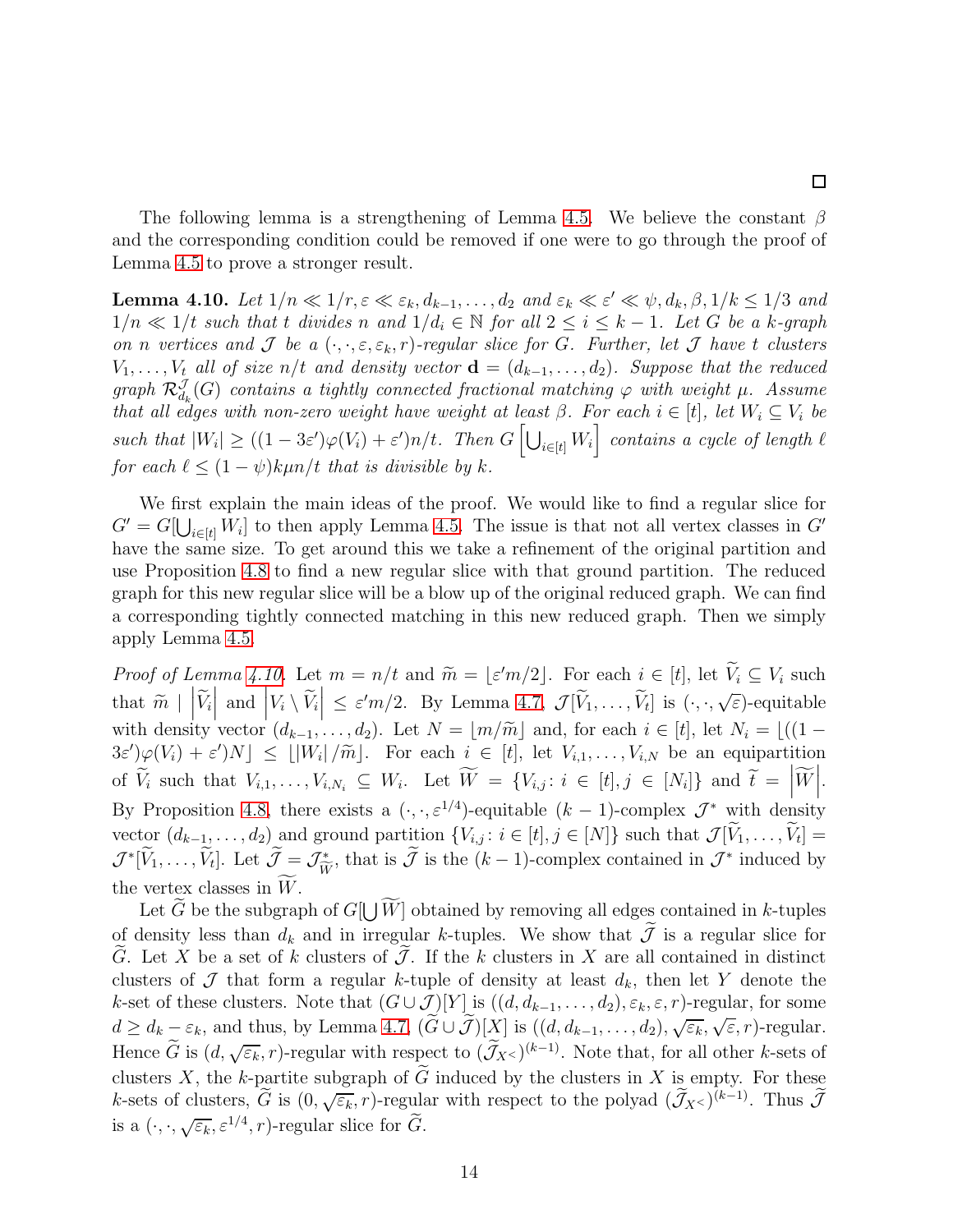Note that  $\widetilde{\mathcal{R}} = \mathcal{R}^{\widetilde{\mathcal{J}}}_{d_k-2\sqrt{\varepsilon_k}}(\widetilde{G})$  is a blow-up of  $\mathcal{R}^{\mathcal{J}}_{d_k}(G)$ . Consider the tightly connected fractional matching  $\varphi$  on  $\mathcal{R}_{d_k}^J(G)$  with weight  $\mu$ . We construct a tightly connected matching on R as follows. For each  $e \in \mathcal{R}_{d_k}^J(G)$ , we will pick a matching  $M_e$  in R of size  $\widetilde{\varphi}(e) =$  $\lfloor (1 - 3\varepsilon')\varphi(e)N \rfloor$ . Note that, for each  $i \in [t]$ ,

<span id="page-14-1"></span>
$$
\sum_{e \ni V_i} \widetilde{\varphi}(e) \le \lfloor ((1 - 3\varepsilon')\varphi(V_i) + \varepsilon')N \rfloor = N_i.
$$
\n(4.1)

For each vertex  $V_i$  in  $\mathcal{R}_{d_k}^J(G)$  and each edge  $e \in \mathcal{R}_{d_k}^J(G)$  that contains  $V_i$ , we choose disjoint sets  $I_{i,e} \subseteq [N_i]$  such that  $|I_{i,e}| = \widetilde{\varphi}(e)$ . This is possible by [\(4.1\)](#page-14-1). Recall that  $\mathcal R$  is a blow-up of  $\mathcal{R}_{d_k}^{\mathcal{J}}(G)$ . For each edge  $e = \{V_{i_1}, V_{i_2}, \ldots, V_{i_k}\} \in \mathcal{R}_{d_k}^{\mathcal{J}}(G)$ , the subgraph  $\mathcal{R}_e$  of  $\mathcal{R}$  induced by the set of edges  $\{\{V_{i_1,j_1},\ldots,V_{i_k,j_k}\}\colon j_1\in I_{i_1,e},\ldots,j_k\in I_{i_k,e}\}\$  is a balanced complete kpartite k-graph. Pick a perfect matching  $M_e$  in  $\widetilde{\mathcal{R}}_e$ . Let  $M = \bigcup_{e \in \mathcal{R}_{d_k}(G)} M_e$ . Note that M is a matching of size

$$
\sum_{e \in \mathcal{R}_{d_k}^{\mathcal{J}}(G)} \widetilde{\varphi}(e) = \sum_{e \in \mathcal{R}_{d_k}^{\mathcal{J}}(G)} \lfloor (1 - 3\varepsilon')\varphi(e)N \rfloor \ge \sum_{e \in \mathcal{R}_{d_k}^{\mathcal{J}}(G)} \left( (1 - 3\varepsilon')\varphi(e)N - 1 \right)
$$
  

$$
\ge (1 - 3\varepsilon')\mu N - \mu/\beta = \left( 1 - 3\varepsilon' - \frac{1}{N\beta} \right) \mu N
$$
  

$$
\ge (1 - 3\varepsilon' - \varepsilon'/\beta)\mu N \ge (1 - \sqrt{\varepsilon'})\mu N \ge (1 - 2\sqrt{\varepsilon'})\mu \frac{m}{\widetilde{m}}.
$$

In the second inequality above we used the fact that since  $\varphi$  is a fractional matching with weight  $\mu$  and all edges have weight at least  $\beta$ , there are at most  $\mu/\beta$  edges of positive weight. Since  $\mathcal{R}$  is a blow-up of  $\mathcal{R}_{d_k}^{\mathcal{J}}(G)$ , M is tightly connected. We conclude by applying Lemma [4.5](#page-11-0) with  $k, r, n, \tilde{t}, \psi^2, \varepsilon^{1/4}, \sqrt{\varepsilon_k}, d_k - 2\sqrt{\varepsilon_k}, d_{k-1}, \dots, d_2, \tilde{\mathcal{J}}, \tilde{G}, \ell$  playing the roles of  $k, r, n_0, t, \psi, \varepsilon, \varepsilon_k, d_k, \ldots, d_2, \mathcal{J}, G, \ell.$ 

For the next result, we need the following definition.

**Definition 4.11.** Let  $\mu_k^s(\beta, \varepsilon, n)$  be the largest  $\mu$  such that every 2-edge-coloured (1 –  $\varepsilon, \varepsilon$ )-dense k-graph on *n* vertices contains a factional matching with weight  $\mu$  such that all edges with non-zero weight have weight at least  $\beta$  and lie in s monochromatic tight components. Let  $\mu_k^s(\beta) = \liminf_{\varepsilon \to 0} \liminf_{n \to \infty} \mu_k^s(\beta, \varepsilon, n)/n$ . Similarly, let  $\mu_k^*(\beta, \varepsilon, n)$ be the largest  $\mu$  such that every 2-edge-coloured  $(1 - \varepsilon, \varepsilon)$ -dense k-graph on n vertices contains a factional matching with weight  $\mu$  such that all edges with non-zero weight have weight at least  $\beta$  and lie in one red and one blue tight component. Let  $\mu_k^*(\beta) =$  $\liminf_{\varepsilon\to 0} \liminf_{n\to\infty} \mu_k^*(\beta, \varepsilon, n)/n.$ 

<span id="page-14-0"></span>The following is the crucial result that reduces finding cycles in the original graph to finding tightly connected matchings in the reduced graph.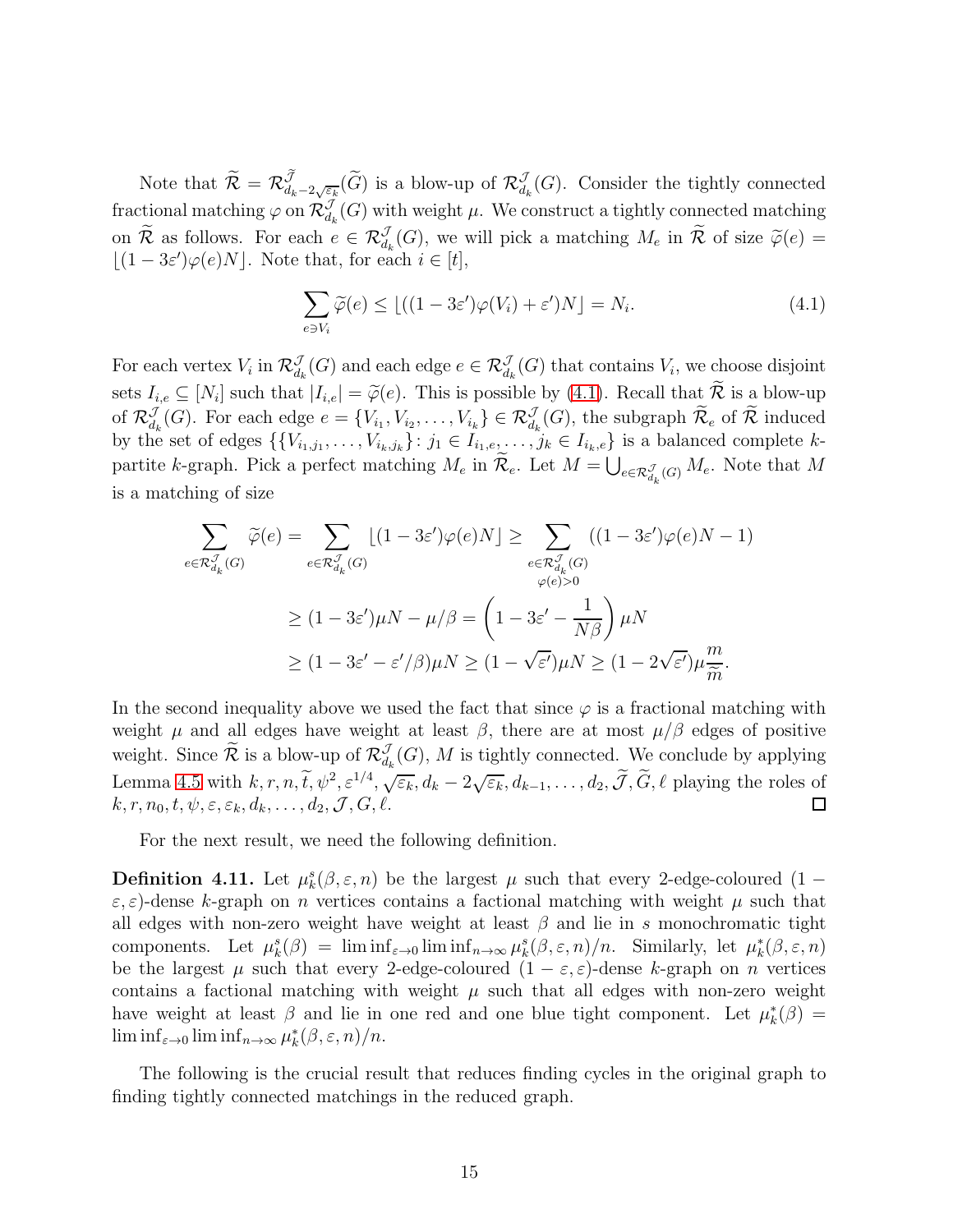**Corollary 4.12.** Let  $1/n \ll n, \beta, 1/k, 1/s$  with  $k \geq 3$ . Let K be a 2-edge-coloured com*plete* k*-graph on* n *vertices. Then* K *contains* s *vertex-disjoint monochromatic tight cycles covering at least*  $(\mu_k^s(\beta) - \eta)kn$  *vertices. Moreover,* K *contains two vertex-disjoint monochromatic tight cycles of distinct colours covering at least*  $(\mu_k^*(\beta) - \eta)$ *kn vertices.* 

*Proof.* We prove the first statement. The second statement can be proved similarly. Without loss of generality assume that  $\eta \leq 1/3$ . Let  $d_k = 1/2$  and  $1/t_0 \ll \varepsilon_k \ll$  $\varepsilon' \ll \varepsilon \ll \eta, \beta, 1/k, 1/s$ . Note that  $\mu_k^s(\beta, \varepsilon, t) \ge (\mu_k^s(\beta) - \eta^2)t$  for all  $t \ge t_0$ . We choose functions  $\tilde{\varepsilon}(\cdot)$  and  $r(\cdot)$  where  $\tilde{\varepsilon}(\cdot)$  approaches zero sufficiently quickly and  $r(\cdot)$ increases sufficiently quickly such that for any integer  $t^* \geq t_0$  and  $d_2, \ldots, d_{k-1} \geq 1/t^*$ we may apply Lemma [4.10](#page-13-0) with  $\tilde{\varepsilon}(t^*)$  and  $r(t^*)$  playing the roles of  $\varepsilon$  and  $r$ , respect-ively. We apply Lemma [4.3](#page-10-0) to obtain  $n_0$  and  $t_1$ . Let  $\tilde{\varepsilon} = \tilde{\varepsilon}(t_1)$  and  $r = r(t_1)$ . Let  $n_1 \geq n_0$  be large enough such that for all  $n \geq n_1$  and  $d_2, \ldots, d_{k-1} \geq 1/t_1$  we may ap-ply Lemma [4.10.](#page-13-0) Let  $n_2 = n_1 + t_1!$ . We show that the theorem holds for all  $n \geq n_2$ . Let K be a 2-edge-coloured complete k-graph on n vertices. Let  $\tilde{n} \leq n$  be the largest integer such that  $t_1!$  divides  $\widetilde{n}$ . Let K be a complete subgraph of K on  $\widetilde{n}$  vertices. Note that  $\widetilde{n} \geq n_1$ . By Lemma [4.3,](#page-10-0) there exists a  $(t_0, t_1, \widetilde{\varepsilon}, \varepsilon_k, r)$ -regular slice  $\mathcal J$  for both  $\widetilde{K}^{\text{red}}$ and  $\widetilde{K}^{\text{blue}}$ . Let t be the number of clusters of  $\mathcal J$  and let  $(d_{k-1},\ldots,d_2)$  be the density vector of J. Let  $H = \mathcal{R}_{d_k}^{\mathcal{J}}(K^{\text{red}}) \cup \mathcal{R}_{d_k}^{\mathcal{J}}(K^{\text{blue}})$  be a 2-edge-coloured k-graph such that  $\mathcal{R}_{d_k}^{\mathcal{J}}(K^{\text{red}}) \setminus \mathcal{R}_{d_k}^{\mathcal{J}}(\bar{K}^{\text{blue}}) \subseteq \bar{H}^{\text{red}}$  and  $\mathcal{R}_{d_k}^{\mathcal{J}}(\bar{K}^{\text{blue}}) \setminus \mathcal{R}_{d_k}^{\mathcal{J}}(\bar{K}^{\text{red}}) \subseteq \bar{H}^{\text{blue}}$ . By Lemma [4.4,](#page-10-1) we have  $\left| \widetilde{H} \right| \geq (1-2\varepsilon_k) {t \choose k}$ <sup>t</sup><sub>k</sub>). By Proposition [2.2,](#page-4-1) there exists a  $(1 - (2\varepsilon_k)^{1/(4k^2+1)}, (2\varepsilon_k)^{1/(4k^2+1)})$ dense subgraph  $H \subseteq \widetilde{H}$  with  $V(H) = V(\widetilde{H})$ . Since  $\varepsilon_k \ll \varepsilon$ , H is  $(1 - \varepsilon, \varepsilon)$ -dense. Let  $\varphi$  be a fractional matching in H of weight  $\mu = \mu_k^s(\beta, \varepsilon, t) \ge (\mu_k^s(\beta) - 2\eta^2)t$  such that all edges with non-zero weight have weight at least  $\beta$  and lie in s monochromatic tight components  $K_1, \ldots, K_s$  of H. For each  $j \in [s]$ , we define a fractional matching  $\varphi_j$  in H by setting  $\varphi_j(e) = \varphi(e)$  if  $e \in K_i$  and  $\varphi(e) = 0$  otherwise. For each  $j \in [s]$ , let  $\mu_j$  be the weight of  $\varphi_j$ . It follows that  $\sum_{j \in [s]} \mu_j = \mu$ .

Let  $V_1, \ldots, V_t$  be the clusters of  $\mathcal J$ . For each  $i \in [t]$  and  $j \in [s]$ , we define

$$
w_{i,j} = \max \{ \sum_{\substack{e \in H \\ V_i \in e}} \varphi_j(e) - s \varepsilon', \varepsilon' \}.
$$

For each  $i \in [t]$ , let  $V_{i,1}, \ldots, V_{i,s}$  be disjoint subsets of  $V_i$  such that  $|V_{i,j}| = [w_{i,j}n/t]$ . By Lemma [4.10,](#page-13-0) there exist tight cycles  $C_1, \ldots, C_s$  in K such that, for all  $j \in [s], |C_j| =$  $(1 - \eta^2)\mu_j k \widetilde{n}/t$ ,  $C_j \subseteq K \left[\bigcup_{i \in [t]} V_{i,j}\right]$  and  $C_j$  has the same colour as  $K_j$ . Hence  $C_1, \ldots, C_s$ are vertex-disjoint and together cover

$$
(1 - \eta^2)\mu k \widetilde{n}/t \ge (1 - \eta^2)(\mu_k^s(\beta) - \eta^2)k \widetilde{n} \ge (\mu_k^s(\beta) - \eta)kn
$$

vertices of K.

 $\Box$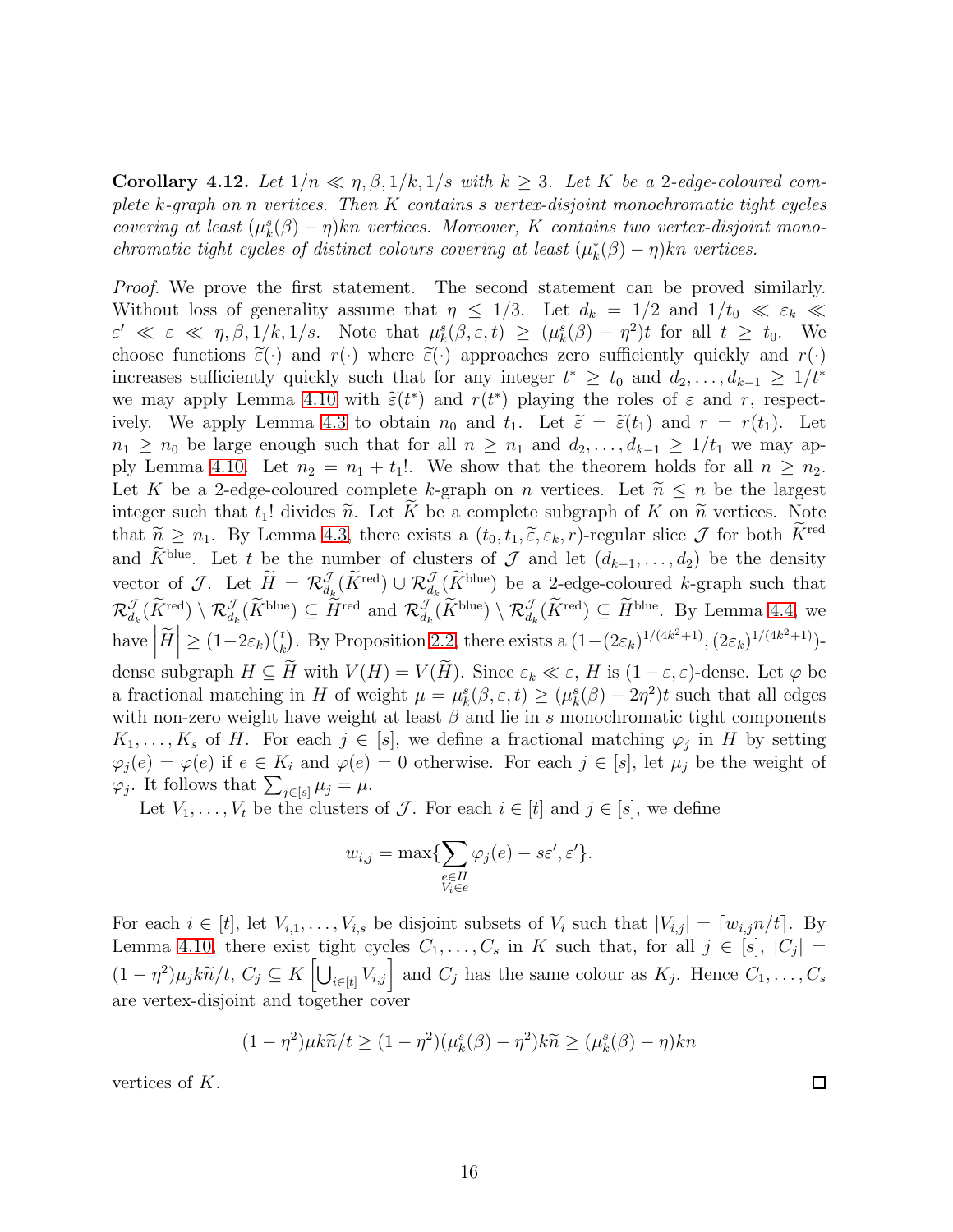### <span id="page-16-0"></span>5 Blueprints

Let H be a 2-edge-coloured k-graph. We define what we call a *blueprint for* H which is an auxiliary graph that can be used as a guide when finding connected matchings in H. A form of the notion of blueprint for  $k = 3$  already appeared in [\[12\]](#page-35-9).

**Definition 5.1.** Let  $\varepsilon > 0$ ,  $k \geq 3$  and let H be a 2-edge-coloured k-graph on n vertices. We say that a 2-edge-coloured  $(k-2)$ -graph G with  $V(G) \subseteq V(H)$  is an  $\varepsilon$ -blueprint for H, if

- <span id="page-16-3"></span>(BP1) for every edge  $e \in G$ , there exists a monochromatic tight component  $H(e)$  in H such that  $H(e)$  has the same colour as e and  $d_{\partial H(e)}(e) \geq (1 - \varepsilon)n$  and
- (BP2) for  $e, e' \in G$  of the same colour with  $|e \cap e'| = k 3$ , we have  $H(e) = H(e')$ .

We say that *e induces*  $H(e)$  and write  $R(e)$  or  $B(e)$  instead of  $H(e)$  if *e* is red or blue, respectively. We simply say that G is a *blueprint*, when H and  $\varepsilon$  are clear from context. For  $S \in \binom{V(H)}{k-3}$  $k-3$ ), all the red (blue) edges of a blueprint containing  $S$  induce the same red (blue) tight component, so we call that component the red (blue) tight component induced by S. Note that any subgraph of a blueprint is also a blueprint.

<span id="page-16-1"></span>The main aim of this section is to prove the following lemma that establishes the existence of blueprints in 2-edge-coloured  $(1 - \varepsilon, \alpha)$ -dense graphs.

**Lemma 5.2.** Let  $1/n \ll \varepsilon \leq \alpha \ll 1/k \leq 1/3$ . Let H be a 2-edge-coloured  $(1-\varepsilon,\alpha)$ dense k-graph on n vertices. Then there exists a  $3\sqrt{\varepsilon}$ -blueprint  $G^*$  for H with  $V(G^*)$  =  $V(H)$  and  $|G_*| \geq (1 - \alpha - 24k\sqrt{\varepsilon})\binom{n}{k-1}$  $k-2$ *). Moreover, if*  $k \geq 4$  *and*  $\varepsilon \ll \alpha$ *, there exists a*  $(1 - \alpha^{1/(4(k-2)^2+1)}, \alpha^{1/(4(k-2)^2+1)})$ *-dense spanning subgraph*  $G$  *of*  $G_*$ *.* 

We need a few simple preliminary results to prove Lemma [5.2.](#page-16-1) First we show that any 2-edge-coloured 2-graph with large minimum degree contains a large monochromatic connected subgraph.

<span id="page-16-2"></span>**Proposition 5.3.** *Let*  $0 < \beta \leq 1/6$  *and let* F *be a* 2-edge-coloured 2-graph with  $|V(F)| \leq n$ and  $\delta(F) \geq (1 - \beta)n$ . Then there exists a subgraph  $F'$  of  $F$  of order at least  $(1 - \beta)n$  that *contains a spanning monochromatic component and*  $\delta(F') \geq (1 - 2\beta)n$ .

*Proof.* Let  $F'$  be a subgraph of  $F$  of maximum order that contains a spanning monochromatic component. Assume without loss of generality that  $F'$  contains a spanning red component. Let  $S = V(F')$  and  $S = V(F) \setminus V(F')$ . Since  $\delta(F) \geq (1 - \beta)n$ , we have that  $|S| \geq (1 - \beta)n/2$ . Suppose, for a contradiction, that  $|S| < (1 - \beta)n$ . Note that all edges between S and  $\overline{S}$  are blue. If  $\delta(F) - |S| + 1 > |\overline{S}|/2$ , then each pair of vertices in S has a common neighbour in  $\overline{S}$  and so there is a blue component strictly containing S which contradicts the maximality of  $F'$ . Therefore

$$
\delta(F) - |S| + 1 \le |\overline{S}| / 2 = (|V(F)| - |S|) / 2 \le (n - |S|) / 2.
$$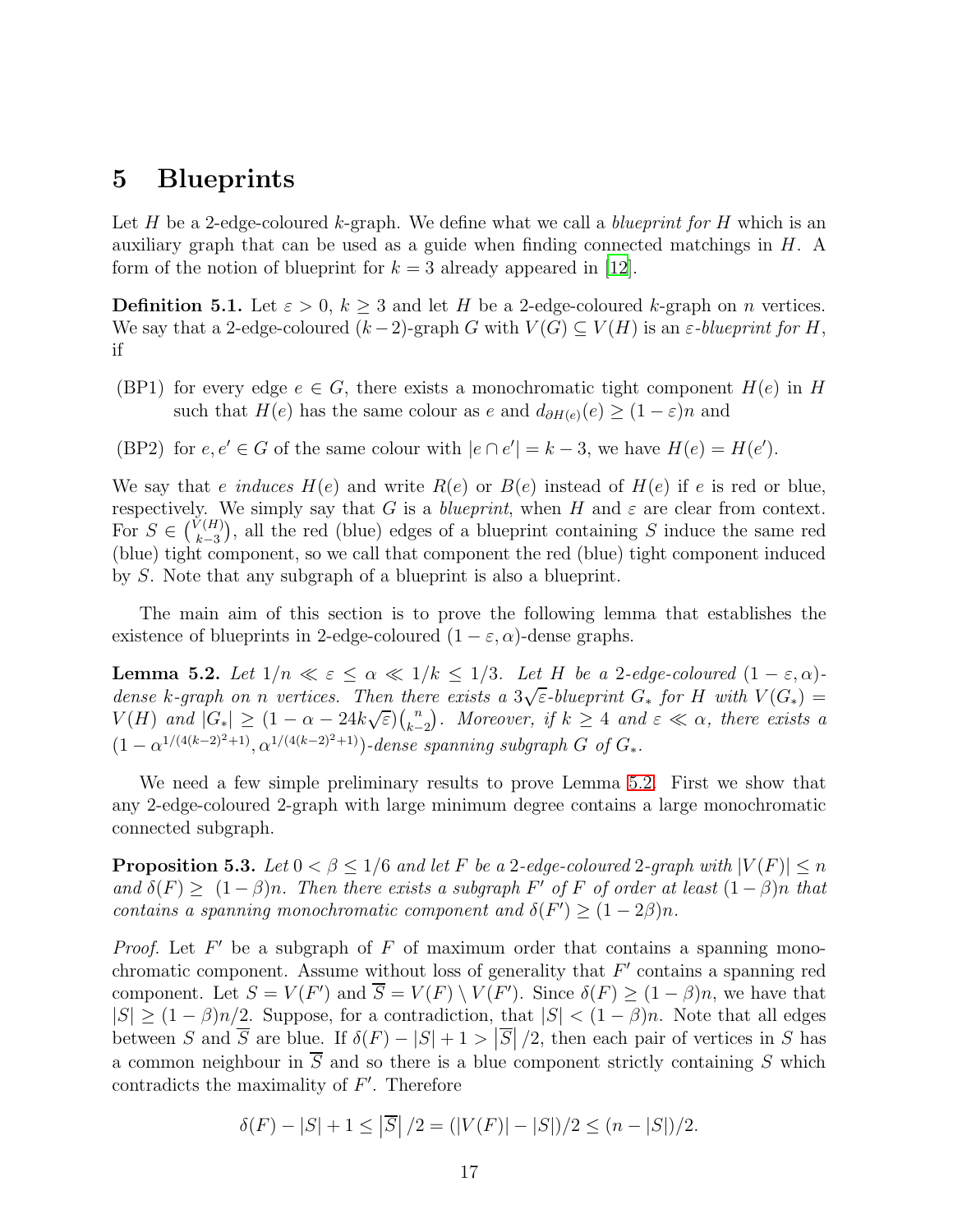Hence

$$
|S| \ge 2\delta(F) - n + 2 \ge 2(1 - \beta)n - n + 2 = (1 - 2\beta)n + 2.
$$

But now every pair of vertices in  $\overline{S}$  has a common neighbour in S, since  $|\overline{S}| \leq |V(F)| - |S| \leq$  $2\beta n$  and so

$$
\delta(F) - |\overline{S}| + 1 \ge (1 - \beta)n - 2\beta n + 1 = (1 - 3\beta)n + 1 > n/2.
$$

Thus  $\overline{S} \cup N_F(\overline{S})$  is spanned by a blue component. But since

$$
\left|\overline{S} \cup N_F(\overline{S})\right| \ge \delta(F) \ge (1-\beta)n,
$$

<span id="page-17-0"></span>we have a contradiction. It is easy to see that  $\delta(F') \geq (1 - 2\beta)n$ .

**Proposition 5.4.** *Let*  $1/n \ll \gamma \leq 1/9$ *. Let* F *be a* 2*-graph with*  $|V(F)| \leq n$  *and*  $|E(F)| \geq$  $(1-\gamma)\binom{n}{2}$ <sup>n</sup><sub>2</sub>). Then there exists a subgraph of F with minimum degree at least  $(1-3\sqrt{\gamma})n$ .

*Proof.* Let  $W = \{v \in V(F) : d(v) < (1 - 2\sqrt{\gamma})n\}$ . We have that

$$
(1 - 2\gamma)n^{2} \le 2 |E(F)| = \sum_{v \in V(F)} d(v) \le n^{2} - 2\sqrt{\gamma}n |W|.
$$

This implies that  $|W| \leq \sqrt{\gamma}n$ . Let  $F^* = F - W$ . It follows that  $\delta(F^*) \geq (1 - 2\sqrt{\gamma})n - |W| \geq$  $(1-3\sqrt{\gamma})n$ .

<span id="page-17-1"></span>Corollary 5.5. Let  $1/n \ll \varepsilon \leq 1/324$ . Let F be a 2-edge-coloured 2-graph with  $|V(F)| \leq n$ *and*  $|E(F)| \geq (1 - \varepsilon) \binom{n}{2}$ <sup>n</sup><sub>2</sub>). Then there exists a subgraph  $F'$  of  $F$  of order at least  $(1-3\sqrt{\varepsilon})n$ *that contains a spanning monochromatic component and*  $\delta(F') \geq (1 - 6\sqrt{\varepsilon})n$ .

*Proof.* By Proposition [5.4,](#page-17-0) there exists a subgraph  $F^*$  of  $F$  with  $\delta(F^*) \geq (1 - 3\sqrt{\varepsilon})n$ . We conclude by applying Proposition [5.3](#page-16-2) with  $F = F^*$  and  $\beta = 3\sqrt{\varepsilon}$ .  $\Box$ 

### 5.1 Proof of Lemma [5.2](#page-16-1)

Now we show that for any  $(1 - \varepsilon, \alpha)$ -dense 2-edge-coloured graph we can find a dense blueprint.

*Proof of Lemma [5.2.](#page-16-1)* Let  $F = \partial^2 H$ . Since H is  $(1 - \varepsilon, \alpha)$ -dense,

$$
E(F) = \left\{ e \in \binom{V(H)}{k-2} : d_H(e) > 0 \right\} = \left\{ e \in \binom{V(H)}{k-2} : d_H(e) \ge (1-\varepsilon) \binom{n}{2} \right\}
$$

and

<span id="page-17-2"></span>
$$
|E(F)| \ge (1 - \alpha) {n \choose k - 2}.
$$
\n
$$
(5.1)
$$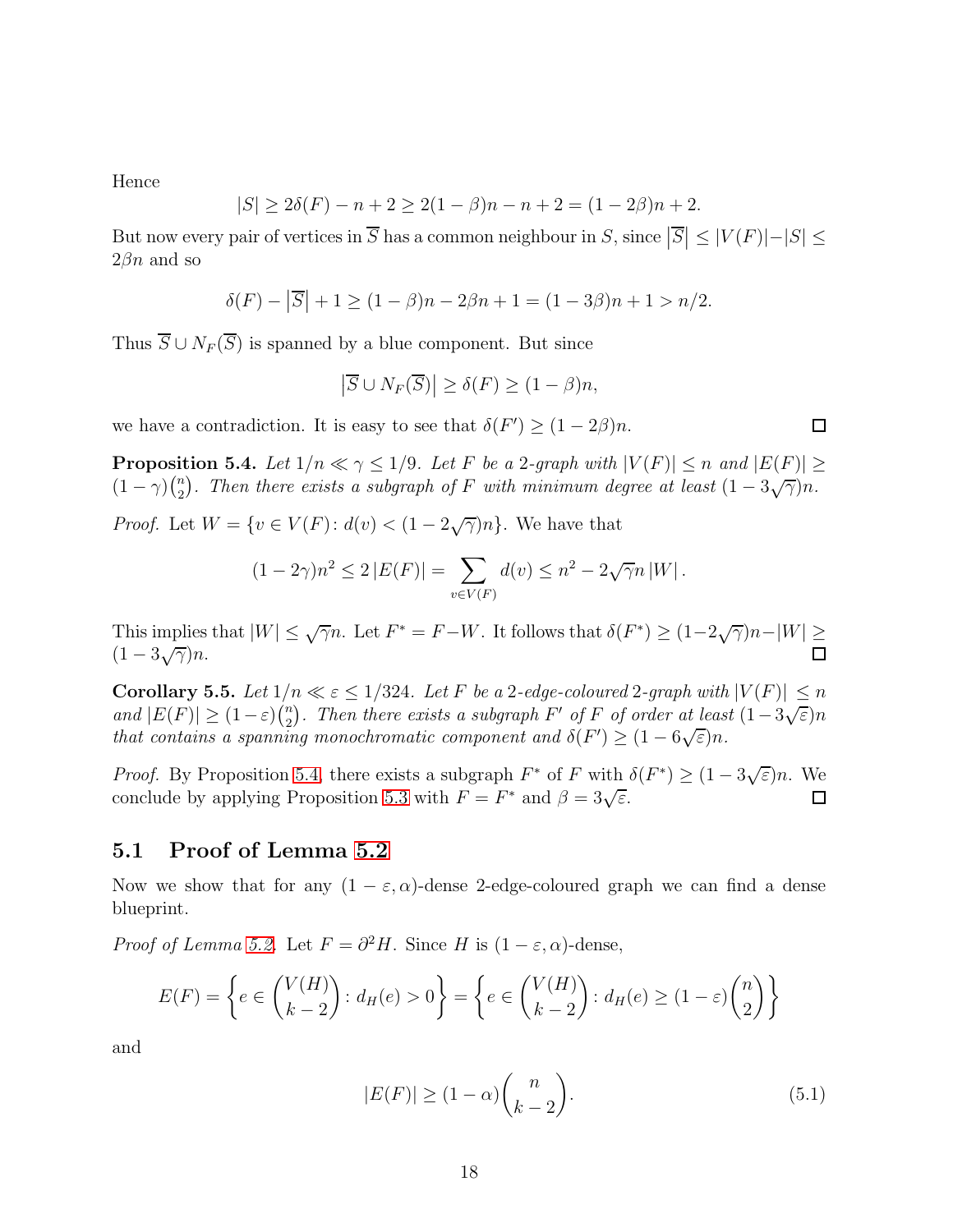We now colour each edge  $e$  of  $F$  as follows. Note that the link graph  $H_e$  is a 2-graph. We induce a 2-edge-colouring on  $H_e$  by colouring the 2-edge  $f \in H_e$  with the colour of the k-edge  $e \cup f \in H$ . By Corollary [5.5,](#page-17-1) there exists a monochromatic component in  $H_e$  of order at least  $(1-3\sqrt{\varepsilon})n$ . Let  $K_e$  be such a component chosen arbitrarily. We colour the edge e according to the colour of  $K_e$ . If e is red in F, then we define  $R(e) \subseteq H$  to be the red tight component containing all the edges  $e \cup f$  where  $f \in K_e$ . If e is blue in F, then we define  $B(e)$  analogously.

In the next claim we show that, for each  $S \in \binom{V(H)}{k-3}$  $k-3$ ), almost all edges in  $F$  of the same colour containing S induce the same monochromatic tight component in H.

Claim 5.6. *For each*  $S \in \binom{V(H)}{k-3}$  $k-3$ ), there exist  $\Gamma^{\text{red}}(S) \subseteq N_F^{\text{red}}(S)$  and  $\Gamma^{\text{blue}}(S) \subseteq N_F^{\text{blue}}(S)$  $\|V^{\text{red}}(S)\| \geq \|N^{\text{red}}_F(S)\| - 6\sqrt{\varepsilon}n$  and  $\|\Gamma^{\text{blue}}(S)\| \geq \|N^{\text{blue}}_F(S)\| - 6\sqrt{\varepsilon}n$  such that, for all  $y_1, y_2 \in \Gamma^{\text{red}}(S), R(S \cup y_1) = R(S \cup y_2) \text{ and, for all } y'_1, y'_2 \in \Gamma^{\text{blue}}(S), B(S \cup y'_1) = B(S \cup y'_2).$ 

*Proof of Claim.* We only prove the statement for  $N_F^{\text{red}}(S)$  as the proof of the statement for  $N_F^{\text{blue}}(S)$  is analogous. Assume  $|N_F^{\text{red}}(S)| > 6\sqrt{\varepsilon n}$  (or else we simply set  $\Gamma^{\text{red}}(S) = \varnothing$ ). Let D be the directed graph with vertex set  $N_F^{\text{red}}(S)$  and edge set

$$
E(D) = \{y_1y_2 : y_1 \in V(K_{S \cup y_2})\}.
$$

Note that, for  $y_1y_2 \in E(D)$ , there exists an edge in  $R(S \cup y_2)$  containing  $S \cup y_1y_2$ . So if  $y_1y_2$ is a double edge (that is,  $y_1y_2, y_2y_1 \in E(D)$ ), then  $R(S \cup y_1) = R(S \cup y_2)$ . For  $y \in N_F^{\text{red}}(S)$ ,

$$
d_D^-(y) \ge |N_F^{\text{red}}(S) \cap V(K_{S \cup y})| \ge |N_F^{\text{red}}(S)| - 3\sqrt{\varepsilon}n,
$$

since  $|V(K_{S\cup y})| \ge (1 - 3\sqrt{\varepsilon})n$ . Hence the number of double edges in D is at least

$$
\left|N_F^{\text{red}}(S)\right| \left(\left|N_F^{\text{red}}(S)\right| - 3\sqrt{\varepsilon}n\right) - \frac{1}{2} \left|N_F^{\text{red}}(S)\right|^2 = \frac{1}{2} \left|N_F^{\text{red}}(S)\right| \left(\left|N_F^{\text{red}}(S)\right| - 6\sqrt{\varepsilon}n\right).
$$

Thus there exists a vertex  $y_0 \in N_F^{\text{red}}(S)$  that is incident to at least  $|N_F^{\text{red}}(S)| - 6\sqrt{\varepsilon}n$ double edges. Let  $\Gamma^{\text{red}}(S) = \{y_0\} \cup \{y \in N^{\text{red}}_F(S) : yy_0, y_0y \in E(D)\}\)$ . Note that  $|\Gamma^{\text{red}}(S)|$ double edges. Let  $\Gamma^{\text{red}}(S) = \{y_0\} \cup \{y \in N_F^{\text{red}}(S) : yy_0, y_0y \in E(D)\}\$ . Note that  $|\Gamma^{\text{red}}(S)| \geq$ <br> $|N_F^{\text{red}}(S)| = 6\sqrt{\varepsilon}n$  and  $R(S \cup y) = R(S \cup y_0)$  for all  $y \in \Gamma^{\text{red}}(S)$ .  $\left|N_F^{\text{red}}(S)\right| - 6\sqrt{\varepsilon}n$  and  $R(S \cup y) = R(S \cup y_0)$  for all  $y \in \Gamma^{\text{red}}(S)$ .

Consider the multi- $(k-2)$ -graph  $D^*$  with

$$
E(D^*) = \left\{ S \cup y \colon S \in \binom{V(H)}{k-3}, y \in \Gamma^{\text{red}}(S) \cup \Gamma^{\text{blue}}(S) \right\}.
$$

Note that

$$
|E(D^*)| = \sum_{S \in \binom{V(H)}{k-3}} |\Gamma^{\text{red}}(S) \cup \Gamma^{\text{blue}}(S)| \ge \sum_{S \in \binom{V(H)}{k-3}} (d_F(S) - 12\sqrt{\varepsilon}n)
$$
  
 
$$
\ge (k-2)|F| - 24k\sqrt{\varepsilon} {n \choose k-2}.
$$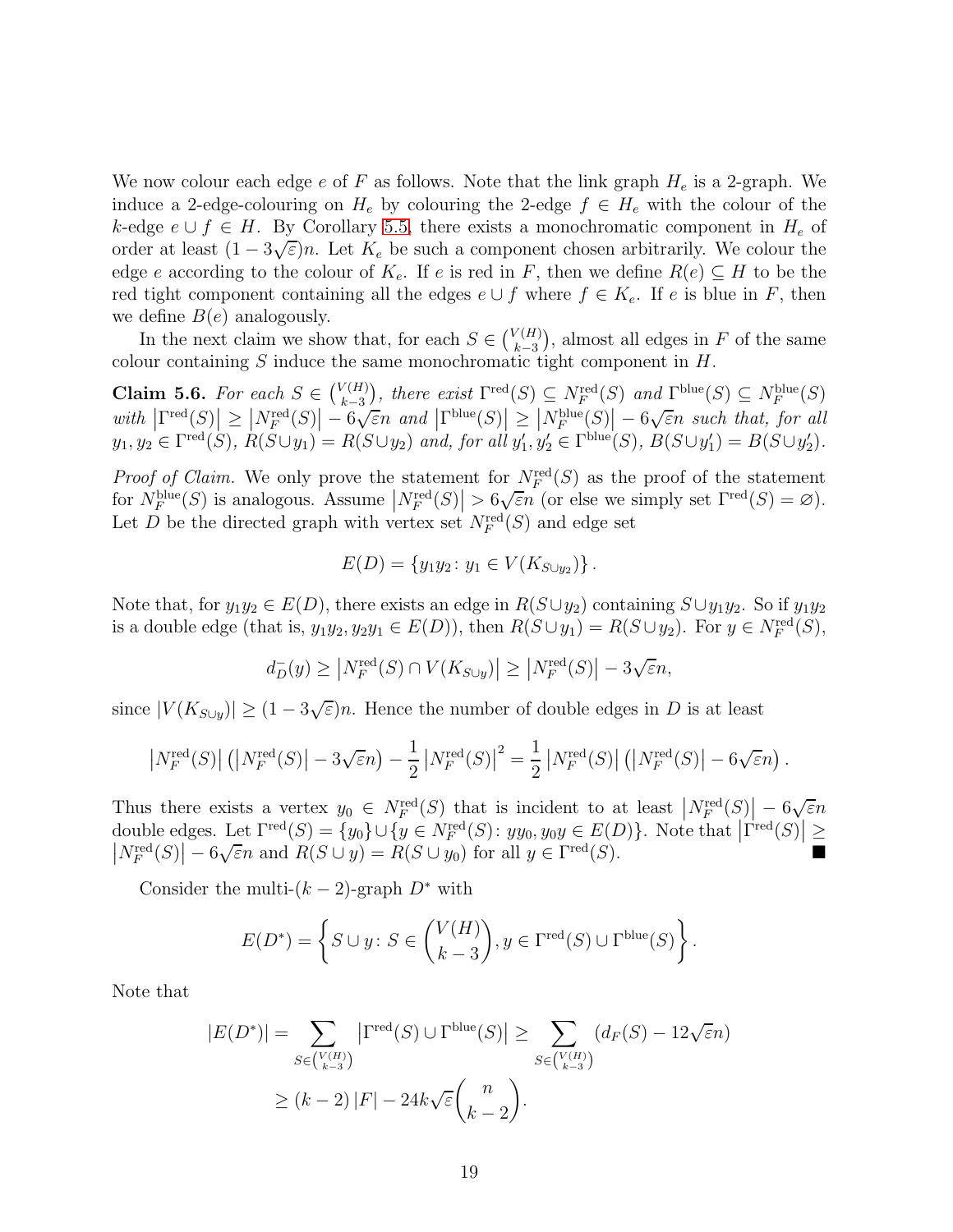Every edge in  $D^*$  has multiplicity at most  $k-2$ . So at least  $|F| - 24k\sqrt{\varepsilon} {n \choose k-2}$  $k-2$  edges  $e \in {V(H) \choose k-2}$  $k-2$ ) have multiplicity  $k - 2$  in  $D^*$ . Let  $G_*$  be the  $(k - 2)$ -graph on  $V(H)$  such that  $e \in G_*$  if and only if e has multiplicity  $k-2$  in  $D^*$ . So, by  $(5.1)$ ,  $|G_*| \geq |F|-24k\sqrt{\varepsilon} {n \choose k-2}$  $k-2$  $\geq$  $(1 - \alpha - 24k\sqrt{\varepsilon})\binom{n}{k-1}$  $\frac{k-2}{2}$ .

We now show that  $G_*$  is a  $3\sqrt{\varepsilon}$ -blueprint for H. Consider any  $e, e' \in G_*^{\text{red}}$  with  $|e \cap e'| =$  $k-3$ . Let  $S = e \cap e'$ ,  $y = e' \setminus S$  and  $y' = e \setminus S$ . Since  $e, e' \in G_*^{\text{red}}$ , we have  $y, y' \in \Gamma^{\text{red}}(S)$ and so  $R(e) = R(S \cup y) = R(S \cup y') = R(e')$ . Further, for  $e \in G_*^{\text{red}}$ , we have  $d_{\partial R(e)}(e) \ge$  $|V(K_e)| \geq (1 - 3\sqrt{\varepsilon})n$ . Analogous statements hold for edges of  $G_*^{\text{blue}}$ .

If  $k \geq 4$  and  $\varepsilon \ll \alpha$ , then  $|G_*| \geq (1-4\alpha)\binom{n}{k-2}$  and thus by Prop and thus by Proposition [2.2](#page-4-1) there exists  $k-2$ a subgraph  $G \subseteq G_*$  such that G is  $(1 - \alpha^{1/(4(k-2)^2+1)}, \alpha^{1/(4(k-2)^2+1)})$ -dense and  $V(G) =$  $V(G_*) = V(H).$  $\Box$ 

### 5.2 Some lemmas about blueprints

Let H be a k-graph and G be a blueprint for H. We write  $H(G)$  for  $\bigcup_{e \in G} H(e)$ . We write  $G^+$  for the subgraph of  $H(G)$  with edge set

$$
E(G^+) = \{ e \in H(G) \colon f \subseteq e \text{ for some } f \in G \},
$$

that is, the subgraph of  $H(G)$  obtained by deleting all edges that do not contain an edge of G. Note that  $G^+$  is a subgraph of H, not of G. For a red tight component  $R_*$  and a blue tight component  $B_*$  in H, we denote by  $R_*^{k-2}$  and  $B_*^{k-2}$  the edges of G that induce  $R_*$ and  $B_*$ , respectively.

We prove some lemmas that we will use several times later on. Roughly speaking, the following lemma says that if S is a set of  $k-4$  vertices of H contained in many edges of both  $R_*^{k-2}$  and  $B_*^{k-2}$ , then S is contained in an edge of  $R_*$  or  $B_*$ .

<span id="page-19-0"></span>**Lemma 5.7.** *Let*  $1/n \ll \varepsilon \ll \alpha \ll 1$ *. Let H be a* 2*-edge-coloured*  $(1 - \varepsilon, \alpha)$ *-dense k-graph on n vertices* and  $G$  *a*  $3\sqrt{\varepsilon}$ -blueprint for H. Let  $R_*$  and  $B_*$  be a red and a blue tight *component of*  $H$ *, respectively. Let*  $U \subseteq V(G)$  *and*  $S \in {U \choose k-1}$  $k-4$ *such that*

$$
d_{R_*^{k-2}}(S, U), d_{B_*^{k-2}}(S, U) \ge \varepsilon^{1/4} n^2.
$$

*Then there exist*  $x, x', y, y' \in U$  *such that*  $S \cup xx' \in R^{k-2}_*, S \cup yy' \in B^{k-2}_*, S \cup xx'y \in \partial R_*,$  $S \cup yy'x \in \partial B_*$  and  $S \cup xx'yy' \in H$ . In particular,  $(R_*^{k-2})^+[U] \cup (B_*^{k-2})^+[U] \neq \emptyset$ .

*Proof.* Let  $X_{R_*} = \{x \in U : d_{R_*^{k-2}}(S \cup x, U) \ge \varepsilon^{1/2} n\}$  and  $X_{B_*} = \{x \in U : d_{B_*^{k-2}}(S \cup x, U) \ge \varepsilon^{1/2} n\}$  $\varepsilon^{1/2} n$ . Note that

$$
\varepsilon^{1/4} n^2 \le d_{R_*^{k-2}}(S, U) = \frac{1}{2} \sum_{x \in U} d_{R_*^{k-2}}(S \cup x, U) \le n |X_{R_*}| + \varepsilon^{1/2} n^2.
$$

Thus  $|X_{R_*}| \geq (\varepsilon^{1/4} - \varepsilon^{1/2})n \geq \frac{1}{2}$  $\frac{1}{2}\varepsilon^{1/4}n$ . Similarly,  $|X_{B_*}| \geq \frac{1}{2}\varepsilon^{1/4}n$ .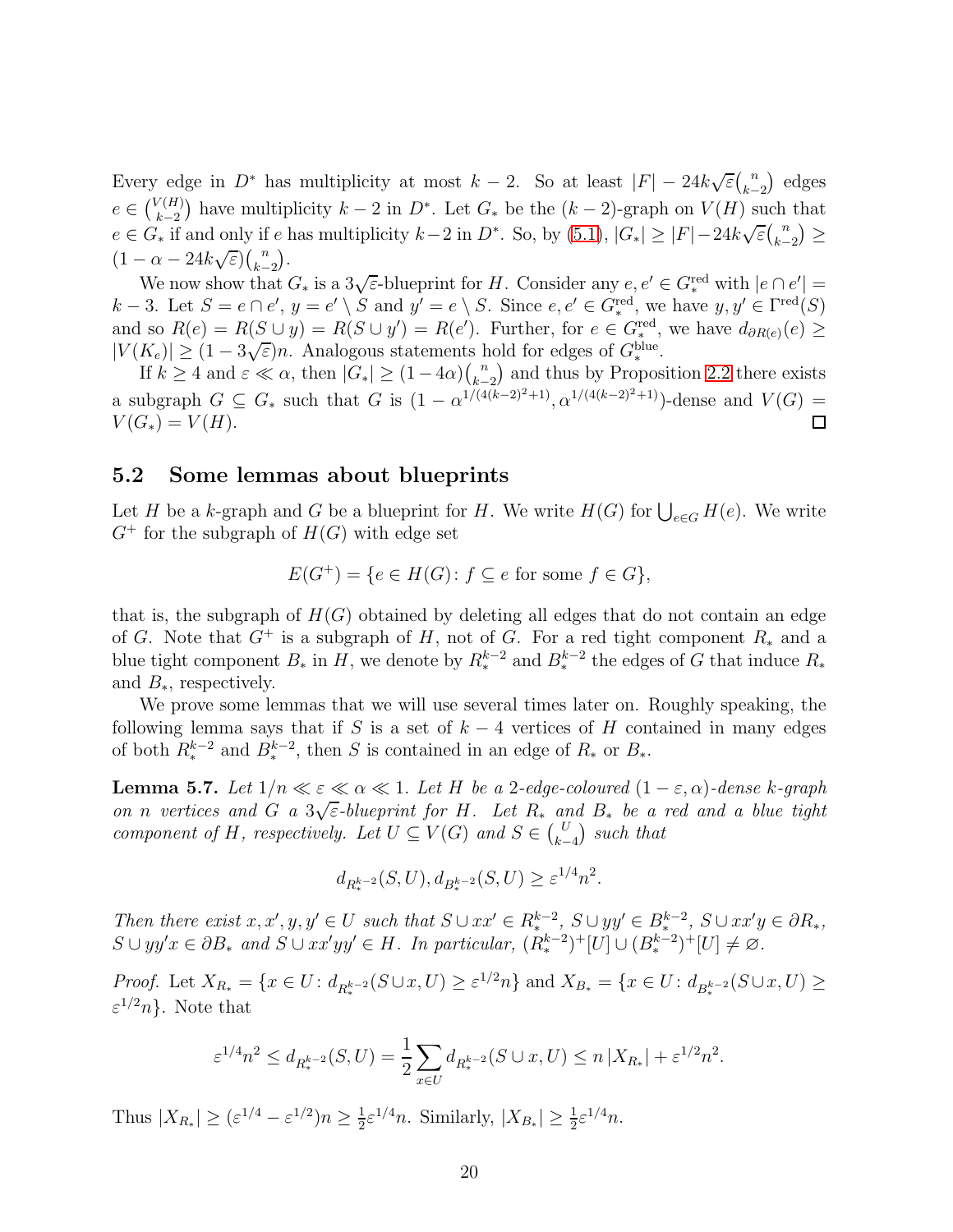For each  $x \in X_{R_*}$ , let

$$
Y_x = \{ y \in X_{B_*}: S \cup yy' \in B_*^{k-2} \text{ and } S \cup xyy' \in \partial B_* \text{ for some } y' \in U \}
$$
  
= 
$$
\bigcup_{y' \in U} N_{B_*^{k-2}}(S \cup y') \cap N_{\partial B_*}(S \cup xy').
$$

For each  $y \in X_{B_*}$ , there exists  $y' \in U$  with  $S \cup yy' \in B_*^{k-2}$ . By [\(BP1\),](#page-16-3)  $d_{\partial B_*}(S \cup yy', X_{R_*}) \ge$  $|X_{R_*}| - 3\sqrt{\varepsilon}n$ . Hence each  $y \in X_{B_*}$  is contained in at least  $|X_{R_*}| - 3\sqrt{\varepsilon}n$  of the sets  $Y_x$ . By averaging, there exists an  $x \in X_{R_*}$  such that

$$
|Y_x| \ge \frac{(|X_{R_*}| - 3\sqrt{\varepsilon}n) \, |X_{B_*}|}{2\, |X_{R_*}|} \ge \frac{1}{4} \, |X_{B_*}| \ge \frac{1}{8}\varepsilon^{1/4}n.
$$

Fix such an  $x \in X_{R_*}$ . For each  $y \in Y_x$ , choose a vertex  $y' \in U$  such that  $S \cup yy' \in B_*^{k-2}$ and  $S \cup xyy' \in \partial B_*$ . Let  $X = N_{R_*^{k-2}}(S \cup x, U)$ , so  $|X| \geq \varepsilon^{1/2}n$ , since  $x \in X_{R_*}$ . For each  $y \in Y_x$ , since H is  $(1 - \varepsilon, \alpha)$ -dense, there are at least  $|X| - \varepsilon n$  vertices  $x' \in X$  such that  $S \cup xx'yy' \in H$ . Thus, by averaging, there exists a vertex  $x' \in X$  and a set  $Y_x \subseteq Y_x$  with

$$
\left|\widetilde{Y}_x\right| \ge \frac{(|X| - \varepsilon n) |Y_x|}{2 |X|} \ge \frac{1}{4} |Y_x| \ge \frac{1}{32} \varepsilon^{1/4} n
$$

such that  $S \cup xx'yy' \in H$  for all  $y \in Y_x$ . Fix such an  $x' \in X$ . Since  $S \cup xx' \in R_*^{k-2}$ , we have that

$$
\left|N_{\partial R_*}(S \cup xx') \cap \widetilde{Y}_x\right| \ge \left|\widetilde{Y}_x\right| - 3\sqrt{\varepsilon}n \ge \left(\frac{1}{32}\varepsilon^{1/4} - 3\sqrt{\varepsilon}\right)n > 0.
$$

Choose  $y \in N_{\partial R_*}(S \cup xx') \cap Y_x$ . We have  $S \cup xx' \in R_*^{k-2}$ ,  $S \cup yy' \in B_*^{k-2}$ ,  $S \cup xx'y \in \partial R_*$ .  $S \cup xyy' \in \partial B_*$  and  $S \cup xx'yy' \in H$  as required.

The following lemma shows that if we have a vertex set  $S \in \binom{V(G)}{k-3}$  $k-3$ ) such that  $d_G^{\text{red}}(S)$ and  $d_G^{\text{blue}}(S)$  are both large, then S is contained a lot of sets in  $\partial R \cap \partial B$ , where R and B are the red and blue tight components induced by the red and blue edges incident to S, respectively.

<span id="page-20-0"></span>**Lemma 5.8.** Let  $1/n \ll \varepsilon \ll 1$ ,  $k \geq 3$  and  $\delta > 5\sqrt{\varepsilon}$ . Let H be a 2-edge-coloured k-graph *on n vertices* and  $G$  *a*  $3\sqrt{\varepsilon}$ -blueprint for H. Let  $T \in \binom{V(H)}{k-3}$  $k-3$  $\big)$ *. Let*  $S^{\text{blue}} \subseteq N_G^{\text{blue}}(T)$  *and*  $S^{\text{red}} \subseteq N_G^{\text{red}}(T)$  *be such that*  $|S^{\text{blue}}|, |S^{\text{red}}| \ge \delta n$ . Then there exists a vertex  $y \in S^{\text{blue}}$  such *that, for*

$$
\Gamma_y^{\text{red}} = \{ x \in S^{\text{red}} \colon T \cup xy \in \partial R(T \cup x) \cap \partial B(T \cup y) \},
$$

 $\mathbb{E}\left[\left.\int_{0}^{\text{red}}\right|\right] \geq (\delta - 6\sqrt{\varepsilon})n$ . Moreover, if  $\delta \geq \varepsilon^{1/9}$ , then  $\left|\Gamma_{y}^{\text{red}}\right| \geq (1-\varepsilon^{1/4})\left|S^{\text{red}}\right|$ . The *same statements hold when the colours are reversed.*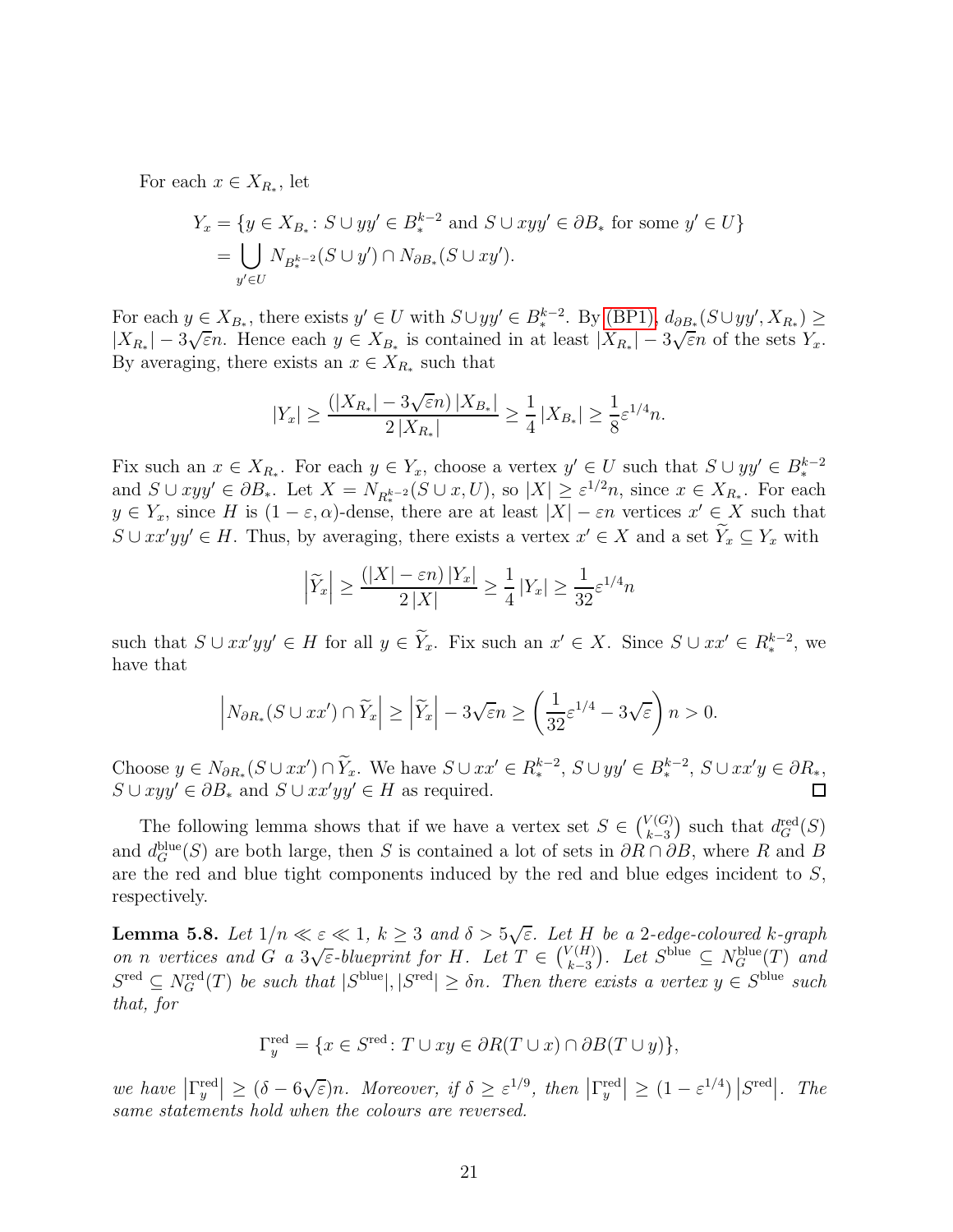*Proof.* Let  $m_{\text{blue}} = |S^{\text{blue}}|$  and  $m_{\text{red}} = |S^{\text{red}}|$ . If  $\delta < \varepsilon^{1/9}$ , then we may assume that  $m_{\text{blue}} = m_{\text{red}} = [\delta n]$  by deleting vertices in  $S^{\text{blue}}$  and  $S^{\text{red}}$  if necessary. Let D be the bipartite directed graph with vertex classes  $S^{\text{blue}}$  and  $S^{\text{red}}$  such that, for each  $y \in S^{\text{blue}}$  and  $x \in S^{\text{red}}$ , we have  $N_D^+(y) = N_{\partial B}(T \cup y) \cap S^{\text{red}}$  and  $N_D^+(x) = N_{\partial R}(T \cup x) \cap S^{\text{blue}}$ . Since G is a  $3\sqrt{\varepsilon}$ -blueprint for H, we have that

$$
|E(D)| \ge m_{blue}(m_{red} - 3\sqrt{\varepsilon}n) + m_{red}(m_{blue} - 3\sqrt{\varepsilon}n) = 2m_{blue}m_{red} - 3\sqrt{\varepsilon}n(m_{blue} + m_{red}).
$$

Thus the number of double edges in D is at least  $m_{blue}m_{red} - 3\sqrt{\varepsilon}n(m_{blue} + m_{red})$ . For each  $y \in S^{\text{blue}}$ , let  $\Gamma_y = \{x \in S^{\text{red}} : xy, yx \in D\}$ . Hence there is some vertex  $y \in S^{\text{blue}}$  such that

$$
|\Gamma_y| \ge m_{\text{red}} - 3\sqrt{\varepsilon}n \left(\frac{m_{\text{blue}} + m_{\text{red}}}{m_{\text{blue}}}\right) \ge \begin{cases} (\delta - 6\sqrt{\varepsilon})n, & \text{if } \delta < \varepsilon^{1/9}; \\ m_{\text{red}}(1 - \varepsilon^{1/4}), & \text{otherwise}. \end{cases}
$$

Note that if  $xy, yx \in D$  with  $x \in S^{\text{red}}$  and  $y \in S^{\text{blue}}$ , then  $T \cup xy \in \partial R(T \cup x) \cap \partial B(T \cup y)$ . Hence  $\Gamma_y \subseteq \Gamma_y^{\text{red}}$  and thus the lemma follows.

Roughly speaking, in the next lemma we consider the following situation. Let  $R$  be a red tight complement in H, G be a blueprint for H and  $R_G \subseteq G^{\text{red}}$  be such that  $H(R_G) \subseteq R$ . We pick a maximal matching in  $R_G^+$  and let U be the remaining vertices of H not in this matching, so  $R_G^+[U]$  is empty. Then the lemma implies that the number of monochromatic tight components in U is less than what we would expect. In particular, if  $k = 4$ , then the edges in  $G[U]$  induce only two monochromatic tight components in  $H$ .

<span id="page-21-0"></span>**Lemma 5.9.** *Let*  $k \geq 4$  *and*  $1/n \ll \varepsilon \ll \alpha, \delta \ll \eta \ll 1$ *. Let* H *be a* (1- $\varepsilon, \alpha$ )-dense k-graph and G *a*  $3\sqrt{\varepsilon}$ -blueprint for H. Let R be a red tight component in H. Let  $R_G \subseteq G^{\text{red}}$  be such that  $H(R_G) \subseteq R$ . Let  $U \subseteq V(H)$  be such that  $|U| \ge \eta n/2$  and  $R_G^+[U] = \emptyset$ . Let  $S \in {V(H) \choose k-4}$  $\frac{k-4}{2}$ *be such that the link graph*  $G_S$  *of* G *satisfies*  $G_S^{\text{red}}[U] \subseteq (R_G)_S$  *and*  $\delta(G_S[U]) \ge$  $|U| - \delta n$ . Then there exists a subgraph  $J_S$  of  $G_S[U]$  such that  $|J_S| \geq |G_S[U]| - 7\delta^{1/4}n^2$  and  $H(S \cup e) = H(S \cup e')$  for all  $e, e' \in J_S$  of the same colour. In particular, if  $k = 4$ , then the *edges in* J *induce only one red and one blue tight component in* H*. The same statement holds when the colours are reversed.*

*Proof.* Set  $J_S^{\text{red}} = G_S^{\text{red}}[U]$ . Note that for  $e, e' \in J_S^{\text{red}}$ , we have  $e, e' \in (R_G)_S$  and thus  $H(e) = H(e') = R$  since  $H(R_G) \subseteq R$ . Therefore to prove the lemma, it suffices to prove that there exists  $J_S^{\text{blue}} \subseteq G_S^{\text{blue}}[U]$  such that  $|J_S^{\text{red}}| + |J_S^{\text{blue}}| \geq |G_S[U]| - 7\delta^{1/4}n^2$  and  $H(S \cup e) = H(S \cup e')$  for all  $e, e' \in J_S^{\text{blue}}$ .

For simplicity we assume  $k = 4$  and  $S = \emptyset$ . It is easy to see that an analogous argument works in the general case. Thus for the rest of the proof, we omit the subscript S.

Let  $K = \tilde{G}[U]$ . If  $|K^{\text{blue}}| < 2\delta^{1/2}n^2$ , then we are done by setting  $J^{\text{blue}} = \tilde{\emptyset}$  as

$$
|J^{\text{red}}| = |K^{\text{red}}| = |K| - |K^{\text{blue}}| \ge |K| - 2\delta^{1/2} n^2 \ge |K| - 7\delta^{1/4} n^2.
$$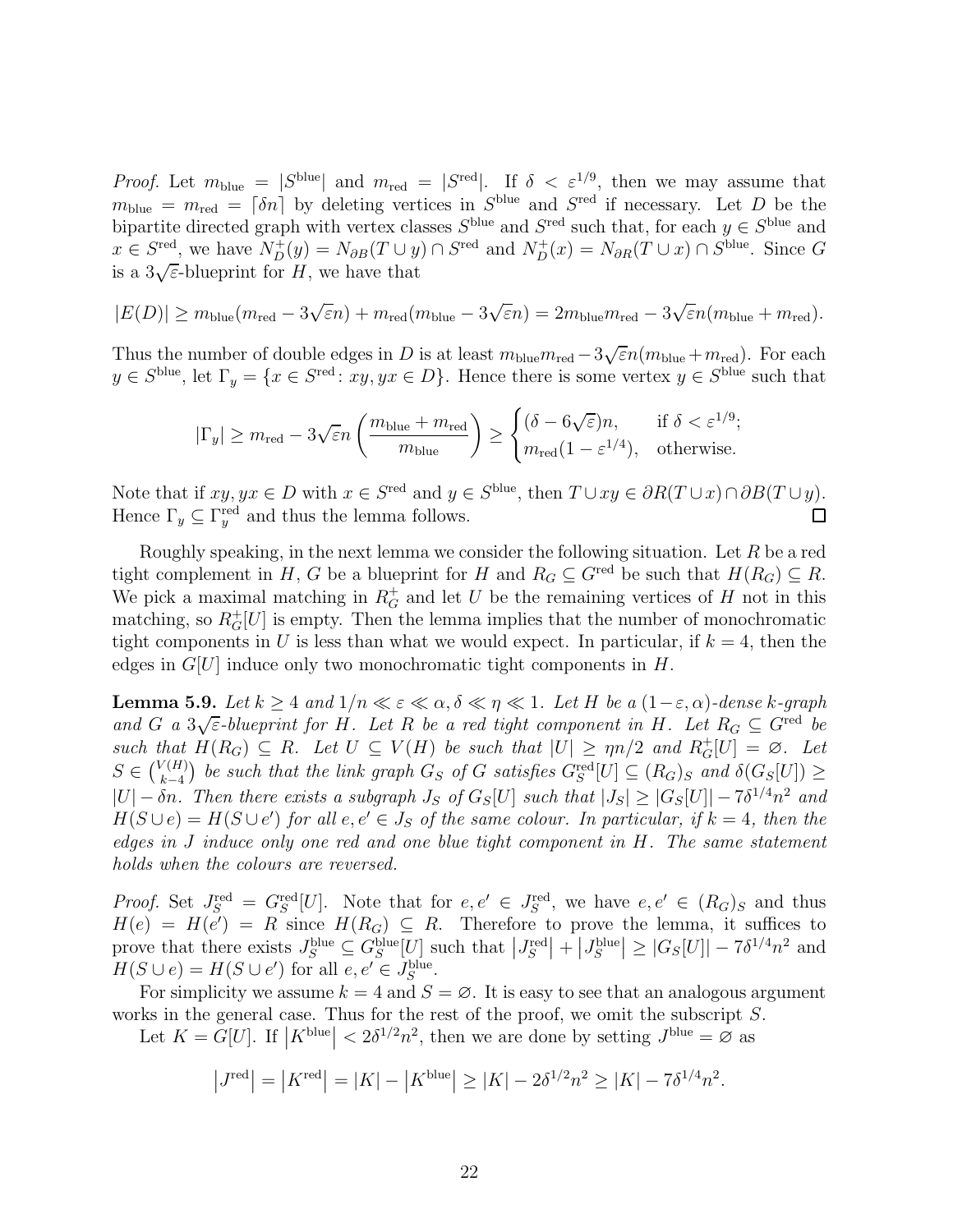Now assume  $|K^{\text{blue}}| \geq 2\delta^{1/2}n^2$ . Let  $X = \{x \in V(K): d_K^{\text{blue}}(x) \geq \delta n\}$ . We have that

$$
2\delta^{1/2}n^2 \le |K^{\text{blue}}| \le \sum_{x \in U} d_K^{\text{blue}}(x) \le n |X| + \delta n^2.
$$

Thus  $|X| \geq \delta^{1/2}n$ . Let D be the digraph with vertex set X such that, for each  $x \in X$ ,

$$
N_D^+(x) = N_K^{\text{blue}}(x, X) \cup \{x' \in N_K^{\text{red}}(x, X) : xx'y \in \partial R \cap \partial B(xy) \text{ for some } y \in N_K^{\text{blue}}(x)\}.
$$

We now bound  $\delta^+(D)$  as follows. If  $d_K^{\text{red}}(x, X) \ge \delta n$ , then by applying Lemma [5.8](#page-20-0) (with  $x, N_G^{\text{blue}}(x, U), N_G^{\text{red}}(x, X), \delta$  playing the roles of  $T, S^{\text{blue}}, S^{\text{red}}, \delta)$ , we deduce that

$$
\left| \{ x' \in N_K^{\text{red}}(x, X) \colon xx'y \in \partial R(xx') \cap \partial B(xy) \text{ for some } y \in N_K^{\text{blue}}(x) \} \right| \ge (1 - \varepsilon^{1/4}) d_K^{\text{red}}(x, X).
$$

Recall that  $R = R(xx')$  for all  $x' \in N_K^{\text{red}}(x, X)$ ,  $|X| \geq \delta^{1/2} n$  and  $\varepsilon \ll \delta$ . Hence

$$
d_D^+(x) \ge d_K^{\text{blue}}(x, X) + (1 - \varepsilon^{1/4}) d_K^{\text{red}}(x, X) \ge (1 - \varepsilon^{1/4}) (d_K^{\text{blue}}(x, X) + d_K^{\text{red}}(x, X))
$$
  
=  $(1 - \varepsilon^{1/4}) d_K(x, X) \ge (1 - \varepsilon^{1/4}) (|X| - \delta n) \ge (1 - 2\delta^{1/2}) |X|.$ 

On the other hand, if  $d_K^{\text{red}}(x, X) < \delta n$ , then

$$
d_D^+(x) \ge d_K^{\text{blue}}(x, X) \ge |X| - \delta n - d_K^{\text{red}}(x, X) \ge |X| - 2\delta n \ge (1 - 2\delta^{1/2}) |X|.
$$

Therefore, we have  $\delta^+(D) \ge (1 - 2\delta^{1/2}) |X|$  and so  $|E(D)| \ge (1 - 2\delta^{1/2}) |X|^2 \ge 2(1 - 2\delta^{1/2})$  $2\delta^{1/2}$  $\binom{|X|}{2}$ . Let F be the graph with vertex set X in which xx' forms an edge if and only if it forms a double edge in D. Note that  $|F| \geq (1 - 4\delta^{1/2}) {|\mathcal{X}| \choose 2}$ . By Proposition [5.4,](#page-17-0) there exists a subgraph  $F^*$  of F with  $\delta(F^*) \ge (1 - 6\delta^{1/4}) |X|$ . Clearly,  $F^*$  is connected.

Let  $J^{\text{blue}} = \{xx' \in K^{\text{blue}} : x \in V(F^*)\}$ . We have

$$
|J^{\text{red}} \cup J^{\text{blue}}| \ge |K| - \sum_{x' \in U \backslash X} d_K^{\text{blue}}(x') - |X \setminus V(F^*)| n
$$
  

$$
\ge |K| - \delta n^2 - 6\delta^{1/4} n^2 \ge |G[U]| - 7\delta^{1/4} n^2.
$$

We now show that  $B(x_1z_1) = B(x_2z_2)$  for all  $x_1z_1, x_2z_2 \in J^{\text{blue}}$ . Since  $F^*$  is connected and  $d_{J^{\text{blue}}}(x) > 0$  for all  $x \in V(F^*)$ , it suffices to consider the case when  $x_1x_2 \in F^*$ . If  $x_1x_2 \in K^{\text{blue}}$ , then  $x_1z_1, x_1x_2, x_2z_2 \in G^{\text{blue}}$  and so  $B(x_1z_1) = B(x_1x_2) = B(x_2z_2)$ , since G is a blueprint. Now assume that  $x_1x_2 \in K^{\text{red}}$ . Since  $x_1x_2 \in F^* \subseteq F$ , there are  $y_1 \in N_K^{\text{blue}}(x_1)$ and  $y_2 \in N_K^{\text{blue}}(x_2)$  such that  $x_1x_2y_1 \in \partial R \cap \partial B(x_1y_1)$  and  $x_1x_2y_2 \in \partial R \cap \partial B(x_2y_2)$ . Let  $u \in N_H(x_1x_2y_1) \cap N_H(x_1x_2y_2) \cap U$ . Since  $R_G^+[U] = \emptyset$ , we have  $x_1x_2y_1u, x_1x_2y_2u \in$  $H^{\text{blue}}$ . Hence,  $B(x_1y_1) = B(x_2y_2)$ . Moreover, since  $x_1y_1, x_1z_1, x_2y_2, x_2z_2 \in G^{\text{blue}}$ , we have  $B(x_1z_1) = B(x_1y_1) = B(x_2y_2) = B(x_2z_2)$  as required.  $B(x_1z_1) = B(x_1y_1) = B(x_2y_2) = B(x_2z_2)$  as required.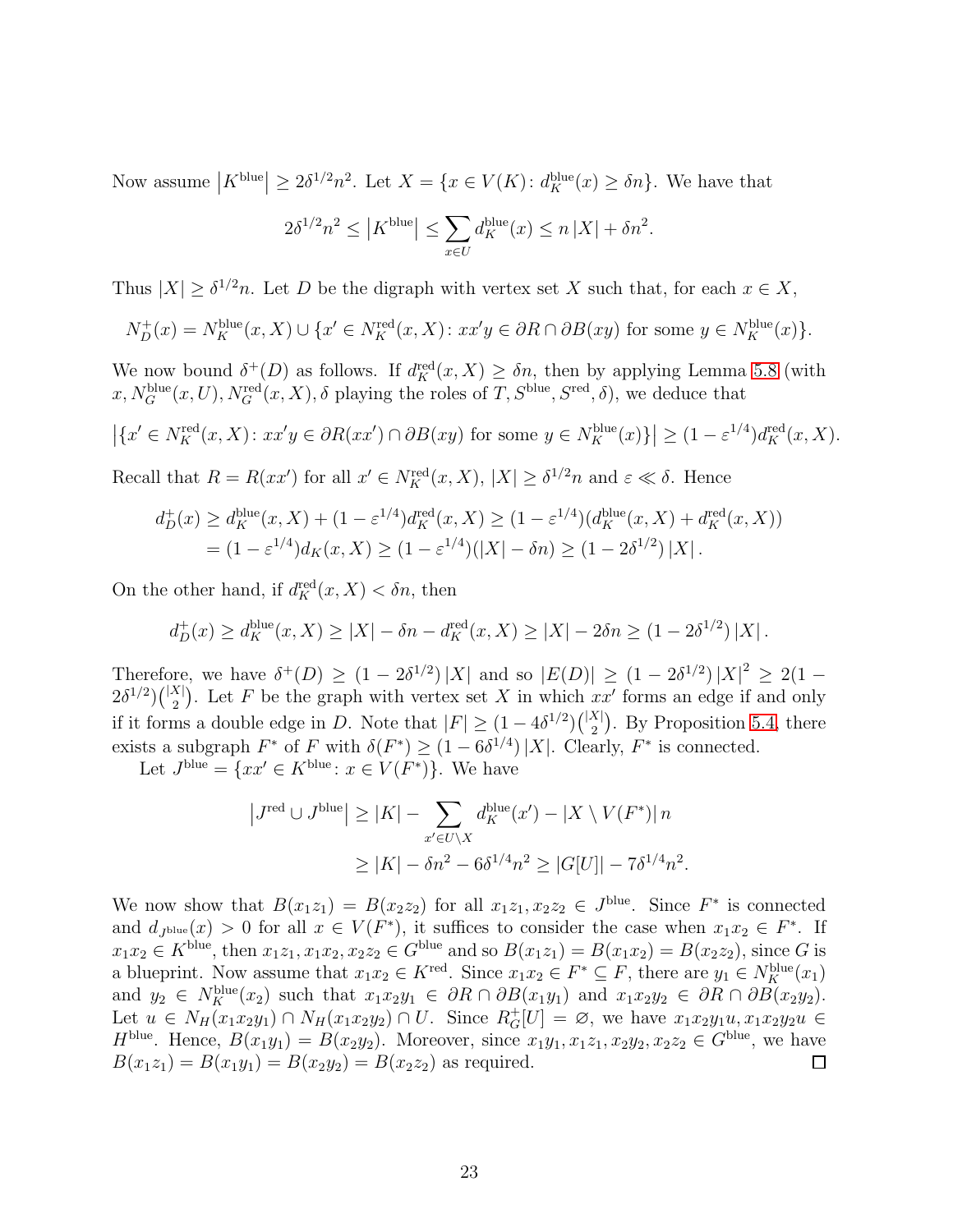### <span id="page-23-0"></span> $6$  Monochromatic connected matchings in  $K_n^{(4)}$  $\dot{n}$

<span id="page-23-1"></span>In this section, we prove that every almost complete red-blue edge-coloured 4-graph H contains a red and a blue tightly connected matching that are vertex-disjoint and together cover almost all vertices of H.

**Lemma 6.1.** Let  $1/n \ll \varepsilon \ll \alpha \ll \eta < 1$ . Let H be a 2-edge-coloured  $(1 - \varepsilon, \alpha)$ -dense 4*graph on* n *vertices. Then* H *contains two vertex-disjoint monochromatic tightly connected matchings of distinct colours such that their union covers all but at most* 3ηn *of the vertices of* H*.*

Note that this implies  $\mu_4^*(1, \varepsilon, n) \ge (1 - 3\eta)n/4$  for  $1/n \ll \varepsilon \ll \eta < 1$ . Hence  $\mu_4^*(1) \ge$ 1/4. Therefore, together with Corollary [4.12,](#page-14-0) Lemma [6.1](#page-23-1) implies Theorem [1.2.](#page-1-0)

<span id="page-23-6"></span>To prove Lemma [6.1](#page-23-1) we first need the following lemma which chooses the initial tight components in  $H$  in which we find our tightly connected matchings.

**Lemma 6.2.** Let  $1/n \ll \varepsilon \ll \alpha \ll \eta \ll 1$ . Let H be a 2-edge-coloured  $(1 - \varepsilon, \alpha)$ -dense 4*-graph on* n *vertices. Suppose that* H *does not contain two vertex-disjoint monochromatic tightly connected matchings of distinct colours such that their union covers all but at most* 3ηn *of the vertices of* H*. Then, there exists a red tight component* R *in* H*, a blue*  $tight$  component  $B$  *in*  $H$ , a  $3\sqrt{\varepsilon}$ -blueprint  $G$  *for*  $H$  *and a matching*  $M_0$  *in*  $R \cup B$  *such that the following holds, where*  $W_0 = V(G) \setminus V(M_0)$ *.* 

- <span id="page-23-3"></span><span id="page-23-2"></span>(i)  $\delta(G) \ge (1 - \alpha^{1/30})n$ ,
- (ii)  $R(e) = R$  *and*  $B(e') = B$  *for all edges*  $e \in G^{\text{red}}[V(M_0^{\text{red}}) \cup W_0]$  *and all edges*  $e' \in G^{\text{red}}[V(M_0^{\text{red}}) \cup W_0]$  $G^{\text{blue}}[V(M_0^{\text{blue}}) \cup W_0],$
- <span id="page-23-5"></span><span id="page-23-4"></span>(iii)  $M_0 \subseteq (G^{\text{red}})^+ \cup (G^{\text{blue}})^+,$
- $(iv)$   $(G^{\text{red}})^+[W_0] \cup (G^{\text{blue}})^+[W_0]$  *is empty.*

*Proof.* By Lemma [5.2,](#page-16-1) there exists a  $3\sqrt{\varepsilon}$ -blueprint  $G_0$  for H with  $V(G_0) = V(H)$  and  $|G_0| \geq (1 - \alpha - 96\sqrt{\varepsilon})\binom{n}{2}$  $\binom{n}{2} \geq (1-4\alpha)\binom{n}{2}$  $\binom{n}{2}$ . By Corollary [5.5,](#page-17-1) there exists a subgraph  $G_1$  of  $G_0$  of order at least  $(1-6\sqrt{\alpha})n$  that contains a spanning monochromatic component and  $\delta(G_1) \geq (1 - 12\sqrt{\alpha})n$ . Note that that  $G_1$  is also a  $3\sqrt{\varepsilon}$ -blueprint for H.

We assume without loss of generality that  $G_1$  contains a spanning red component. Since  $G_1$  is a blueprint, all the red edges in  $G_1$  induce the same red tight component R in H. Let  $R^+ = (G_1^{\text{red}})^+ \subseteq R$ . Let M be a matching in  $R^+$  of maximum size. Let  $U = V(G_1) \setminus V(M).$ 

Thus  $|U| \ge \eta n$  (or else  $|V(M)| \ge |V(G_1)| - |U| \ge (1-2\eta)n$ , a contradiction). Moreover,  $R^+[U] = \emptyset$ . Since  $\delta(G_1) \geq (1-12\sqrt{\alpha})n$ , we have  $\delta(G_1[U]) \geq |U| - \alpha^{1/3}n$ . Hence, by Lemma [5.9](#page-21-0) (with  $4, U, \emptyset, \alpha^{1/3}$  playing the roles of  $k, U, S, \delta$ ), there exists a subgraph J of  $G_1[U]$  such that  $|J| \geq |G_1[U]| - 2\alpha^{1/13}n^2$ , such that  $H(e) = H(e')$  for all  $e, e' \in J$  of the same colour. Let  $G_2 = (G_1 - G_1^{\text{blue}}[U]) \cup J$  and  $B = B(e)$  for  $e \in J^{\text{blue}}$ . Note that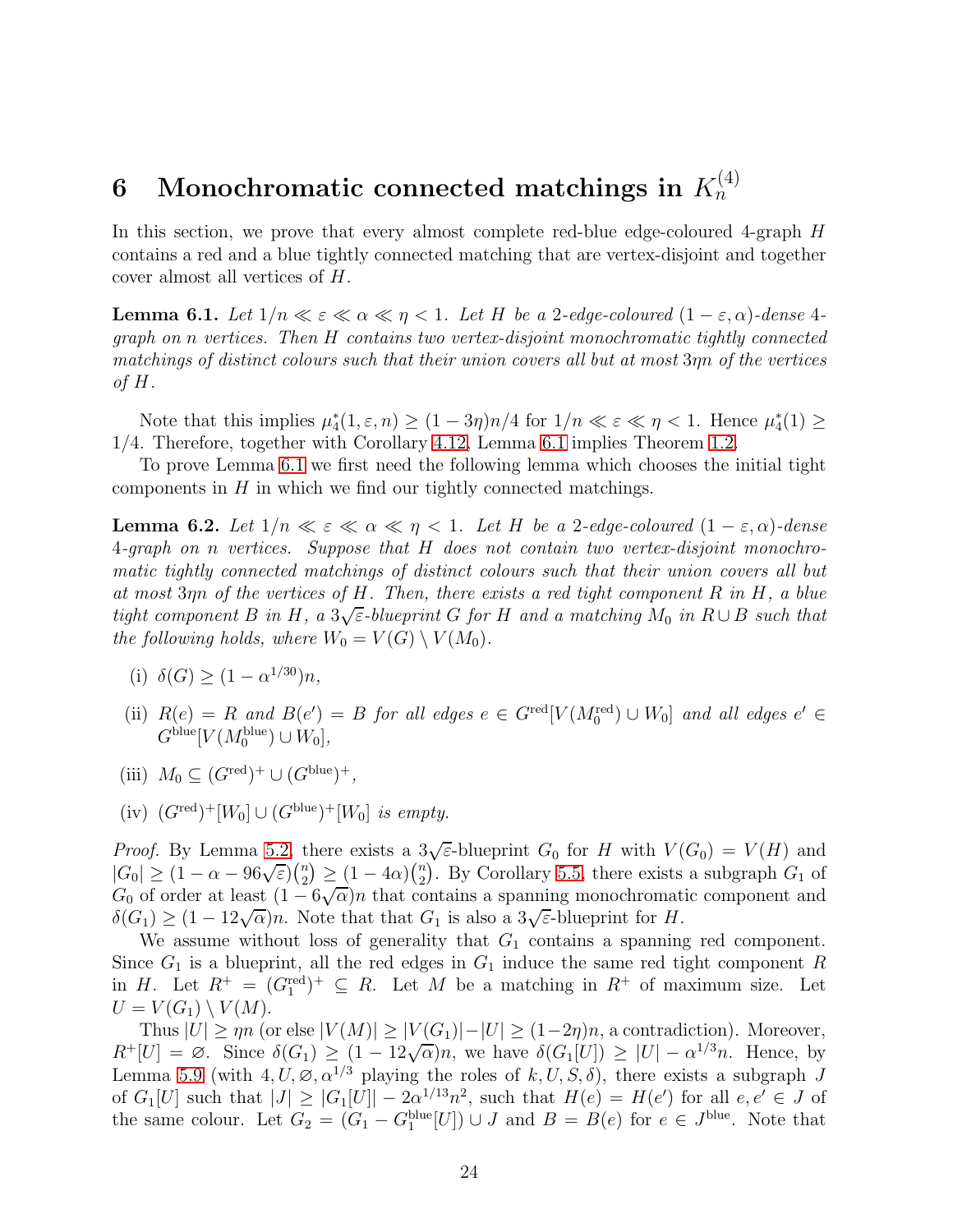$|G_2| \geq (1 - \alpha^{1/14})\binom{n}{2}$  $\binom{n}{2}$ . By Proposition [5.4,](#page-17-0) there exists a subgraph G of  $G_2$  such that  $\delta(G) \ge (1 - \alpha^{1/30})n$ , so [\(i\)](#page-23-2) holds.

Let  $W = V(G) \setminus V(M)$ . Next, we show that [\(ii\)](#page-23-3) and [\(iii\)](#page-23-4) hold but with M, W instead of  $M_0, W_0$ . Note that  $M^{\text{blue}} = \varnothing$ , so [\(iii\)](#page-23-4) holds by our construction. Since  $G^{\text{red}} \subseteq G^{\text{red}}_1$  and  $G_{1}^{\text{red}}$  is connected and a blueprint,  $R(e) = R$  for all  $e \in G^{\text{red}}$ . Note that  $G^{\text{blue}}[V(M^{\text{blue}}) \cup$  $[W] = G^{\text{blue}} - V(M) \subseteq G_2^{\text{blue}}[U] = J^{\text{blue}}$ , so  $B(e) = B$  for all  $e \in G^{\text{blue}}[V(M^{\text{blue}}) \cup W]$ . Hence [\(ii\)](#page-23-3) holds. We now add vertex-disjoint edges of  $(G<sup>red</sup>)<sup>+</sup>[W] \cup (G<sup>blue</sup>)<sup>+</sup>[W]$  to M and call the resulting matching  $M_0$ . We deduce that  $M_0$  satisfies [\(ii\)–](#page-23-3)[\(iv\).](#page-23-5)  $\Box$ 

We now prove Lemma [6.1.](#page-23-1)

*Proof of Lemma [6.1.](#page-23-1)* Suppose the contrary that H does not contain two vertex-disjoint monochromatic tightly connected matchings of distinct colours such that their union covers all but at most  $3\eta n$  of the vertices of H. We call this the initial assumption. Apply Lemma [6.2](#page-23-6) and obtain a red tight component R, a blue tight component B in H, a  $3\sqrt{\varepsilon}$ blueprint G for H and a matching  $M_0$  in  $R \cup B$  satisfying Lemma [6.2](#page-23-6)[\(i\)](#page-23-2)[–\(iv\).](#page-23-5)

We now fix  $G, R$  and  $B$ . We use the following notation for the rest of the proof. For a matching M in  $R \cup B$ , we set

$$
W = W(M) = V(G) \setminus V(M),
$$
  
\n
$$
W_{\text{red}} = W_{\text{red}}(M) = \{w \in W : d_{G[W]}^{\text{blue}}(w) \le 8\sqrt{\varepsilon}n\},
$$
  
\n
$$
W_{\text{blue}} = W_{\text{blue}}(M) = \{w \in W : d_{G[W]}^{\text{red}}(w) \le 8\sqrt{\varepsilon}n\}.
$$

Note that  $|W| \ge \eta n$  by the initial assumption. Without loss of generality,  $|W_{blue}(M_0)| \le$  $|W_{\rm red}(M_0)|.$ 

<span id="page-24-0"></span>We define  $\mathcal M$  be the set of matchings  $M$  in  $R \cup B$  such that

<span id="page-24-1"></span>(i') 
$$
R(e) = R
$$
 and  $B(e') = B$  for all edges  $e \in G^{\text{red}}[W]$  and  $e' \in G^{\text{blue}}[V(M^{\text{blue}}) \cup W]$ ,

<span id="page-24-2"></span>(ii') 
$$
M^{\text{blue}} \subseteq (G^{\text{blue}})^+,
$$

(iii')  $(G^{\text{red}})[W] \cup (G^{\text{blue}})^+[W]$  is empty.

<span id="page-24-6"></span>Note that [\(i](#page-24-0)') and [\(ii](#page-24-1)') are weaker statements of those in Lemma [6.2](#page-23-6)[\(ii\)](#page-23-3) and [\(iii\),](#page-23-4) so  $M_0 \in$ M. Let M' be the set of  $M \in \mathcal{M}$  also satisfying

$$
(iv') |W_{\text{blue}}| \leq |W_{\text{red}}|.
$$

Observe that  $M_0 \in \mathcal{M}'$ , so  $\mathcal{M}'$  is nonempty.

<span id="page-24-5"></span>Let  $\gamma = 10\alpha^{1/30}$ . We now show that, for all  $M \in \mathcal{M}$ ,  $W_{\text{red}}$  and  $W_{\text{blue}}$  partition W, and moreover one of them is small.

<span id="page-24-3"></span>Claim 6.3. Let  $M \in \mathcal{M}$ . The following holds:

- <span id="page-24-4"></span>(a) *for all*  $w \in W$ *, either*  $d_{G[W]}^{\text{red}}(w) \leq 7\sqrt{\varepsilon}n$  *or*  $d_{G[W]}^{\text{blue}}(w) \leq 7\sqrt{\varepsilon}n$ *,*
- (b)  $W_{\text{red}}$  *and*  $W_{\text{blue}}$  *partition*  $W$ ,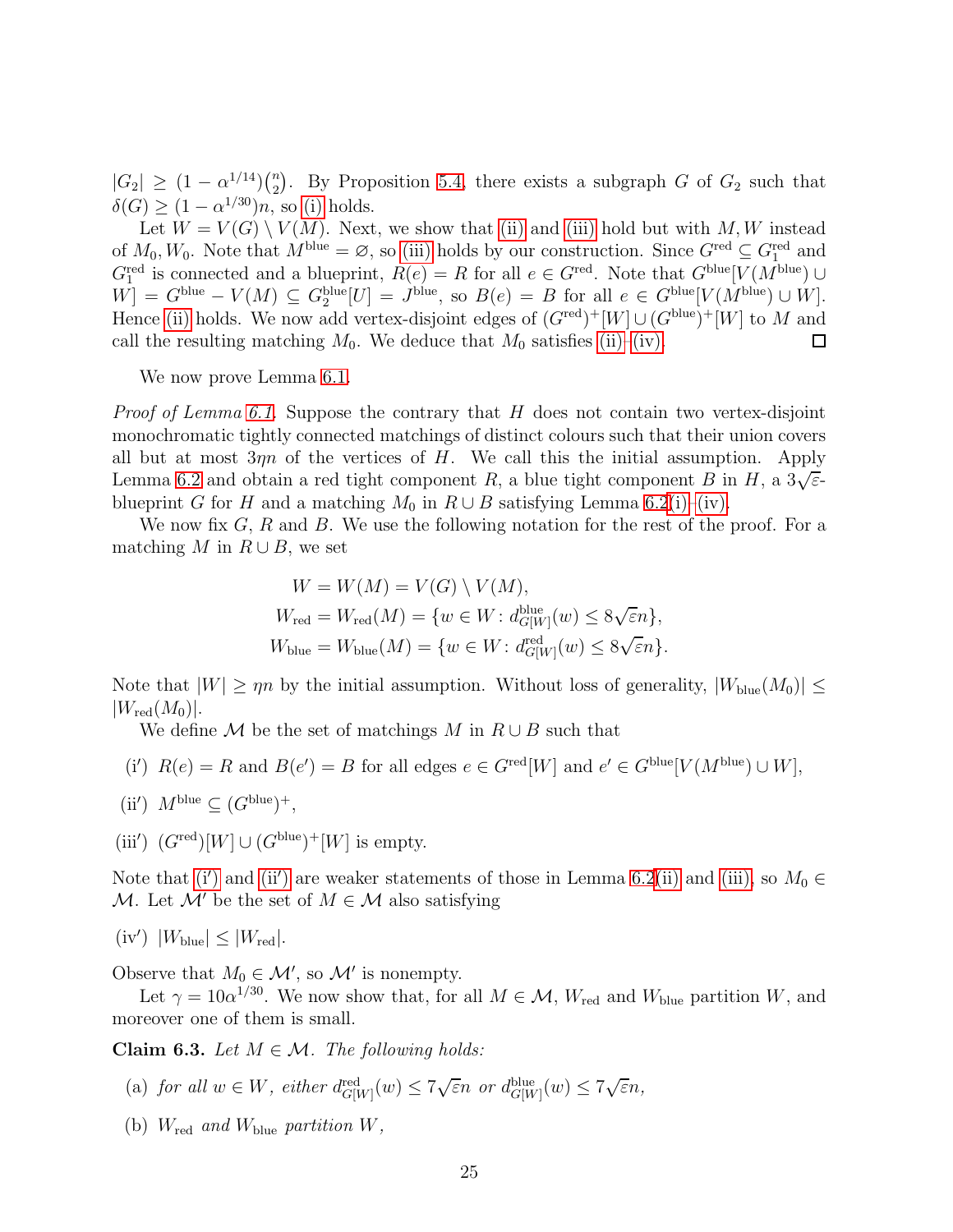<span id="page-25-0"></span>(c)  $\text{either } |W_{\text{blue}}| \leq \gamma n \text{ or } |W_{\text{red}}| \leq \gamma n.$ 

*In particular, if*  $M \in \mathcal{M}'$ *, then*  $|W_{\text{blue}}| \leq \gamma n$ *.* 

*Proof of Claim.* Suppose that  $w \in W$  satisfies  $d_{G[W]}^{\text{red}}(w)$ ,  $d_{G[W]}^{\text{blue}}(w) > 7\sqrt{\varepsilon}n$ . By Lemma [5.8](#page-20-0)  $(\text{with } 7\sqrt{\varepsilon}, w, N_{G[W]}^{\text{red}}(w), N_{G[W]}^{\text{blue}}(w)$  playing the roles of  $\delta, T, S^{\text{red}}, S^{\text{blue}})$ , there exist  $x \in$  $N_{G[W]}^{\text{red}}(w)$  and  $y \in N_{G[W]}^{\text{blue}}(w)$  such that  $wxy \in \partial R \cap \partial B$ . In particular,  $d_H(wxy) \neq 0$  and thus  $d_H(wxy) \geq (1-\varepsilon)n$ , which implies that there exists a vertex  $w' \in W$  such that  $ww'xy \in H$ . Note that  $ww'xy \in (G^{\text{red}})^+[W] \cup (G^{\text{blue}})^+[W]$  contradicting [\(iii](#page-24-2)'). Hence,  $\min\{d_{G[W]}^{\text{red}}(w), d_{G[W]}^{\text{blue}}(w)\} \le 7\sqrt{\varepsilon}n.$  Since Lemma [6.2](#page-23-6)[\(i\)](#page-23-2) implies that  $\delta(G[W]) \ge |W| \alpha^{1/30}n > 16\sqrt{\varepsilon}n$ , we deduce that [\(a\)](#page-24-3) and [\(b\)](#page-24-4) hold.

Recall that  $|W| \ge \eta n > 2\gamma n$ . So one of  $W_{\text{red}}$  and  $W_{\text{blue}}$  has size greater than  $\gamma n$ . Suppose both are (that is, [\(c\)](#page-25-0) is false). Since  $\delta(G) \geq (1 - \alpha^{1/30})n = (1 - \gamma/10)n$ , we have that there are at least

 $|W_{\text{blue}}|$   $\left(|W_{\text{red}}| - \gamma n/10 - 8\sqrt{\varepsilon}n\right) \ge |W_{\text{blue}}|$   $\left(|W_{\text{red}}| - \gamma n/5\right) > 3\left|W_{\text{red}}\right| |W_{\text{blue}}|/4$ 

blue edges between  $W_{\text{blue}}$  and  $W_{\text{red}}$  and similarly there are at least  $3|W_{\text{red}}|/W_{\text{blue}}|/4$  red edges between  $W_{\text{blue}}$  and  $W_{\text{red}}$ . Thus  $e(W_{\text{red}}, W_{\text{blue}}) > |W_{\text{red}}| |W_{\text{blue}}|$ , a contradiction.

Let  $M_* \in \mathcal{M}'$  be such that  $(|M_*|, |M_*^{\text{red}}|)$  is lexicographically maximum. We write  $W^*, W^*_{\text{red}}, W^*_{\text{blue}}$  for  $W(M_*), W_{\text{red}}(M_*), W_{\text{blue}}(M_*),$  respectively.

The next claim shows that almost all 4-edges in  $H[W^*]$  are blue and they form a tight component. Indeed, this follows from the fact that almost all edges in  $G[W^*]$  are red and thus almost all triples in  $W^*$  are in  $\partial R$ .

<span id="page-25-1"></span>Claim 6.4. *There exists a blue tight component* B′ *in* H *such that the number of triples*  $xyz \in {W_{\text{red}}^{*}} \cap \partial B'$  *with*  $d_{B'}(xyz, \tilde{W}_{\text{red}}^{*}) \geq |W_{\text{red}}^{*}| - \varepsilon n$  is at least  $(1 - \alpha^{1/31}) |{W_{\text{red}}^{*}}|$ .

*Proof of Claim.* Let  $\mathcal{T}$  be the set of triples  $xyz \in \binom{W^*_{\text{red}}}{3} \cap \partial R$  such that  $xy \in G^{\text{red}}$ . Note that, for any  $x \in W^*_{red}$ ,  $y \in N_G^{\text{red}}(x, W^*_{red})$  and  $z \in N_{\partial R}(xy, W^*_{red})$ , we have  $xyz \in \mathcal{T}$ . Thus

$$
|\mathcal{T}| \geq \frac{1}{3!} |W^*_{\text{red}}| \left( |W^*_{\text{red}}| - \alpha^{1/30} n - 8\sqrt{\varepsilon} n \right) \left( |W^*_{\text{red}}| - 3\sqrt{\varepsilon} n \right) \geq \frac{|W^*_{\text{red}}|^3}{3!} \left( 1 - \frac{2\alpha^{1/30} n}{|W^*_{\text{red}}|} \right) \geq \left( 1 - \alpha^{1/31} \right) \left| \binom{W^*_{\text{red}}}{3} \right|,
$$

as  $|W^*_{\text{red}}| \ge \eta n/2$ . By [\(iii](#page-24-2)'), we have that if  $xyz \in \mathcal{T}$  and  $w \in N_H(xyz, W^*_{\text{red}})$ , then  $wxyz \in H^{\text{blue}}$ . For  $xyz \in \mathcal{T}$ , let  $B(xyz)$  be the maximal blue tight component containing all the edges  $xyzw$ , where  $w \in N_H(xyz, W^*_{\text{red}})$ . We say that  $xyz$  generates the blue tight component  $B(xyz)$ . It suffices to show that all  $xyz \in \mathcal{T}$  generate the same blue tight component. First we show that triples that share two vertices generate the same blue tight component. Note that, for  $xyz_1, xyz_2 \in \mathcal{T}$ , we have  $d_H(xyz_1, W^*_{\text{red}}), d_H(xyz_2, W^*_{\text{red}}) \ge$  $|W^*_{\text{red}}| - \varepsilon n > |W^*_{\text{red}}|/2$  and thus there exists  $w \in N_H(xyz_1) \cap N_H(xyz_2) \cap W^*_{\text{red}}$ . Since the edges  $wxyz_1$  and  $wxyz_2$  are blue, it follows that  $B(xyz_1) = B(xyz_2)$ .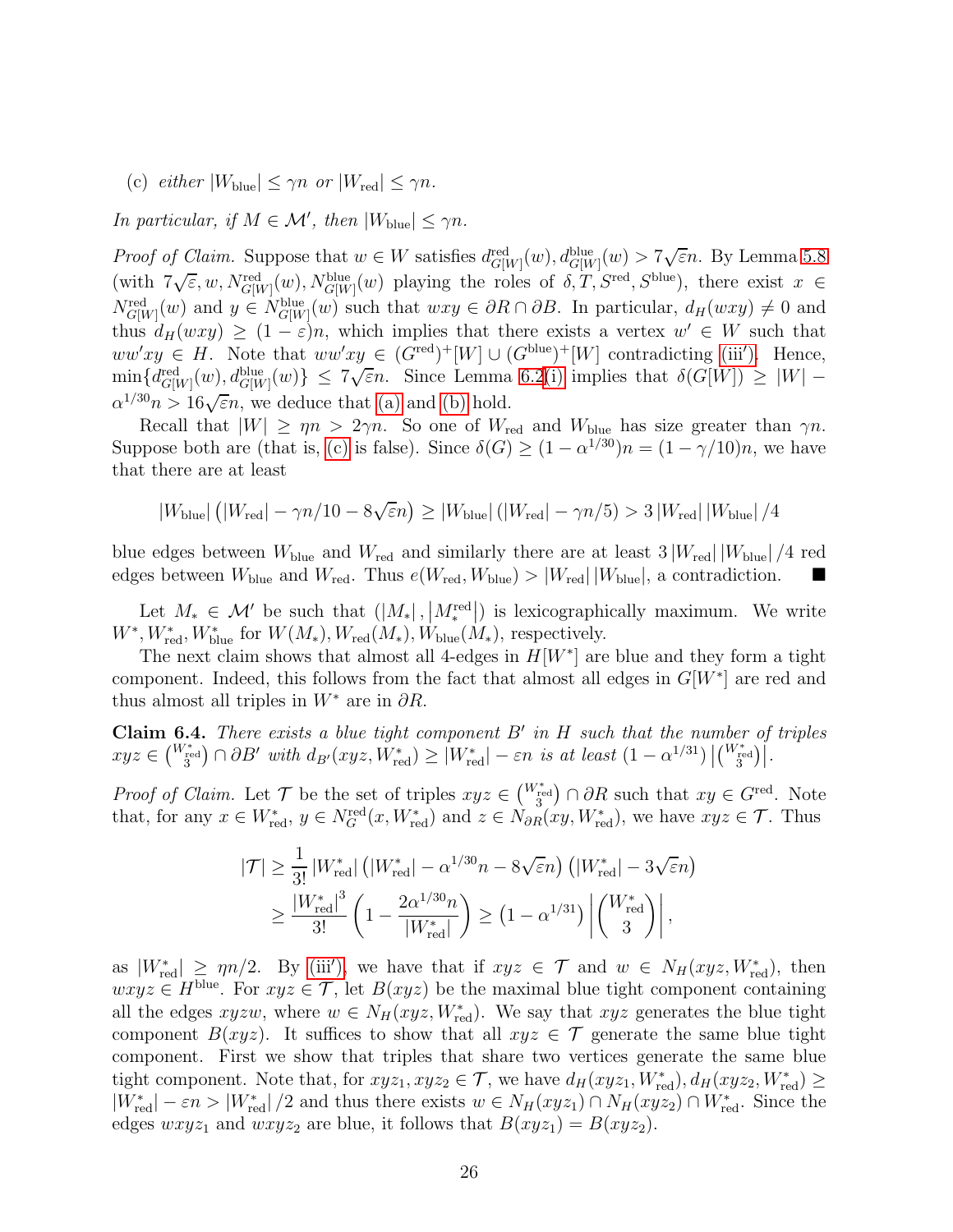Now let  $x_1y_1z_1, x_2y_2z_2 \in \mathcal{T}$ , where  $x_1y_1, x_2y_2 \in G^{\text{red}}$ . Let  $w_1 \in N_{\partial R}(x_1y_1) \cap N_{\partial R}(x_2y_2) \cap$  $N_{G^{\text{red}}}(x_1) \cap N_{G^{\text{red}}}(x_2) \cap W^*_{\text{red}}$  and  $w_2 \in N_{\partial R}(x_1w_1) \cap N_{\partial R}(x_2w_1) \cap W^*_{\text{red}}$ . It follows that  $x_1y_1w_1, x_1w_1w_2, x_2w_1w_2, x_2y_2w_1 \in \mathcal{T}$ . Hence  $B(x_1y_1z_1) = B(x_1y_1w_1) = B(x_1w_1w_2) =$  $B(x_2w_1w_2) = B(x_2y_2w_1) = B(x_2y_2z_2)$ . Let B' be the unique blue tight component generated by all triples  $xyz \in \mathcal{T}$ .

The previous claim and a greedy argument imply that there is a matching  $M^{B'}_*$  in  $B'[W^*]$ that covers all but  $\eta n$  of the vertices in  $W^*$ . Thus we may assume that  $|M_*^{\text{blue}}| \ge \eta n/4$ , otherwise  $|V(M_*^{\text{red}} \cup M_*^{B'})| \geq n - 3\eta n$ , which is a contradiction to the initial assumption. To complete the proof, we will show that in fact  $B' = B$ , implying  $M_*^{\text{red}}$  and  $M_*^{\text{blue}} \cup M_*^{B'}$ are tightly connected matchings, a contradiction to the initial assumption.

<span id="page-26-1"></span>We now pick a special edge  $e^* \in M_*^{\text{blue}}$ . Its special property that we desire is stated in Claim [6.6.](#page-27-0)

**Claim 6.5.** *There exist an edge*  $e^* = v_1^* v_2^* v_3^* v_4^* \in M_*^{\text{blue}}$  *and distinct vertices*  $w_1, \ldots, w_4$ ,  $w'_1, \ldots w'_4 \in W^*_{\text{red}} \text{ such that, for each } j \in [4],$ 

- (a) all the red edges of G incident to  $v_j^*$  induce R, or
- (b)  $v_j^* w_j \in G^{\text{blue}}$  and  $v_j^* w_j w_j' \in \partial R \cap \partial B$ .

*Proof of Claim.* For each edge  $e \in M_*^{\text{blue}}$ , let  $v_1^e, v_2^e, v_3^e, v_4^e$  be an enumeration of its vertices. It is easy to see that there exists  $M_1^{\text{blue}} \subseteq M_*^{\text{blue}}$  with  $|M_1^{\text{blue}}| = |M_*^{\text{blue}}|$  $\big| \, / 16$  such that for each  $j \in [4]$  we have that either

- <span id="page-26-0"></span>(a') for all  $e \in M_1^{\text{blue}}$ , there is a red edge in G between  $v_j^e$  and  $W_{\text{red}}^*$ , or
- (b') for all  $e \in M_1^{\text{blue}}$ , all edges in G between  $v_j^e$  and  $W_{\text{red}}^*$  are blue.

Let  $J_1$  be the set of  $j \in [4]$  such that  $(a')$  holds and  $J_2 = [4] \setminus J_1$ . Since each vertex in  $W_{\text{red}}^*$ is incident to a red edge of  $G$  that induces  $R$  and  $G$  is a blueprint for  $H$ , we have that, for all  $e \in M_1^{\text{blue}}$  and all  $j \in J_1$ , all the red edges incident to  $v_j^e$  induce R. For every  $j \in J_2$ , we have that

$$
\left|G^{\text{blue}}[\{v_j^e: e \in M_1^{\text{blue}}\}, W_{\text{red}}^*\}] \ge |M_1^{\text{blue}}| \left(|W_{\text{red}}^*| - \alpha^{1/30}n\right) \ge \left(1 - \alpha^{1/31}\right) |M_1^{\text{blue}}| \, |W_{\text{red}}^*|.
$$

Thus there exists  $w_j \in W^*_{\text{red}}$  such that  $w_j v_j^e$  is blue for at least  $|M_1^{\text{blue}}| (1 - \alpha^{1/32})$  of the vertices  $v_j^e$ , with  $e \in M_1^{\text{blue}}$ . It is easy to see that we can choose the  $w_j$  to be distinct. Hence there exist distinct vertices  $w_1, w_2, w_3, w_4 \in W_{\text{red}}^*$  and  $M_2^{\text{blue}} \subseteq M_1^{\text{blue}}$  with  $|M_{2+1}^{\text{blue}}|$ Hence there exist distinct vertices  $w_1, w_2, w_3, w_4 \in W_{\text{red}}^*$  and  $M_2^{\text{blue}} \subseteq M_1^{\text{blue}}$  with  $|M_2^{\text{blue}}| = |M_1^{\text{blue}}|/2 \geq mn/64$  such that for all  $i \in J_2$  and all  $e \in M_2^{\text{blue}}$  we have that  $w_i v^e \in G^{\text{blue}}$ .  $\left|M_1^{\text{blue}}\right|/2 \ge \eta n/64$  such that for all  $j \in J_2$  and all  $e \in M_2^{\text{blue}}$  we have that  $w_j v_j^e \in \tilde{G}^{\text{blue}}$ .

For  $j \in J_2$ , let  $V_j = \{v_j^e : e \in M_2^{\text{blue}}\}$  and note that  $d_G^{\text{blue}}(w_j, V_j) = |M_2^{\text{blue}}| \ge \eta n/64$  and  $d_G^{\text{red}}(w_j, W_{\text{red}}^*) \ge \eta n/2$ . For each  $j \in J_2$ , we apply Lemma [5.8](#page-20-0) with colours reversed and  $w_j, V_j, W^*_{\text{red}}$  playing the roles of T,  $S^{\text{blue}}$ ,  $S^{\text{red}}$  where  $W^*_{\text{red}}$  denotes  $W^*_{\text{red}}$  with all previously chosen vertices removed. Thus, we find distinct  $w'_j \in W^*_{\text{red}} \setminus \{w_1, w_2, w_3, w_4\}$  and  $M_3^{\text{blue}} \subseteq$  $M_2^{\text{blue}}$  with  $|M_3^{\text{blue}}| = |M_2^{\text{blue}}|/2$  such that, for all  $j \in J_2$  and all  $e \in M_3^{\text{blue}}$ , we have that  $v_j^e w_j \in G^{\text{blue}}$  and  $v_j^e w_j w_j \in \partial R \cap \partial B$ . We complete the proof by choosing  $e^* = v_1^* v_2^* v_3^* v_4^* \in G^{\text{blue}}$  $M_3^{\text{blue}}$  and a distinct vertex  $w'_j \in W^*_{\text{red}}$  for each  $j \in J_1$ .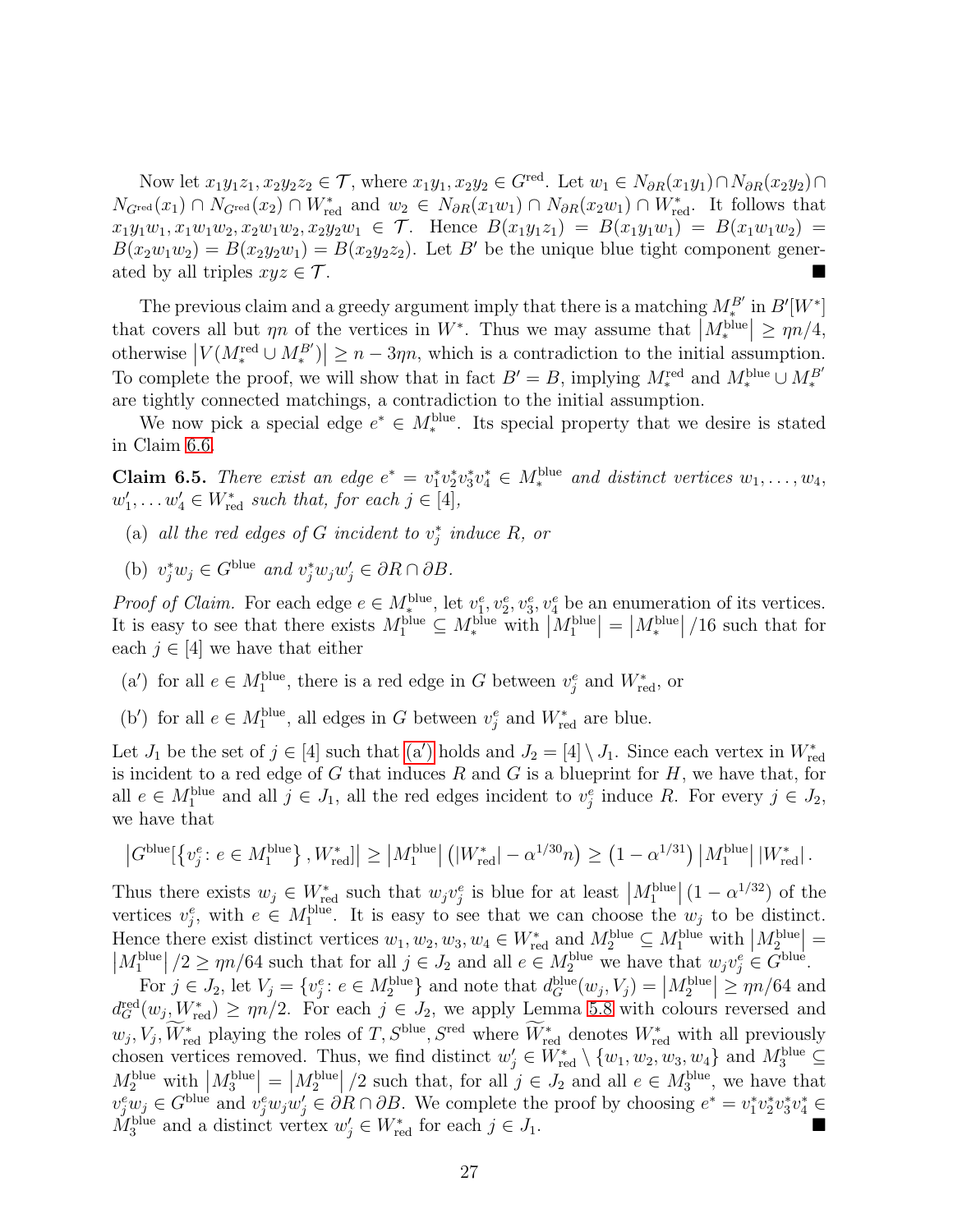<span id="page-27-0"></span>Let  $W' = W_{\text{red}}^* \setminus \{w_1, \ldots, w_4, w_1', \ldots, w_4'\}.$ 

**Claim 6.6.** *The graph*  $B[e^* \cup W']$  *does not contain two vertex-disjoint edges each of which contains an edge of*  $G^{\text{blue}}$  *and*  $R[e^* \cup W']$  *is empty. In particular, there do not exist two vertex-disjoint edges*  $f_1$  *and*  $f_2$  *in*  $(R \cup B)[e^* \cup W']$  *each containing an edge of*  $G^{\text{blue}}$ *.* 

*Proof of Claim.* First suppose there exist two vertex-disjoint edges  $f_1, f_2 \in B[e^* \cup W']$ each of which contains an edge of  $G^{\text{blue}}$ . By the maximality of  $|M_*|$ , both  $f_1$  and  $f_2$  must intersect  $e^*$ . For simplicity, we only consider the case that  $e^* \setminus (f_1 \cup f_2) = \{v_1^*\}$  (the other cases can be proved similarly). By Claim [6.5,](#page-26-1) we have that all red edges of G incident to  $v_1^*$ induce R or  $v_1^*w_1 \in G^{\text{blue}}$  and  $v_1^*w_1w_1' \in \partial R \cap \partial B$ .

First suppose that  $v_1^*w_1 \in G^{\text{blue}}$  and  $v_1^*w_1w_1' \in \partial R \cap \partial B$ . Let  $w_1'' \in N_H(v_1^*w_1w_1', W^*)$  $(f_1 \cup f_2)$  and  $f_3 = v_1^* w_1 w_1' w_1''$ . Let  $M' = (M_* \setminus \{e^*\}) \cup \{f_1, f_2, f_3\}$ . Note that  $W(M') \subseteq W^*$ . Since  $|W| \ge \eta n \ge 3\gamma n$  and  $|W^*_{\text{blue}}| \le \gamma n$  by Claim [6.3,](#page-24-5) we deduce that M' satisfies [\(iv](#page-24-6)'). Hence  $M' \in \mathcal{M}'$  contradicting the maximality of  $|M_*|$ .

Now assume that all the red edges of G incident to  $v_1^*$  induce R. Let M be a matching in  $R \cup B$  containing  $(M_* \setminus \{e^*\}) \cup \{f_1, f_2\}$  satisfying [\(ii](#page-24-1)') and [\(iii](#page-24-2)'). We now show that  $M \in \mathcal{M}'$ , which then contradicts the maximality of  $|M_*|$ . Recall that  $v_1^* \in e^* \in M_*^{\text{blue}}$ , so

$$
W \subseteq (W^* \setminus (f_1 \cup f_2)) \cup \{v_1^*\} \text{ and } V(M^{\text{blue}}) \cup W \subseteq V(M^{\text{blue}}_*) \cup W^*.
$$
 (6.1)

Together with our assumption on  $v_1^*$ , M satisfies [\(i](#page-24-0)'). Hence  $M \in \mathcal{M}$ . For all  $w \in W \cap W_{\text{red}}^*$ ,

<span id="page-27-1"></span>
$$
d_{G[W]}^{\text{blue}}(w) \stackrel{(6.1)}{\leq} d_{G[W^*]}^{\text{blue}}(w) + |v_1^*| \stackrel{\text{Claim 6.3(a)}}{\leq} 7\sqrt{\varepsilon}n + 1 \leq 8\sqrt{\varepsilon}n.
$$

and a similar inequality holds for all  $w \in W \cap W_{\text{blue}}^*$ . This implies that  $W_{\text{blue}} \subseteq W_{\text{blue}}^* \cup \{v^*\}.$ Since  $|W| \ge \eta n \ge 3\gamma n$  and  $|W^*_{\text{blue}}| \le \gamma n$  by Claim [6.3,](#page-24-5) we deduce that M satisfies [\(iv](#page-24-6)'). Hence,  $M \in \mathcal{M}'$  as required, a contradiction.

Therefore,  $B[e^*\cup W']$  does not contain two vertex-disjoint edges each of which contains an edge of  $G^{\text{blue}}$ . If  $R[e^* \cup W']$  contains an edge f, then a similar argument holds with f replacing  $\{f_1, f_2\}$ . Note that if  $|M| = |M_*|$ , then we obtain a contradiction by showing that  $|M^{\text{red}}| < |M^{\text{red}}|$ . that  $M_*^{\text{red}}$  $\vert$  <  $\vert$   $M^{\rm red} \vert$ . In the second control of the second control of the second control of the second control of the second control of

Since  $e^* \in M_*^{\text{blue}} \subseteq (G^{\text{blue}})^+$ , we may assume without loss of generality that  $v_1^* v_2^* \in$  $G^{\text{blue}}$ . The following claim shows that one of the vertices  $v_1^*$  and  $v_2^*$  has small blue degree in  $G$  to  $W'$  (and thus it has large red degree to  $W'$ ).

**Claim 6.7.** We have  $d_G^{\text{blue}}(v_1^*, W') \leq 3\gamma n$  or  $d_G^{\text{blue}}(v_2^*, W') \leq 3\gamma n$ .

*Proof of Claim.* Suppose to the contrary that we have  $d_G^{\text{blue}}(v_1^*, W')$ ,  $d_G^{\text{blue}}(v_2^*, W') > 3\gamma n$ . By Claim [6.6,](#page-27-0) it suffices to show that we can find two vertex-disjoint edges  $f_1$  and  $f_2$ in  $(R \cup B)[e^* \cup W']$  each containing an edge of  $G^{\text{blue}}$ . It is easy to see that we can greedily choose vertices  $x \in N_G^{\text{blue}}(v_1^*, W')$ ,  $x' \in N_G^{\text{red}}(x, W') \cap N_{\partial B}(v_1^* x, W')$  and  $x'' \in$  $N_{\partial R}(xx',W') \cap N_H(v_1^*xx',W')$ . Set  $f_1 = v_1^*xx'x''$ . By our construction,  $v_1^*xx' \in \partial B$  and  $xx'x'' \in \partial R$  implying  $f_1 \in (R \cup B)[e^* \cup W']$ . Similarly there exists an edge  $f_2 = v_2^*yy'y'' \in$  $(R\cup B)[e^*\cup W']$  disjoint from  $f_1$  with  $y, y', y''\in W'$ .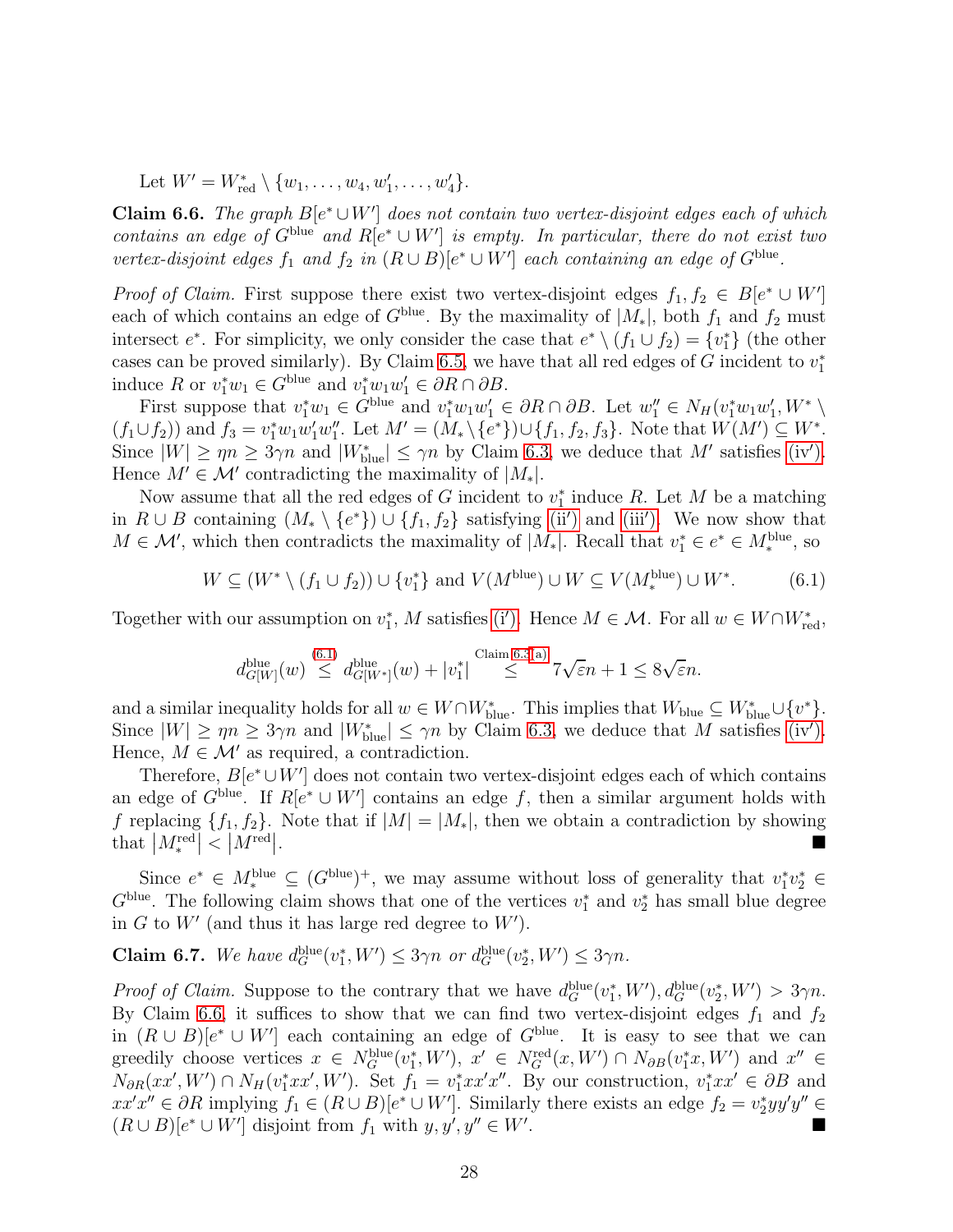Without loss of generality assume  $d_G^{\text{blue}}(v_1^*, W') \leq 3\gamma n$  and so  $d_G^{\text{red}}(v_1^*, W') \geq |W'| \alpha^{1/31}n$ . Let  $w \in N_{\partial B}(v_1^*v_2^*) \cap N_G^{\text{red}}(v_1^*) \cap W'$ ,  $w' \in N_G^{\text{red}}(w) \cap N_{\partial R}(v_1^*w) \cap N_H(v_1^*v_2^*w) \cap W'$ and  $w'' \in N_H(v_1^*ww', W')$ . (We can find these vertices greedily one by one.) By Claim [6.4,](#page-25-1) we may further assume that  $ww'' \in \partial B'$ . By construction, we have that  $v_1^*ww' \in \partial R$ and thus Claim [6.6](#page-27-0) implies that both  $v_1^* v_2^* w w'$  and  $v_1^* w w' w''$  are blue. Since  $v_1^* v_2^* w \in \partial B$ , we deduce that  $v_1^* v_2^* w w'$ ,  $v_1^* w w' w'' \in B$  and so  $ww' w'' \in \partial B$  implying that  $\partial B \cap \partial B' \neq \emptyset$ . Therefore  $B = B'$  as required.

### <span id="page-28-0"></span> $7$  Monochromatic connected matchings in  $K_n^{(5)}$  $\dot{n}$

The aim of this section is to prove the following lemma which shows that 2-edge-coloured dense 5-graphs can be almost partitioned into four monochromatic tightly connected matchings.

<span id="page-28-1"></span>**Lemma 7.1.** Let  $1/n \ll \varepsilon \ll \alpha \ll \eta \ll 1$ . Let H be a 2-edge-coloured  $(1 - \varepsilon, \alpha)$ -dense 5*graph on* n *vertices. Then* H *contains four vertex-disjoint monochromatic tightly connected matchings such that their union covers all but at most* 3ηn *of the vertices of* H*.*

Note that this implies  $\mu_5^4(1,\varepsilon,n) \ge (1-3\eta)n/5$  for  $1/n \ll \varepsilon \ll \eta < 1$ . Hence  $\mu_5^4(1) \ge$ 1/5. Together with Corollary [4.12,](#page-14-0) Lemma [7.1](#page-28-1) implies Theorem [1.3.](#page-1-1)

We use the following notation throughout this section. Let  $H$  be a 2-edge-coloured 5-graph and let G be a blueprint for H. Given a red tight component  $R \subseteq H$ , we write  $R^3$ for the edges of  $G$  that induce  $R$ . We use analogous notation for blue tight components.

Let H be a 2-edge-coloured dense 5-graph. We first apply Lemma [5.2](#page-16-1) to H to get a blueprint G for H. Since G is 2-edge-coloured dense 3-graph, we can apply Lemma [5.2](#page-16-1) again to G to obtain a blueprint for G, which is a 2-coloured 1-graph. The following lemma summarises the structural information about  $H$  that we obtain in this way.

<span id="page-28-2"></span>**Lemma 7.2.** Let  $1/n \ll \epsilon \ll \alpha \ll 1$ . Let H be a 2-edge-coloured  $(1 - \epsilon, \alpha)$ -dense 5-graph *on n vertices.* Then there exists a 3-graph G with  $V(G) = V(H)$ , two disjoint subsets  $V^{\text{red}}$ and  $V^{\text{blue}}$  of  $V(H)$ , a red tight component  $R \subseteq H$  and a blue tight component  $B \subseteq H$  such *that the following properties hold.*

(i) G is a  $(1 - \alpha^{1/37}, \alpha^{1/37})$ *-dense*  $3\sqrt{\varepsilon}$ *-blueprint for* H.

(ii) 
$$
|V(H) \setminus (V^{\text{red}} \cup V^{\text{blue}})| \leq \alpha^{1/75} n
$$
.

- (iii)  $d_{\partial R^3}(v) \ge (1 \alpha^{1/75}) n$  *for all*  $v \in V^{\text{red}}$ .
- (iv)  $d_{\partial B^3}(v) \ge (1 \alpha^{1/75})n$  *for all*  $v \in V^{\text{blue}}$ .

*Proof.* By Lemma [5.2,](#page-16-1) there exists a  $(1 - \alpha^{1/37}, \alpha^{1/37})$ -dense  $3\sqrt{\epsilon}$ -blueprint G for H with  $V(G) = V(H)$ . We apply Lemma [5.2](#page-16-1) to G and obtain a  $\alpha^{1/75}$ -blueprint J for G with  $|J| \geq (1 - \alpha^{1/75})n$ . Note that, as a blueprint for a 3-graph, J is a 1-graph. Hence each edge of  $J$  contains precisely one vertex. By the definition of a blueprint all the red edges of  $J$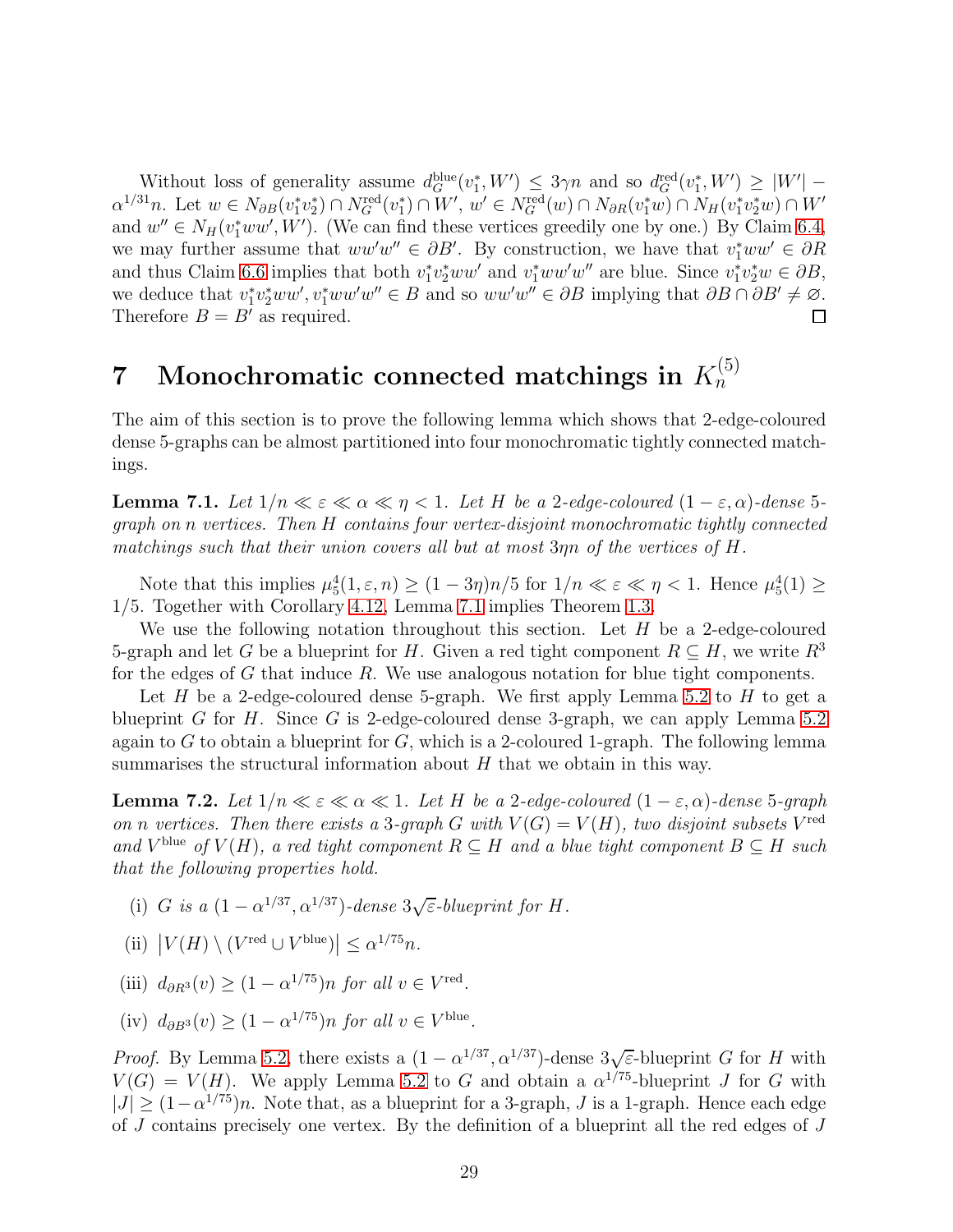induce the same red tight component  $R_G$  of G. Let  $V^{\text{red}} = \bigcup J^{\text{red}}$ . Since  $R_G$  is a red tight component of G all its edges induce the same red tight component R of H. Define  $V^{\text{blue}}$ and B analogously.  $\Box$ 

Two edges f and f' in H are *loosely connected* if there exists a sequence of edges  $e_1, \ldots, e_t$  such that  $e_1 = f, e_t = f'$  and  $|e_i \cap e_{i+1}| \geq 1$  for all  $i \in [t-1]$ . A subgraph  $H'$ of H is *loosely connected* if every pair of edges in H′ is loosely connected. A maximal loosely connected subgraph of H is called a *loose component* of H.

We now prove Lemma [7.1.](#page-28-1) The proof works by first finding a maximal matching in  $R\cup B$ , where R and B are the components given by Lemma [7.2,](#page-28-2) and then finding maximal connected matchings in the remaining vertices.

*Proof of Lemma [7.1.](#page-28-1)* Assume, for a contradiction, that such matchings do not exist. We call this the initial assumption. Apply Lemma [7.2](#page-28-2) and obtain  $V^{\text{red}}, V^{\text{blue}}, G, R^3, R, B^3, B$ and let  $V^* = V^{\text{red}} \cup V^{\text{blue}}$ . Since there are only few vertices in  $V(H) \setminus V^*$  we ignore these vertices from the start and construct our matchings in  $H[V^*].$ 

We begin by choosing a matching  $M \subseteq (R \cup B)[V^*]$  of maximum size. Let  $U =$  $V^* \setminus V(M)$ . Note that we have  $R[U] = B[U] = \emptyset$  and  $|U| \ge \eta n$  by the initial assumption. Let  $U^{\text{red}} = U \cap V^{\text{red}}$  and  $U^{\text{blue}} = U \cap V^{\text{blue}}$ . The following claim shows that if  $U^{\text{red}}$  and  $U^{\text{blue}}$ are both large, then  $G[U]$  must contain many edges in  $R^3$  or many edges in  $B^3$ .

<span id="page-29-0"></span>Claim 7.3. If  $|U^{\text{red}}|$ ,  $|U^{\text{blue}}| \geq \alpha^{1/309}n$ , then  $\max\{|R^3[U]|\$ ,  $|B^3[U]|\} \geq \frac{1}{2}|U^{\text{red}}|$   $|U^{\text{blue}}|$   $|U|$  –  $3\alpha^{1/155}n^3$ .

*Proof of Claim.* Define a bipartite graph  $K_0$  with vertex classes  $U^{\text{red}}$  and  $U^{\text{blue}}$  such that  $x \in U^{\text{red}}$  and  $y \in U^{\text{blue}}$  are joined by an edge if and only if  $xy \in \partial R^3 \cap \partial B^3$ . Recall that  $d_{\partial R^{3}}(x) \geq (1 - \alpha^{1/75})n$  and  $d_{\partial B^{3}}(y) \geq (1 - \alpha^{1/75})n$  for all  $x \in U^{\text{red}}$  and  $y \in U^{\text{blue}}$ . Hence

$$
|K_0| \ge |U^{\text{blue}}| \, |U^{\text{red}}| - \alpha^{1/75} n^2.
$$

Since G is  $(1 - \alpha^{1/37}, \alpha^{1/37})$ -dense, we have  $d_G(xy, U) \geq |U| - \alpha^{1/37} n$  for  $xy \in K_0$ . We now colour the edges of  $K_0$  such that  $xy \in K_0$  is red if  $d_{R_0^3}(xy, U) \geq |U| - 2\alpha^{1/76}n$  and blue if  $d_{B^3}(xy, U) \ge |U| - 2\alpha^{1/76}n$ . Since  $K_0 \subseteq \partial R^3 \cap \partial B^3$ , if  $xyz \in G$  with  $xy \in K_0$ , then  $xyz \in \mathbb{R}^3 \cup \mathbb{B}^3$ . Hence it suffices to show that almost all edges of  $K_0$  are of the same colour. Indeed, if we have that at least  $|U^{\text{red}}| |U^{\text{blue}}| - 3\alpha^{1/154} n^2$  edges of  $K_0$  are red, then we have

$$
|R^3[U]| \ge \frac{1}{2} (|U^{\text{red}}| \, |U^{\text{blue}}| - 3\alpha^{1/154} n^2) (|U| - 2\alpha^{1/76} n) \ge \frac{1}{2} |U^{\text{red}}| \, |U^{\text{blue}}| \, |U| - 3\alpha^{1/155} n^3.
$$

We show that each edge  $xy \in K_0$  is coloured either red or blue. It suffices to show that either  $d_{R^3}(xy, U) < \alpha^{1/76}n$  or  $d_{B^3}(xy, U) < \alpha^{1/76}n$ . Indeed if  $d_{R^3}(xy, U), d_{B^3}(xy, U) \ge$  $\alpha^{1/76}n$ , then by Lemma [5.8,](#page-20-0) there exists  $u, u' \in U$  such that  $xyu \in R^3$ ,  $xyu' \in B^3$ and  $xyuu' \in \partial R \cap \partial B$ . For any  $u'' \in N_H(xyuu', U)$ , we would have  $xyuu'u'' \in R[U] \cup$  $B[U]$ , a contradiction to the maximality of M. Moreover, by Lemma [5.7,](#page-19-0) we have that  $\min\{d_{K_0}^{\text{red}}(u), d_{K_0}^{\text{blue}}(u)\}\leq \alpha^{1/76}n$  for all  $u\in U$ .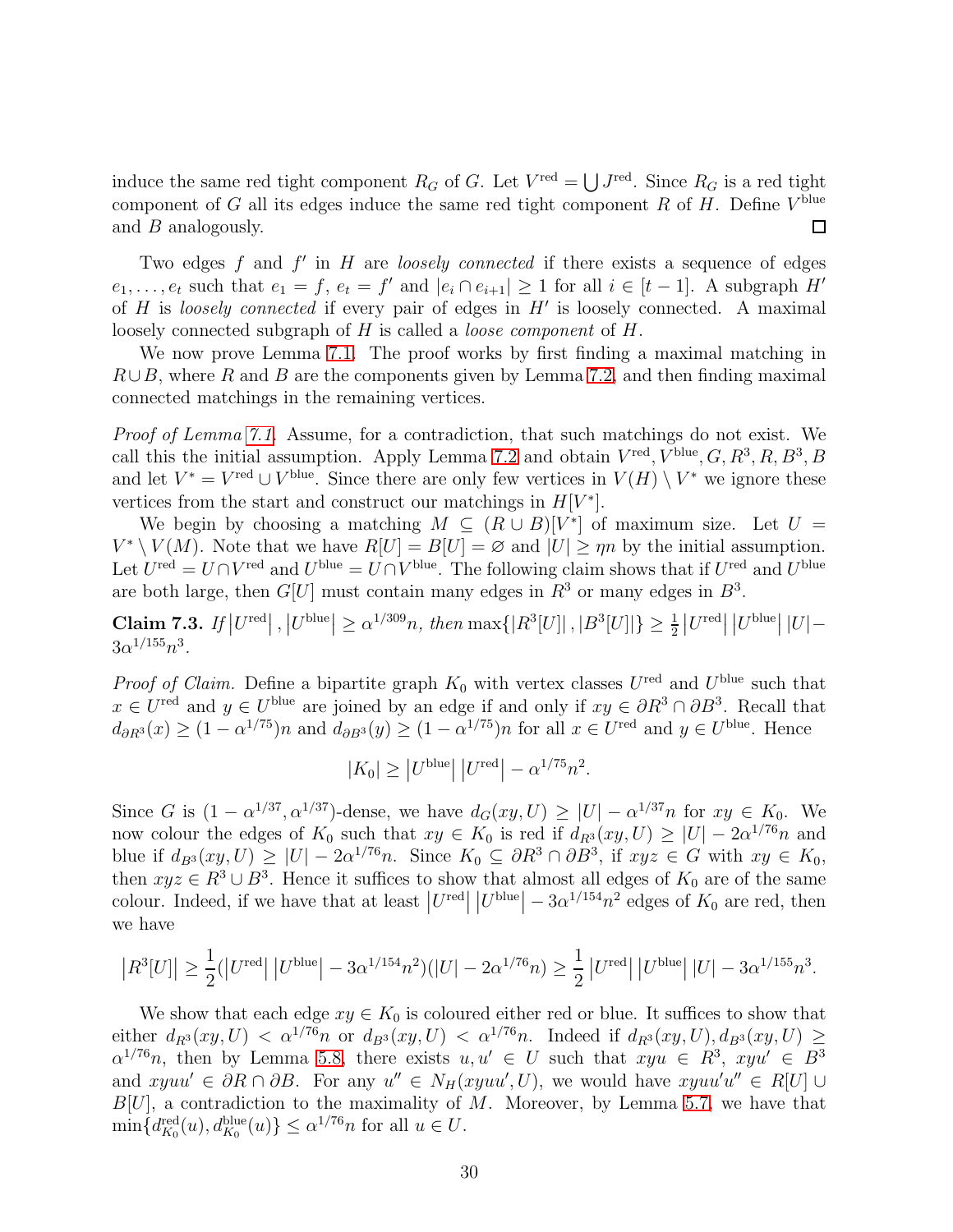Let  $K_1$  be the graph obtained from  $K_0$  by, for each  $u \in U$ , deleting all red edges incident to u if  $d_K^{\text{red}}(u) \leq \alpha^{1/76}n$  and all blue edges incident to u if  $d_K^{\text{blue}}(u) \leq \alpha^{1/76}n$ . Note that  $|K_1| \geq |\overline{U}^{\text{red}}| |\overline{U}^{\text{blue}}| - \alpha^{1/77} n^2$  and that, in  $K_1$ , each vertex is incident to only edges of one colour. It is not too hard to see that by deleting at most  $2\alpha^{1/154}n^2$  additional edges, we can obtain a subgraph  $K_2$  of  $K_1$  for which each vertex has degree 0 or large degree. More precisely, for all  $u \in U^{\text{red}}$ ,

$$
d_{K_2}(u) \ge |U^{\text{blue}}| - 3\alpha^{1/308}n
$$
 or  $d_{K_2}(u) = 0$ 

and, for all  $u \in U^{\text{blue}}$ ,

$$
d_{K_2}(u) \ge |U^{\text{red}}| - 3\alpha^{1/308}n
$$
 or  $d_{K_2}(u) = 0$ .

Since each vertex is incident to only edges of one colour and any two vertices in  $U^{\text{red}}$  that have non-zero degree have a common neighbour this implies that all edges in  $K_2$  are of the same colour. Since  $|K_2| \geq |U^{\text{red}}| |U^{\text{blue}}| - 3\alpha^{1/154} n^2$ , this concludes the proof.

<span id="page-30-3"></span>The following claim shows that there is a red tight component  $R_*$  and a blue tight component  $B_*$  of H such that almost all the edges in  $G[U]$  induce one of these components.

<span id="page-30-0"></span>**Claim 7.4.** Let  $\gamma = \alpha^{1/1110}$ . There exists a red tight component  $R_*$  and a blue tight *component* B<sup>∗</sup> *of* H *such that*

- <span id="page-30-1"></span>(i)  $|R_*^3[U]| \geq |G^{\text{red}}[U]| - 8\gamma^{1/5}n^3 \text{ and } |B_*^3[U]| \geq |G^{\text{blue}}[U]| - 8\gamma^{1/5}n^3,$
- <span id="page-30-2"></span>(ii)  $|(R_*^3 \cup B_*^3)[U]| \ge (1 - \gamma^{1/6}) {(|U| \choose 3} \text{ and }$
- (iii)  $R_* = R$  *or*  $B_* = B$ .

*Proof of Claim.* First we show that, for each  $u \in U$ , there exists  $J_u \subseteq G_u[U]$ , where  $G_u$  is the link graph of G at u, such that  $|J_u| \geq |G_u[U]| - \alpha^{1/14} n^2$  and  $R(e \cup u) = R(e' \cup u)$  for  $e, e' \in J_u^{\text{red}}$  and  $B(e \cup u) = B(e' \cup u)$  for  $e, e' \in J_u^{\text{blue}}$ .

To show this fix  $u \in U$ . Without loss of generality assume that  $u \in U^{\text{red}}$ . By Lemma [7.2,](#page-28-2)  $d_{\partial R^3}(u,U) \geq |U| - \alpha^{1/75}n$ . Let  $U_* = N_{\partial R^3}(u,U)$ . Clearly,  $|U_*| \geq \eta n/2$  and  $G_t^{\text{red}}[U_*] \subseteq R_u^3$ . Moreover, for all  $x \in U_*$ , we have  $d_G(ux) > 0$  and thus, since G is  $(1 - \alpha^{1/37}, \alpha^{1/37})$ -dense,  $d_G(ux) \geq (1 - \alpha^{1/37})n$ . It follows that  $\delta(G_u[U_*]) \geq |U_*| - \alpha^{1/37}n$ . Thus by applying Lemma [5.9](#page-21-0) with  $R^3, u, U_*, \alpha^{1/37}$  playing the roles of  $R_G, S, U, \delta$ , there exists  $J_u \subseteq G_u[U_*] \subseteq$  $G_u[U]$  such that

$$
|J_u| \ge |G_u[U_*]| - 7\alpha^{1/148}n^2 \ge |G_u[U]| - \alpha^{1/75}n^2 - 7\alpha^{1/148}n^2 \ge |G_u[U]| - \alpha^{1/149}n^2
$$

and  $H(u \cup e) = H(u \cup e')$  for  $e, e' \in J_u$  of the same colour.

Now consider the auxiliary multi-3-graph  $D = \bigcup_{u \in U} \{e \cup u : e \in J_u\}$ . Note that

$$
|D| = \sum_{u \in U} |J_u| \ge \sum_{u \in U} (|G_u[U]| - \alpha^{1/149} n^2) \ge 3 |G[U]| - \alpha^{1/149} n^3.
$$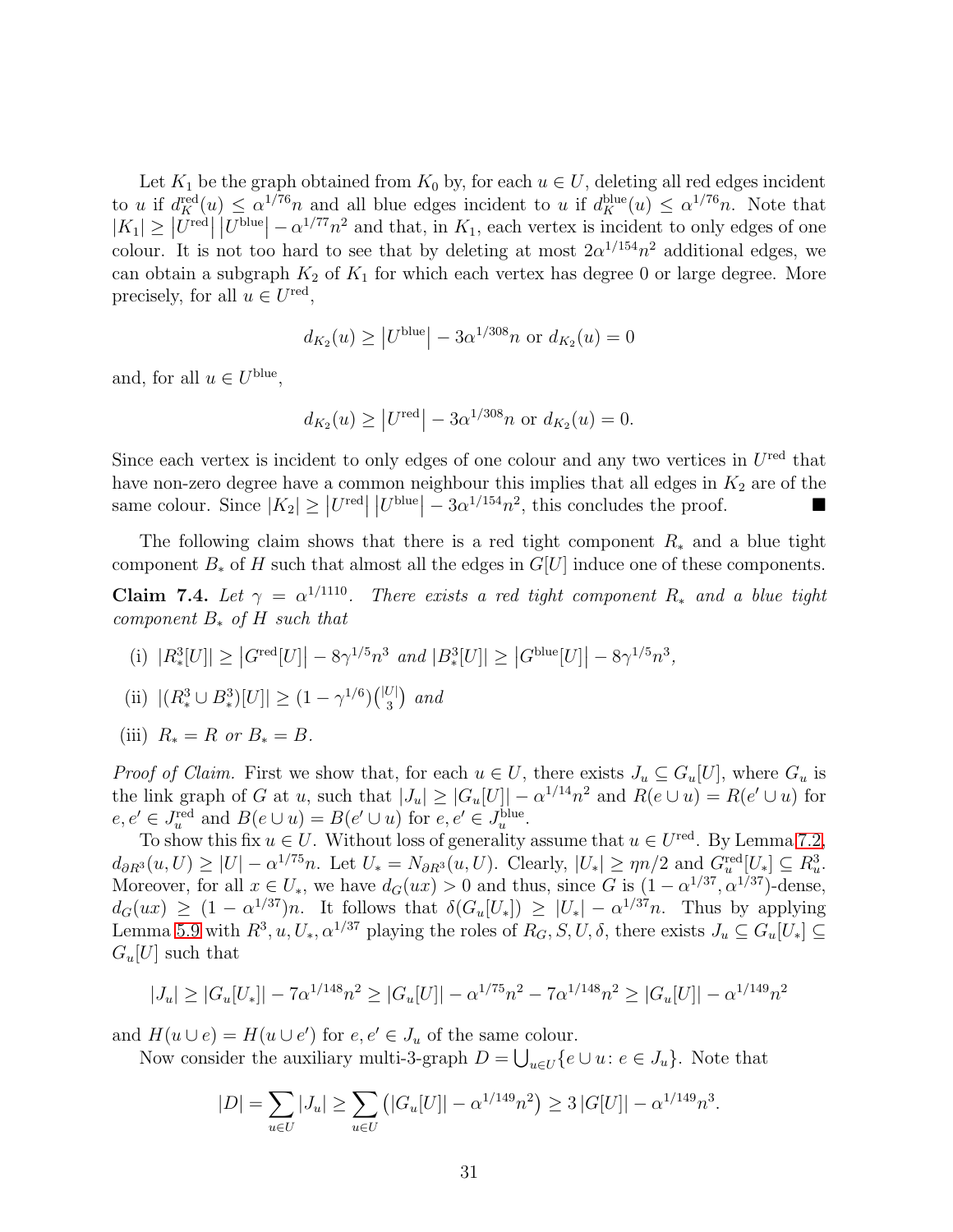Let F be the subgraph of  $G[U]$  for which  $e \in F$  if and only if e is an edge of multiplicity 3 in D. Since G is  $(1-\alpha^{1/37}, \alpha^{1/37})$ -dense, Proposition [2.1](#page-3-0) implies that  $|G| \ge (1-2\alpha^{1/37})(\frac{n}{3})$  $\binom{n}{3}$ . Hence

$$
|G[U]| \geq {\binom{|U|}{3}} - 2\alpha^{1/37} {\binom{n}{3}} \geq {\binom{|U|}{3}} - 2\alpha^{1/37} {\binom{|U|}{3}}^{\eta}
$$

$$
\geq {\binom{|U|}{3}} - \frac{4\alpha^{1/37}}{\eta^3} {\binom{|U|}{3}} \geq (1 - \alpha^{1/38}) {\binom{|U|}{3}}.
$$

Therefore  $|F| \geq |G[U]| - \alpha^{1/149} n^3 \geq (1 - \alpha^{1/150}) { |U| \choose 3}.$  Recall that  $\gamma = \alpha^{1/1110} \sum_{\alpha=1}^{\infty} B_{\alpha}$ 3 Propositions [2.1](#page-3-0) and [2.2,](#page-4-1) there exists a  $(1-\gamma^{1/5}, \gamma^{1/5})$ -dense subgraph  $\overline{F} \subseteq F$  with  $V(\overline{F}) =$  $V(F) = U$  and, by Proposition [2.1,](#page-3-0)  $\left| \tilde{F} \right| \geq (1 - 2\gamma^{1/5}) { |U| \choose 3}$ . Hence  $\left| \tilde{F}^{\text{red}} \right| \geq \left| G^{\text{red}}[U] \right|$  - $2\gamma^{1/5}n^3$ . Let  $S^{\text{red}} = \{x \in U : d_{\widetilde{F}^{\text{red}}}(x) \geq 6\gamma^{1/5}n^2\}$ . Let  $F_0^{\text{red}}$  be the subgraph of  $\widetilde{F}^{\text{red}}$ consisting of all edges that contain a vertex in  $S^{\text{red}}$ . Note that  $|F_0^{\text{red}}| \ge$  $\left|\widetilde{F}^{\rm red}\right|-6\gamma^{1/5}n^3$   $\geq$  $|G^{\text{red}}[U]| - 8\gamma^{1/5} n^3.$ 

We claim that all the edges in  $F_0^{\text{red}}$  induce the same red tight component  $R_*$  in H. Let  $e, e' \in \overline{F}^{\text{red}}$  with  $u \in e \cap e'$ . Note that  $e \setminus u, e' \setminus u \in J_u^{\text{red}}$  and so  $R(e) = R(e')$ . Hence edges in the same loose component of  $\widetilde{F}^{\text{red}}$  induce the same red tight component in H. In particular, since  $F_0^{\text{red}} \subseteq \overline{F}^{\text{red}}$ , for  $u \in S^{\text{red}}$ , all the edges in  $N_{F_0^{\text{red}}}(u)$  induce the same red tight component  $R(u)$  of H.

Let  $u, v \in S^{\text{red}}$ . We want to show that  $R(u) = R(v)$ . We may assume that u and v are in distinct loose components L and L' of  $\overline{F}_{\infty}^{\text{red}}$ , respectively. In particular, any edge of  $\overline{F}$ that intersects both  $V(L)$  and  $V(L')$  is in F<sup>blue</sup>. If  $u, v \in V^{\text{red}}$ , then  $d_{\partial R_3}(u), d_{\partial R_3}(v) \ge$  $(1 - \alpha^{1/75})n$  implying  $R(u) = R = R(v)$ . Thus we may assume that one of u and v is in  $V^{\text{blue}}$ , say  $v \in V^{\text{blue}}$ . Let  $\Gamma_L(u) = \{u' \in V(L) : d_L(uu') \geq \gamma^{1/5}n\}$  and  $\Gamma_{L'}(v) = \{v' \in L\}$  $V(L')$ :  $d_{L'}(vv') \geq \gamma^{1/5}n$ . It is easy to see that  $|\Gamma_L(u)|, |\Gamma_{L'}(v)| \geq 5\gamma^{1/5}n$ . Let D' be the bipartite directed graph with parts  $\Gamma_L(u)$  and  $\Gamma_{L'}(v)$  such that, for  $u' \in \Gamma_L(u)$ ,

$$
N_{D'}^+(u') = \{v' \in \Gamma_{L'}(v) \colon uu'v' \in \widetilde{F}^{\text{blue}} \text{ and } uu'u''v' \in \partial R(uu'u'') \cap \partial B(uu'v')
$$
  
and  $uu'u''vv' \in H \text{ for some } u'' \in N_L(uu')\},$ 

and, for  $v' \in \Gamma_{L'}(v)$ ,

$$
N_{D'}^+(v') = \{u' \in \Gamma_L(u) \colon vv'u' \in \widetilde{F}^{\text{blue}} \text{ and } u'v \in \partial B^3 \text{ and } vv'v''u' \in \partial B \cap \partial R(vv'v'')
$$
  
and  $vv'v''uu' \in H \text{ for some } v'' \in N_{L'}(vv')\}.$ 

By Lemma [5.8,](#page-20-0) the fact that  $\tilde{F}$  is  $(1 - \gamma^{1/5}, \gamma^{1/5})$ -dense and the fact that H is  $(1 - \varepsilon, \alpha)$ dense, we have, for  $u' \in \Gamma_L(u)$ ,

$$
d_{D'}^+(u') \geq |\Gamma_{L'}(v)| - \gamma^{1/5}n - \varepsilon^{1/4}n - \varepsilon n > |\Gamma_{L'}(v)|/2.
$$

Similarly, also using the fact that  $d_{\partial B^3}(v) \ge (1 - \alpha^{1/75})n$ , we have, for  $v' \in \Gamma_{L'}(v)$ ,

$$
d_{D'}^+(v') \geq |\Gamma_L(u)| - \gamma^{1/5}n - \alpha^{1/75}n - \varepsilon^{1/4}n - \varepsilon n > |\Gamma_L(u)|/2.
$$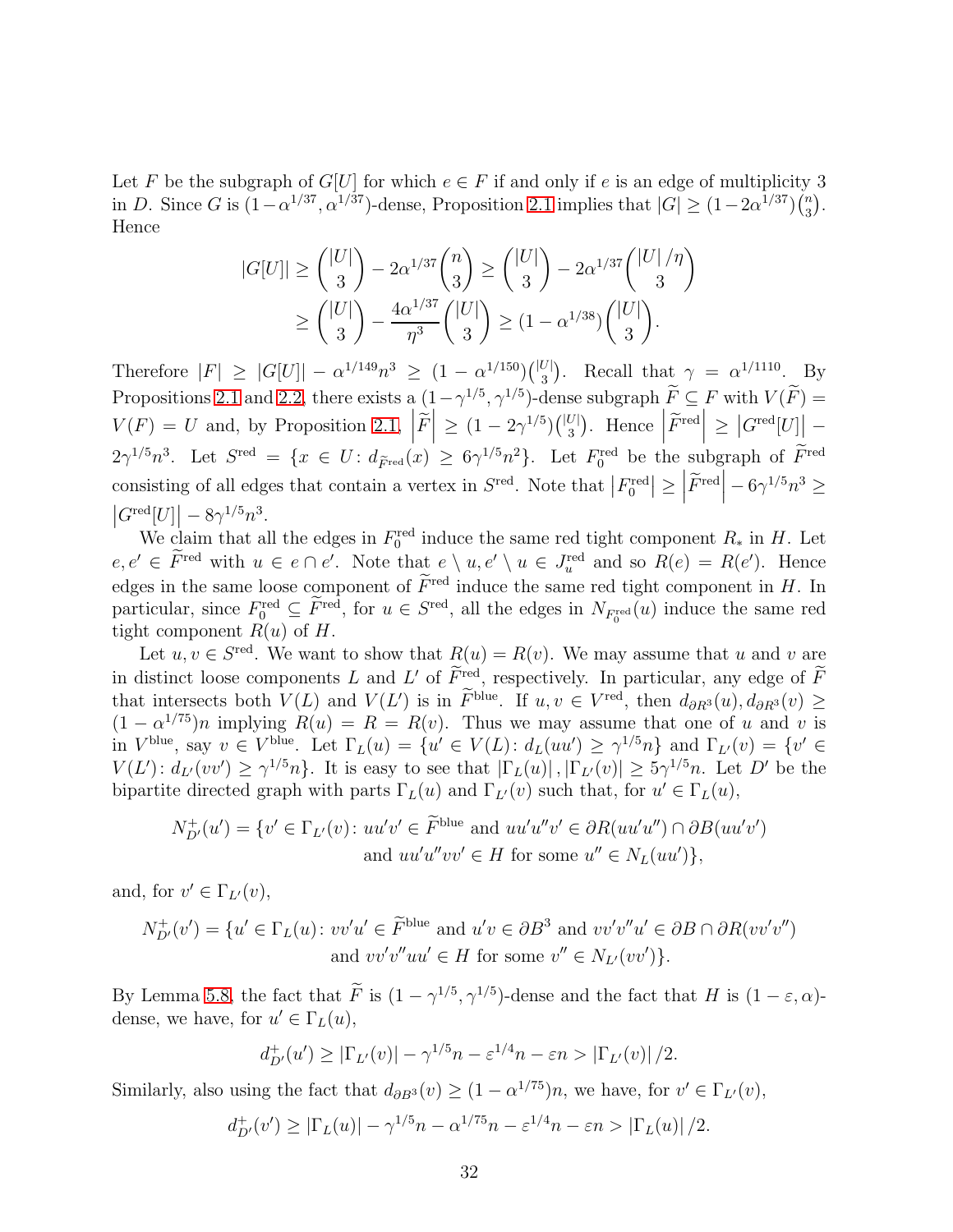It follows that D' contains a double edge  $u'v'$ , where  $u' \in \Gamma_L(u)$  and  $v' \in \Gamma_{L'}(v)$ . Let  $u'' \in N_L(uu')$  and  $v'' \in N_{L'}(vv')$  be the vertices that are guaranteed to exist by the definition of D'. Since  $u'v \in \partial B^3$ , we have that  $vv'u \in B^3$  and thus also  $uu'v' \in B^3$ . As  $B[U] = \emptyset$ , we have  $vv'v''uu', uu'u''vv' \in H^{\text{red}}$  and thus  $R(uu'u'') = R(vv'v'')$ . Hence  $R(u) = R(v)$ . We define  $F_0^{\text{blue}}$  and  $B_*$  in an analogous way. This proves [\(i\).](#page-30-0)

Note that [\(ii\)](#page-30-1) follows from [\(i\)](#page-30-0) using the facts  $|U| \ge \eta n$  and  $|G[U]| \ge (1 - \alpha^{1/38}) { |U| \choose 3},$ which were noted earlier in this proof.

We will now prove [\(iii\).](#page-30-2) We distinguish between two cases.

 $\text{Case 1: } \left|U^{\text{red}}\right|, \left|U^{\text{blue}}\right| \geq \gamma^{1/13}n.$ 

By Claim [7.3,](#page-29-0) we have  $\max\{|R^3[U]|\,|\,|B^3[U]|\} \geq \frac{1}{2} |U^{\text{red}}| \,|U^{\text{blue}}| \,|U| - 3\alpha^{1/155} n^3$ . Since 1  $\frac{1}{2}$  $\left| U^{\text{red}} \right| \left| U^{\text{blue}} \right| |U| - 3 \alpha^{1/155} n^3 \ge \frac{1}{2}$  $\frac{1}{2}\gamma^{2/13}\eta n^3 - 3\alpha^{1/155}n^3 \geq 2\gamma^{1/6}n^3$ , we have  $R_*^3 \cap R^3 \neq \emptyset$  or  $\bar{B}_*^3 \cap B^3 \neq \emptyset$  and thus  $R_* = R$  or  $B_* = B$ .

 $\text{Case 2: } |U^{\text{blue}}| \leq \gamma^{1/13} n \text{ or } |U^{\text{red}}| \leq \gamma^{1/13} n.$  $\text{Say } |U^{\text{blue}}| \leq \gamma^{1/13}n$ . Then  $|U^{\text{red}}| = |U| - |U^{\text{blue}}| \geq |U| - \gamma^{1/13}n$ . Let  $Q^3 = \{T \in \mathbb{R}^3 : |U| \leq \gamma^{1/13}$  $\binom{U}{0}$  $\binom{U}{3}$  :  $\binom{T}{2}$  $\mathbb{Z}_2^T$   $\cap$   $\partial R^3 \neq \varnothing$ . Since  $d_{\partial R}(u, U) \geq |U| - \alpha^{1/75} n$  for  $u \in U^{\text{red}}$ , there can be at most  $|U^{\text{red}}| \alpha^{2/75} n^2$  triples that intersect  $U^{\text{red}}$  and are not in  $Q^3$ . Hence

$$
|Q^3| \ge \binom{|U|}{3} - |U^{\text{blue}}|^3 - |U^{\text{red}}| \alpha^{2/75} n^2
$$
  
 
$$
\ge \binom{|U|}{3} - \gamma^{3/13} n^3 - \alpha^{2/75} n^3 \ge \binom{|U|}{3} - 2\gamma^{1/5} n^3.
$$

Note that  $|R^3[U]| \geq |Q \cap G^{\text{red}}[U]| \geq |G^{\text{red}}[U]| - 2\gamma^{1/5}n^3$ . Therefore, we have  $R_* = R$ .

We define  $R_{\diamond} = R \cup R_{\ast}$  and  $B_{\diamond} = B \cup B_{\ast}$ . Note that, by Claim [7.4](#page-30-3)[\(iii\),](#page-30-2)  $R_{\diamond} \cup B_{\diamond}$  is the union of at most three monochromatic tight components. Let  $M_{\circ}$  be a maximal matching in  $(R_\diamond \cup B_\diamond)[V^*]$  containing M. Let  $W = V^* \setminus V(M_\diamond)$ . Since  $M \subseteq M_\diamond$ , we have  $W \subseteq U$ . By the initial assumption, we have  $|W| \ge \eta n$ . Note that  $(R_* \cup B_*)[W] = \emptyset$  and, since  $W \subseteq U, (R_* \cup B_*)[W] \geq {\binom{|W|}{3}} - {\gamma}^{1/6}n^3$ . The following claim shows that almost all the edges in  $G[W]$  are of the same colour.

Claim 7.5. *We have*  $|R_*^3[W]| \geq {\binom{|W|}{3}} - {\gamma^{1/9}n^3}$  *or*  $|B_*^3[W]| \geq {\binom{|W|}{3}} - {\gamma^{1/9}n^3}$ .

*Proof of Claim.* Let  $G_* = R_*^3 \cup B_*^3$ . We define

$$
W_{\text{red}} = \{ u \in W : d_{G_*}(u, W) \ge 2\alpha n^2 \text{ and } d_{B_*^3}(u, W) < \alpha n^2 \},
$$
\n
$$
W_{\text{blue}} = \{ u \in W : d_{G_*}(u, W) \ge 2\alpha n^2 \text{ and } d_{R_*^3}(u, W) < \alpha n^2 \},
$$
\n
$$
W_0 = \{ u \in W : d_{G_*}(u, W) < 2\alpha n^2 \}.
$$

Since  $(R_* \cup B_*)[W] = \emptyset$ , by Lemma [5.7,](#page-19-0)  $W_{\text{red}}$ ,  $W_{\text{blue}}$  and  $W_0$  partition W. Let J be the subgraph of  $G_*[W]$  obtained by deleting all red edges containing a vertex in  $W_{blue} \cup W_0$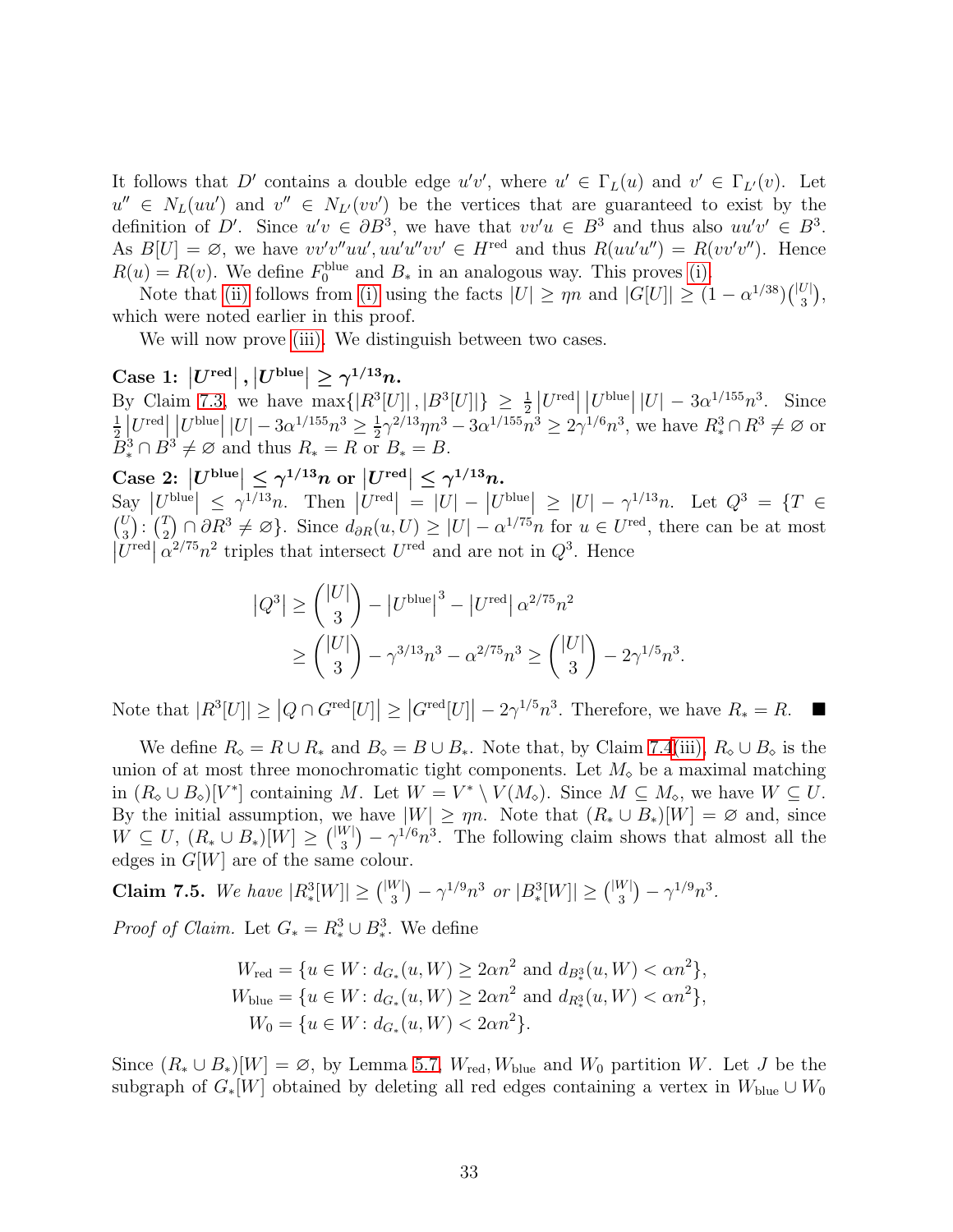and all blue edges containing a vertex in  $W_{\text{red}} \cup W_0$ . Note that  $|J| \geq |G_*[W]| - 2\alpha n^3 \geq$  $(1 - \gamma^{1/7})\binom{|W|}{3}$  and  $J \subseteq \binom{W_{\text{red}}}{3} \cup \binom{W_{\text{blue}}}{3}$ . Hence

<span id="page-33-1"></span>
$$
(1 - \gamma^{1/7}) \binom{|W|}{3} \le \binom{|W_{\text{red}}|}{3} + \binom{|W_{\text{blue}}|}{3}.
$$
\n(7.1)

Suppose that  $|W_{\text{red}}|$ ,  $|W_{\text{blue}}| \leq (1 - \alpha^{1/8}) |W|$ . By [\(7.1\)](#page-33-1), we may assume without loss of generality assume that  $|W_{\text{red}}| \ge |W|/2$ . Noting that  $x \mapsto x^3 + (|W| - x)^3$  is an increasing function for  $x \geq |W|/2$  we have

$$
{|W_{\text{red}}| \choose 3} + {|W_{\text{blue}}| \choose 3} \le \frac{1}{6} (|W_{\text{red}}|^3 + |W_{\text{blue}}|^3) \le \frac{1}{6} (|W_{\text{red}}|^3 + (|W| - |W_{\text{red}}|)^3)
$$
  

$$
\le ((1 - \gamma^{1/8})^3 + \gamma^{3/8}) \frac{|W|^3}{6} < (1 - \gamma^{1/7}) {|W| \choose 3},
$$

a contradiction to [\(7.1\)](#page-33-1).

Hence at least one of  $W_{\text{red}}$  and  $W_{\text{blue}}$  has size at least  $(1 - \gamma^{1/8}) |W|$ . Without loss of generality assume  $|W_{\text{red}}| \ge (1 - \gamma^{1/8}) |W|$ . Note that any edge of J contained in  $W_{\text{red}}$  is in  $R_*^3$ , hence

$$
|R_*^3[W]| \ge |J| - |W \setminus W^{\text{red}}| \, n^2 \ge \binom{|W|}{3} - \gamma^{1/9} n^3.
$$

This proves the claim.

Now assume without loss of generality that  $|R_*^3[W]| \geq {\binom{|W|}{3}} - {\gamma}^{1/9} n^3$ . Note that almost all edges in  $H[W]$  are blue (otherwise there would have to be an edge in  $R_*[W]$ , which would contradict the maximality of  $M$ ). More precisely, we have

$$
\left|H^{\text{blue}}[W]\right| \ge \frac{3!}{5!} \left|R_*[W]\right| (|W| - 3\sqrt{\varepsilon}n)(|W| - \varepsilon n) \ge (1 - \gamma^{1/10}) { |W| \choose 5}.
$$

By Propositions [2.1](#page-3-0) and [2.2,](#page-4-1) there exists a  $(1 - \gamma^{1/1010}, \gamma^{1/1010})$ -dense tightly connected subgraph  $\widetilde{H}^{\text{blue}}$  of  $H^{\text{blue}}[W]$  with  $V(\widetilde{H}^{\text{blue}}) = W$  and  $\left| \widetilde{H}^{\text{blue}} \right| \geq (1 - 2\gamma^{1/1010})\binom{|W|}{5}$ . By an easy greedy argument, there exists a matching  $M'$  in  $H^{\text{blue}}$  that covers all but at most  $\eta n$ of the vertices in W. The matching  $M' \cup M_{\diamond}$  covers all but at most  $3\eta n$  of the vertices of H. This contradicts the initial assumption. of H. This contradicts the initial assumption.

## <span id="page-33-0"></span>8 Concluding Remarks

For  $k \geq 3$ , let  $f(k)$  be the minimum integer m such that, for all large 2-edge-coloured complete  $k$ -graphs, there exists m vertex-disjoint monochromatic tight cycles covering almost all vertices. Note that  $f(k)$  is well defined by [\[4\]](#page-34-4) but the bound is very large. We have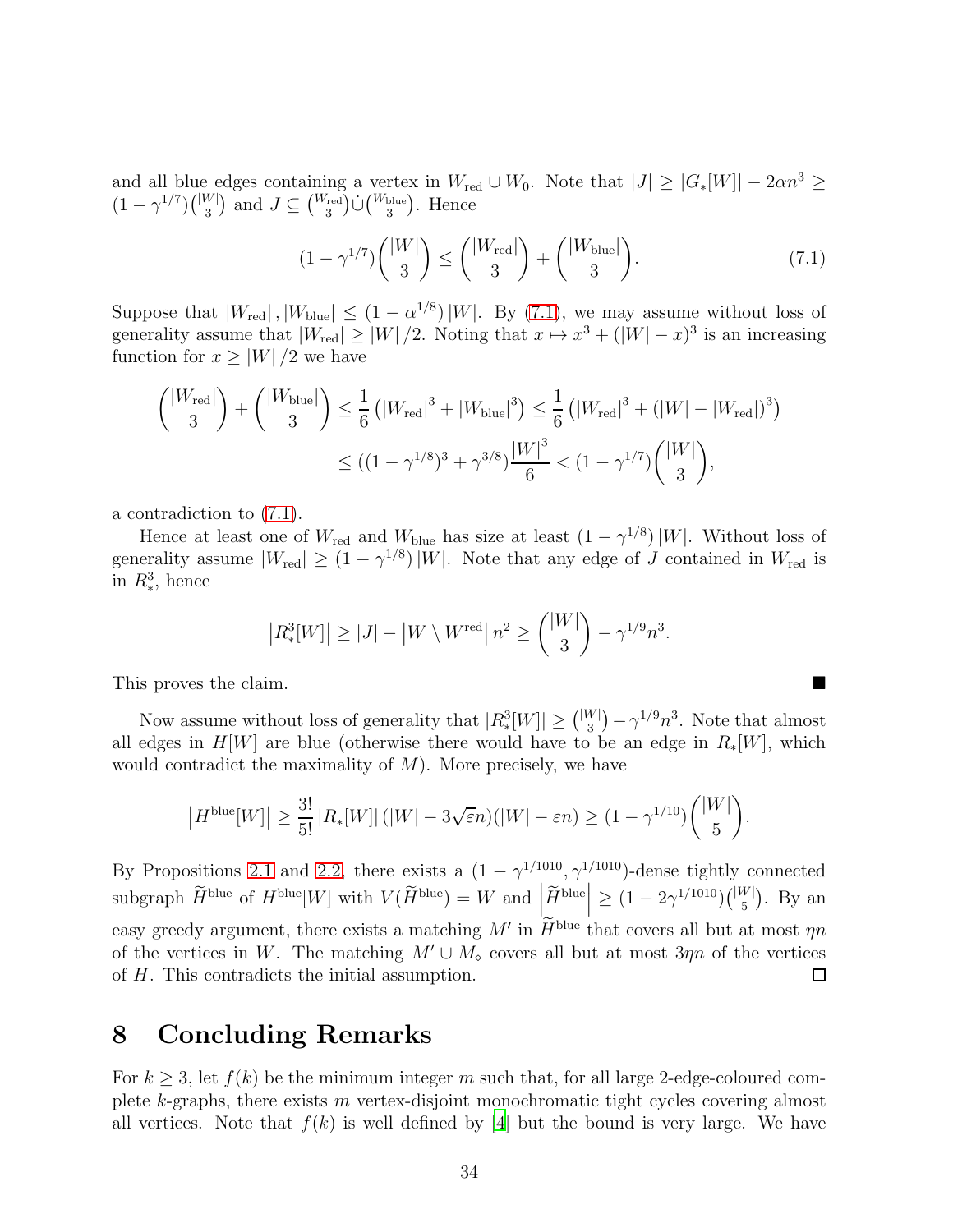$f(3) = 2$  by [\[5\]](#page-34-5). Theorems [1.2](#page-1-0) and [1.3](#page-1-1) imply  $f(4) = 2$  and  $f(5) \le 4$ , respectively. In general, we believe that  $f(k) = 2$  for all k. However, we believe that new ideas may be needed as indicated by the following example. Let  $A$  and  $B$  be disjoint vertex sets. Let  $K^{(k)}(A, B)$  be the 2-edge-coloured complete k-graph on  $A \cup B$  such that an edge e is red if and only if  $|e \cap A|$  is even. Now suppose that  $|A| \gg |B|$ . If  $K^{(k)}(A, B)$  contains two vertex-disjoint monochromatic tight cycles of distinct colour covering almost all vertices, then one of the two cycles must lie entirely in  $A$  in the monochromatic tight component formed by the edges contained in A. However, this tight component is not induced by any edge in the blueprint of  $K^{(k)}(A, B)$  (which is  $K^{(k-2)}(A, B)$  with colours swapped). Thus we ask the weaker question of whether one can bound  $f(k)$  by some suitable function of k.

## Acknowledgements

We thank Richard Lang and Nicolás Sanhueza-Matamala for their helpful comments.

# References

- <span id="page-34-0"></span>[1] P. Allen. Covering two-edge-coloured complete graphs with two disjoint monochromatic cycles. *Combin. Probab. Comput.*, 17(4):471–486, 2008.
- <span id="page-34-7"></span>[2] P. Allen, J. Böttcher, O. Cooley, and R. Mycroft. Tight cycles and regular slices in dense hypergraphs. *J. Combin. Theory Ser. A*, 149:30–100, 2017.
- <span id="page-34-1"></span>[3] S. Bessy and S. Thomass´e. Partitioning a graph into a cycle and an anticycle, a proof of lehel's conjecture. *J. Combin. Theory Ser. B*, 100(2):176 – 180, 2010.
- <span id="page-34-4"></span>[4] S. Bustamante, J. Corsten, N. Frankl, A. Pokrovskiy, and J. Skokan. Partitioning edge-colored hypergraphs into few monochromatic tight cycles. *SIAM J. Discrete Math.*, 34(2):1460–1471, 2020.
- <span id="page-34-5"></span>[5] S. Bustamante, H. Hàn, and M. Stein. Almost partitioning 2-colored complete 3uniform hypergraphs into two monochromatic tight or loose cycles. *J. Graph Theory*,  $91(1):5-15, 2019.$
- <span id="page-34-2"></span>[6] P. Erdős, A. Gyárfás, and L. Pyber. Vertex coverings by monochromatic cycles and trees. *J. Combin. Theory Ser. B*, 51(1):90 – 95, 1991.
- <span id="page-34-6"></span>[7] F. Garbe, R. Mycroft, R. Lang, A. Lo, and N. Sanhueza-Matamala. Partitioning 2-coloured complete 3-uniform hypergraphs into two monochromatic tight cycles. *In preparation*.
- <span id="page-34-3"></span>[8] A. Gyárfás and G. N. Sárközy. Monochromatic path and cycle partitions in hypergraphs. *Electron. J. Combin.*, 20(1):18, 2013.